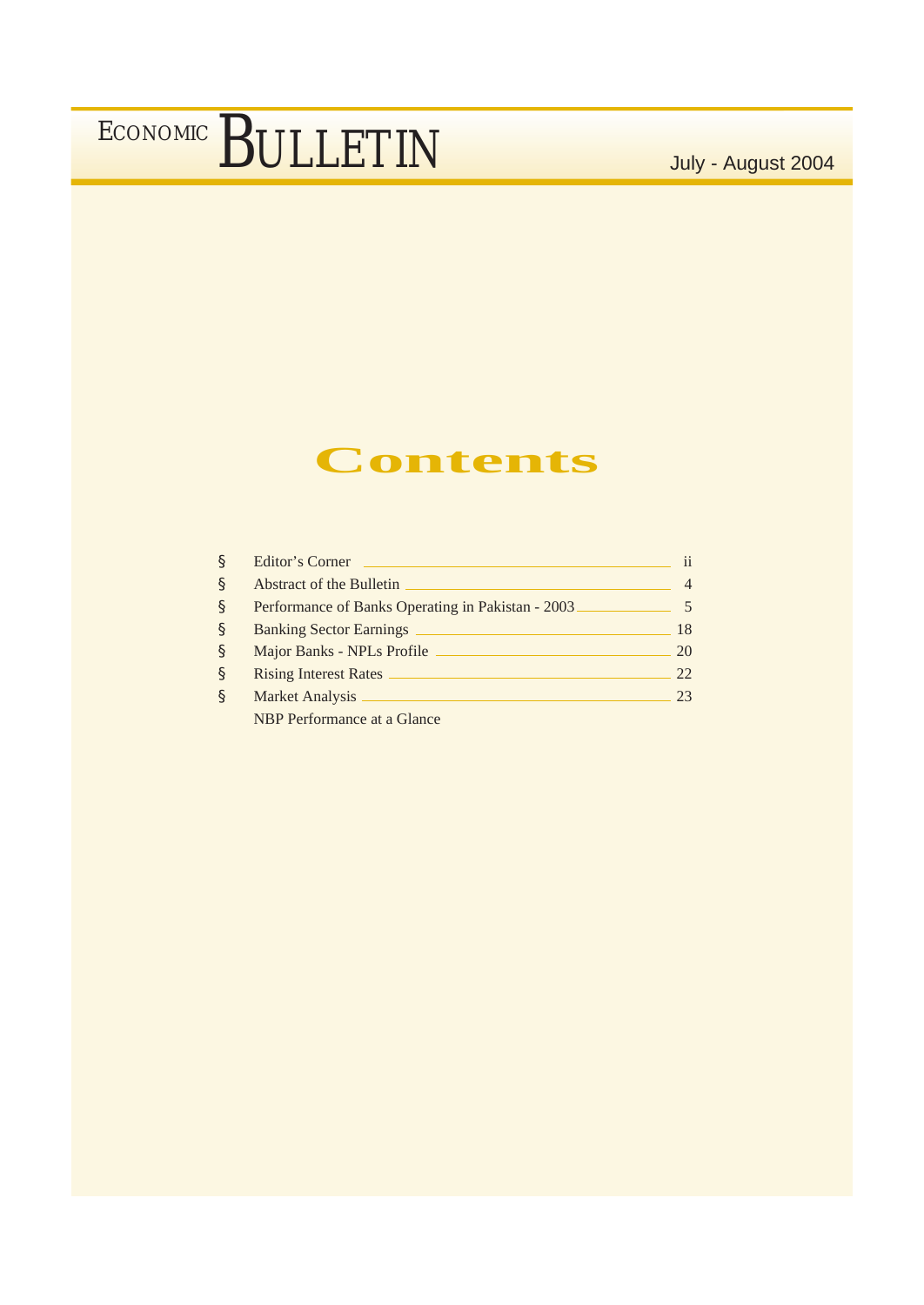# ECONOMIC BULLETIN

## **Editor's Corner**

Dear Readers,

Shaukat Aziz as the new prime minister of the country represents a continuation of government policies. He became the country's finance minister in 1999 at the time when the military government took over and has continued with the present civilian government. During this period he has demonstrated his abilities in putting the economy on the path of sustained growth by initiating far reaching economic reforms.

The policies which he stewarded as Finance Minister have yielded positive results, in the form of a stabilised economy growing at a more than modest rate. The areas of policy focus have been; developing a poverty reduction strategy, addressing the issues of unsustainable public debt, privatisation of public sector enterprises and improved resource mobilisation among others.

The economy has recovered, with GDP growing at 6% and key macroeconomic fundamentals showing a marked improvement. Domestic investment picked up, exports and imports showed strong growth, debt burden declined, external balance of payments strengthened, fiscal consolidation took place, accelerated privatisation of public sector enterprises reduced the burden on the federal budget. Share prices continued to climb, attributable among others to high levels of workers' remittances, appreciation of the rupee, low interest rates, improved corporate profitability and better relations with India.

With him in position as Prime Minister one can see the continuation of the process of accelerated economic growth, greater private participation to achieve this end, a faster disinvestment of the public sector to achieve greater efficiency and productivity in the economy, deepening and strengthening of the stock market, continuation of tax reforms, enhanced social and development spending.

However, this will carry a price tag, as efficiency demands would necessitate supremacy of economics over politics. As Finance Minister, Mr. Aziz was able to override the political pressures and the general consensus is that he will continue on the same path.

We believe some of the key areas of focus will be as follows: -

- § Diversifying of public investment, other than the mega projects, towards the more backward regions of the country and fulfilling the aspirations of the marginalised segments of society. This would help in bringing the remote and backward areas of the country at par with the developed ones.
- § Effectively improving investment in human development by increasing the total resources available for this purpose. This implies provision of low cost healthcare to the poor and improving the family planning services to women so to reduce fertility rates and improve health of mothers and children. High fertility rates, high population growth rates, ill health and poverty are linked in a vicious cycle. This can be broken only through public action to reduce fertility rates.
- § Increasing literacy rate and the coverage and quality of education and removing the gender disparity. This is an important factor as it helps in increasing the earnings and in turn pulling the households out of poverty.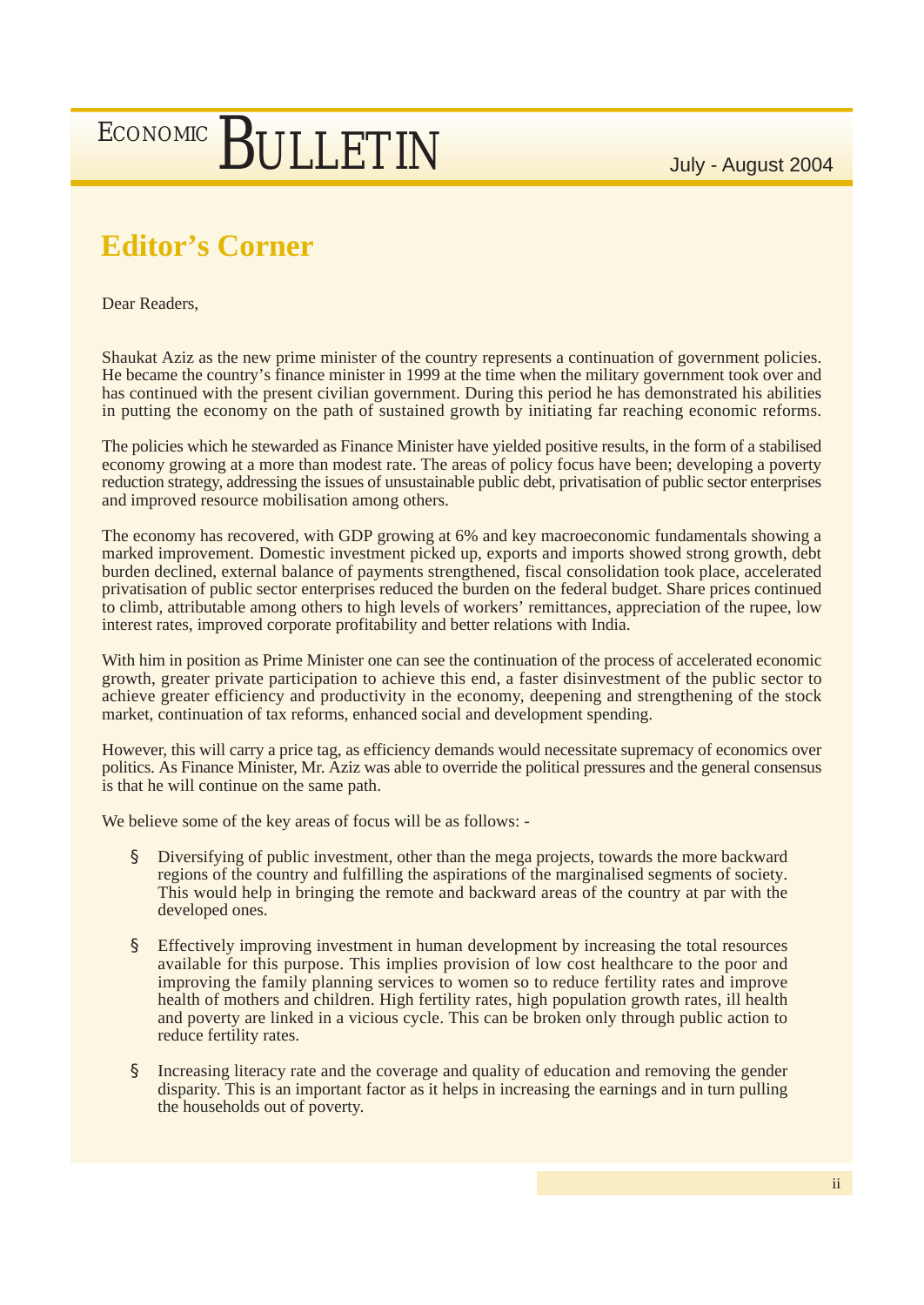# ECONOMIC BULLETIN

- § Empowering women and removing the bias against them in law, public policy and societal norms.
- § Improving governance in the economy. Due to poor economic management by the governments in the past, both the level of expenditure and the efficiency of its use have declined. Introduce efficiency criteria in the inter and intra-sectoral allocations not only in the public sector development programme but also in the current expenditure of the Budget. The share of development expenditure in total expenditure has fallen, which has had adverse effects on GDP growth, and for the deteriorating infrastructure.
- § There is the daunting challenge of providing livelihood to large numbers who are unemployed. In populous countries like Pakistan, policy makers are faced with the challenge of creating an economic structure that would provide employment opportunities to its masses. Policies would need to be directed at the various sectors of the domestic economy that can help absorb additional workers.

Emigration has provided a possible solution to the persistent problem of unemployment. Large numbers of Pakistanis have migrated in search for jobs. However, a subtle, but profound change has taken place after the 9/11 events. There has been a progressive tightening of visa regulations and it is no longer possible to easily seek employment abroad.

A significantly strengthened economic base now exists, and if the new PM takes some major initiatives for poverty reduction, the development of backward/remote areas, removal of gender bias, income disparities, and employment, a profound change in the lives of large numbers would result.

We wish him the best in his new position.

Ayesha Mahnund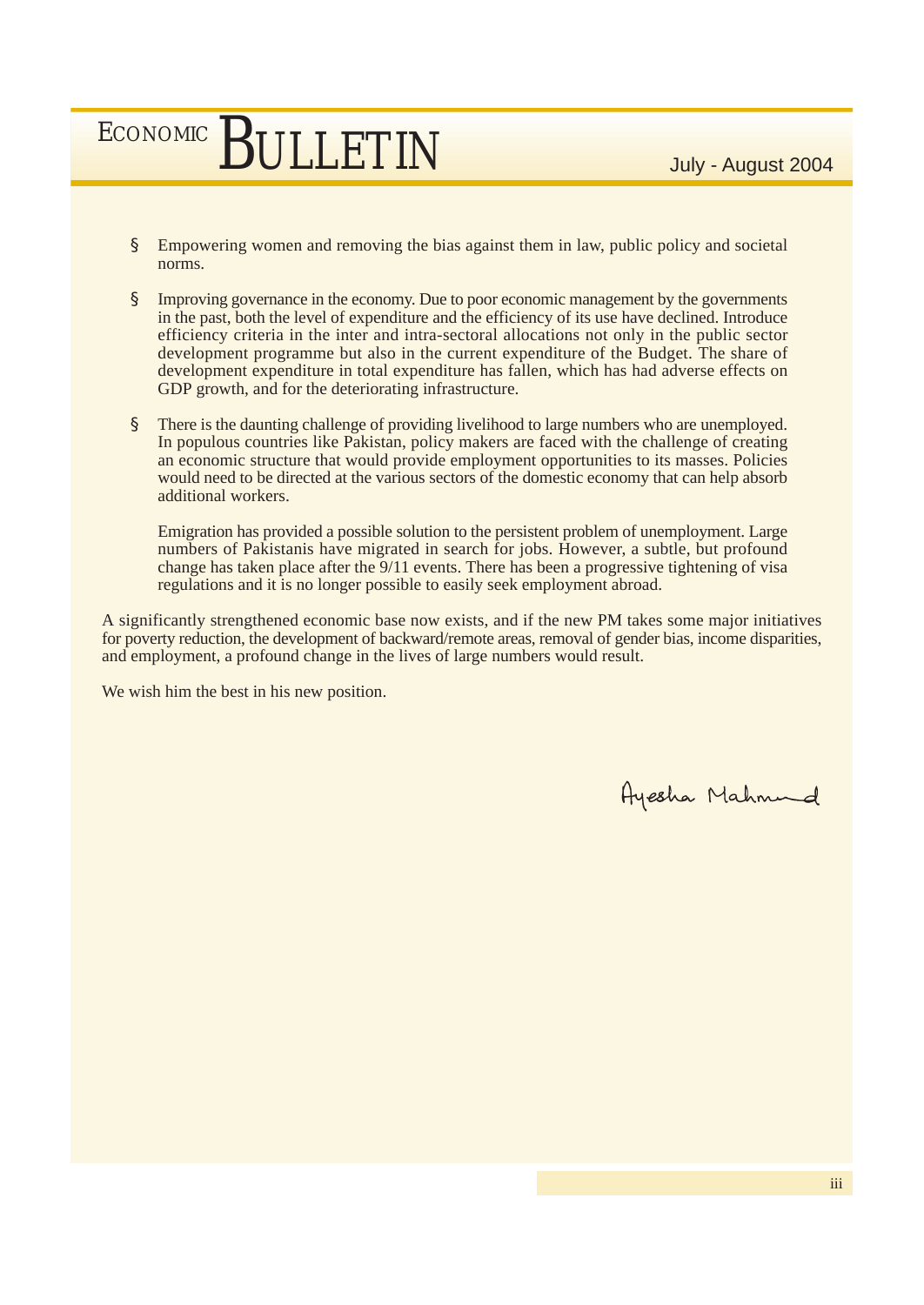### **Abstract of the Bulletin**

#### **Performance of Banks Operating in Pakistan**

- § The monetary and credit policies pursued in the 1970s and 1980s had adversely affected the efficiency of the financial sector.
- § As part of the banking reforms, large public sector banks have been privatised.
- § Major restructuring has taken place in the banks, to improve their efficiency, upgrade technology, provide good customer care, strengthen their institutional capacity etc.
- § Of the banks analysed, there have emerged 14 leading banks which dominate the market in terms of assets, deposits, profitability etc.
- § Deposit growth of private banks has been substantial.
- § National Bank of Pakistan has the highest assets/deposits portfolio.
- § With the opening of new banks in the private sector, the asset growth of this sector has gone up considerably.
- § Private banks' advances have growth considerably.
- § Advances extended by HBL have outstripped all other banks.
- § National Bank of Pakistan recorded the highest profit of Rs.9 billion in 2003.
- § Amongst the private banks, Bank Al-Falah showed a substantial jump in its profits.
- § Non-interest income of the banks continue to grow.
- § In 2003, Standard Chartered Bank recorded the highest profit amongst the foreign banks.
- § Cost of funds for all banks has declined.
- § Banks earning ratios have improved.

#### **Banking Sector Earnings**

§ The year 2004 has been a good year for the banks as their interest earnings have risen.

- § Both lending and deposit rates have fallen in the recent past, narrowing the spread.
- § Banks are expected to continue to grow.
- § Interest rates are gradually moving up and credit demand is also increasing.
- § Banks have diversified their customer base, and are focusing on consumer finance, agricultural loans, SME financing.

#### **Major Banks –– NPLs Profile**

- § Non-performing loans have been a major factor affecting banks' balance sheets.
- § A multipronged strategy has been adopted to reduce the stock of NPLs.
- § State Bank of Pakistan has undertaken restructuring of problem loans.
- § Prudential Regulations have been strengthened and provisioning standards increased.
- § Stringent provisioning standards and greater efforts at risk management have led to decreases in the NPL ratios.

#### **Rising Interest Rates**

- § Interest rates have shown a gradual rise in the past few months, as inflationary expectations have increased, the Pak Rupee has weakened among other factors.
- § T-bill rates are on a gradual rising trend.
- § The State Bank of Pakistan will however, strictly watch over interest rates to ensure smooth transition from an expansionary monetary policy stance to measured tightening.

#### **Market Analysis**

§ The market failed to pick up in July and August, trading was mostly range bound with the KSE-100 Index remaining between 5200 and 5485. Volume was low too as lack of market momentum and concerns over already high stock valuations kept buying activity to a minimum.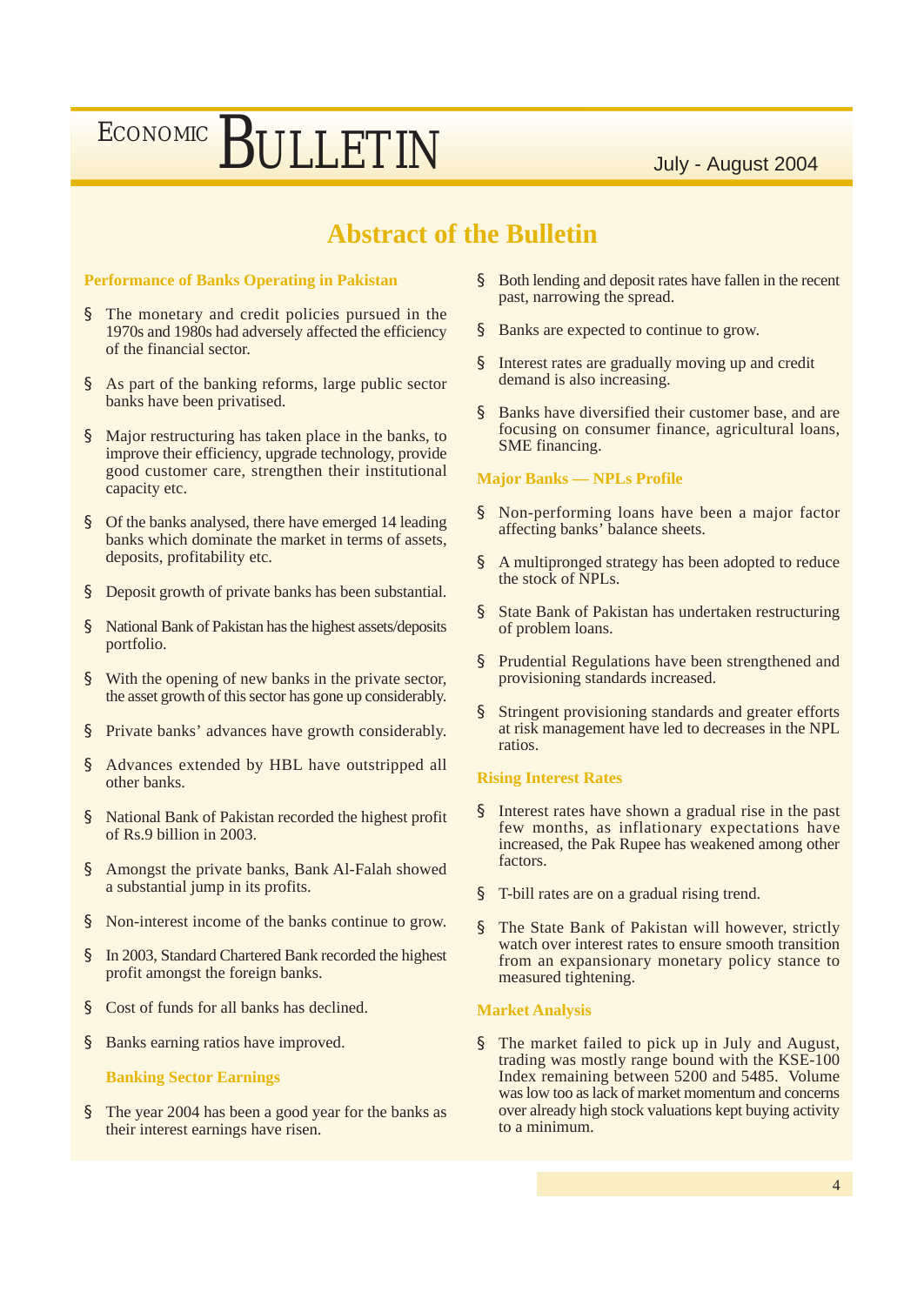### **Performance of Banks Operating in Pakistan - 2003**

1970s saw nationalisation of banks

Inefficien financial sector

The banking sector in Pakistan is characterized by three different groups; state owned banks, private banks and foreign banks. In mid-1970s, the government, as a result of nationalization, merged domestic banks into five large stateowned banks, namely National Bank of Pakistan (NBP), Habib Bank Limited (HBL), United Bank Limited (UBL), Muslim Commercial Bank (MCB) and Allied Bank Limited (ABL). Later in 1989, First Women Bank (FWB) joined the public sector banks, established to promote economic prosperity and self reliance among women of rural and urban areas. Though foreign banks were operating in the 1970s, their activities were restricted through entry regulations and strict branch licensing policies.

The five large nationalized banks controlled the entire banking industry, with a market share of over 90% till early 1990s. Policies followed during 1970s and 1980s led to inefficiencies in the financial sector, political intervention into credit allocation and institutional cies in the **inefficiencies**. Operating costs rose considerably and non-performing loans reached an alarming proportion. Banks were mainly focusing on large and well established businesses, while small depositors and borrowers were being neglected. Most bank branches were incurring losses. The five large banks were either making small profit or incurring losses.

Financial liberalisation

privatization of public sector banks, opening of private banks, relaxation of restriction on foreign banks' entry, more efficient monetary and credit mechanism. The pace of privatization of state owned banks however, remained sluggish and only MCB and ABL could be partially privatized in the first phase. By 1997, 42 scheduled banks were operating (4 in public sector, 15 in private sector, 21 were foreign banks while 2 were semi privatized banks), with a network of 7800 branches. Foreign banks operations were affected after the freezing of foreign currency accounts in May 1998.

Financial liberalization of early 1990s, included

The ongoing banking reforms and restructuring process initiated in 1997, brought a major Banking reforms initiated

Banks

-

Lending

change in the performance of commercial banking industry. Efficiency improved considerably, mainly that of state owned banks. Professional management was inducted in these banks; boards were given full autonomy, surplus staff was provided golden hand shake; a number of loss making branches were closed or merged; the alarming situation of nonperforming loans particularly of state owned banks, received special focus and many small and weaker banks in the private sector as well as foreign banks were merged or amalgamated.

As part of the restructuring process, four of the five state-owned banks have now been privatized (HBL, UBL, MCB. ABL). Amongst the two banks in the public sector, NBP has offloaded 23.2% of shares to the public through the stock exchange. The number of scheduled banks, thus stand reduced at 35 in 2003, against 42 in 1997, while the number of private banks which have risen to 18 (15 in 1997), continue to expand their network. The number of foreign banks has fallen, as a result of merger/acquisition to 12 (20 in 1997). privatised

> The private banks are competing with foreign banks as well as with the five large banks (for the sake of comparison the state owned NBP and three privatised banks, HBL, UBL and MCB have been grouped as Major Banks. ABL has been excluded, as it has not made its balance sheet public after 1999. Meanwhile, private banks also include the two provincial banks, Bank of Punjab and Bank of Khyber). The services being provided by private banks and foreign banks have significantly improved.

Major banks have not lagged behind and have also upgraded their customer services. They have diversified their lending portfolios, with the main focus on consumer financing, SME financing, agricultural loans. They have introduced new products to suit the needs of their clientele. Most foreign and local banks are providing online banking facilities, particularly those operating in the private sector. diversified

> The balance sheet analysis reveals that in 2003 the staff to branch ratio is the lowest for five major banks (11) compared to private and provincial banks (20) and foreign banks (39). In the past four years, this ratio has remained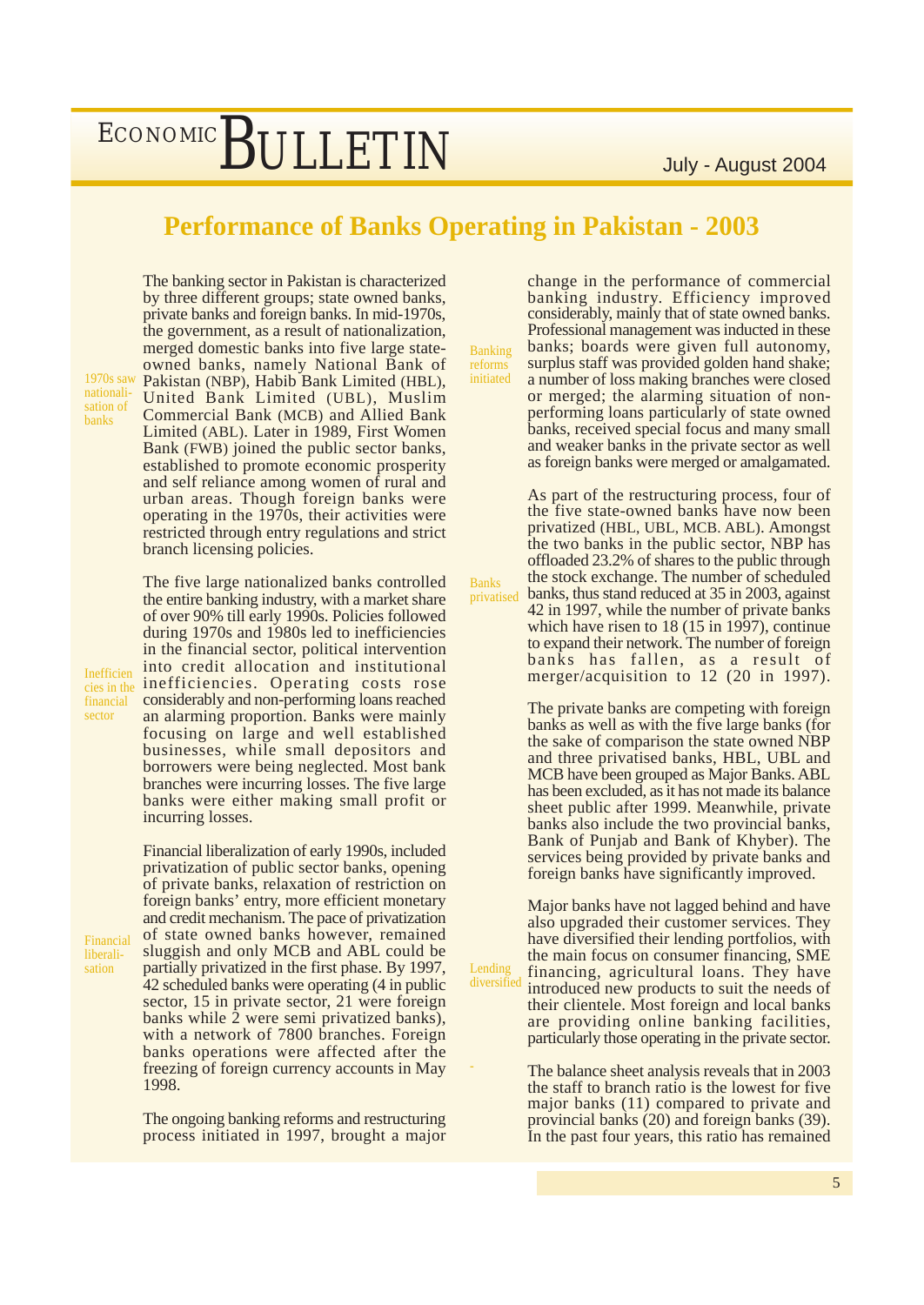Foreign banks have a high staff to branch ratio

unchanged for major banks, while it inched up for private banks and fallen for foreign banks. Private banks are incurring lowest staff cost per employee (Rs.0.3 million). The ratio for foreign banks (Rs.0.9 million) is the highest amongst the three groups. There is also a large gap in the staff cost per branch amongst the three categories; foreign banks (Rs.37 million), private banks (Rs.6 million) and major banks (Rs4 million).

This perhaps partly explains why, private and foreign banks' are offering improved working environment to staff and quality services to their customers.

Major banks' market share, though falling since 1997, is still the highest at over 60% in 2003. Private and provincial banks share of market now stands at 28% and is rising, while the foreign banks share is on the decline (currently 12%). Amongst the second category of banks 6 of 18 banks Askari Commercial Bank, Bank Al-Falah, Bank Al Habib, Union Bank, Faysal Bank and Metropoliton Bank enjoy 60% share in the group's assets/deposits portfolios. At the same time, 4 of the 12 foreign banks, ABN Amro, Citibank, Standard Chartered and Habib Bank Zurich constitute over 85% of group's assets/deposits. Thus 14 banks (4 major 6 private and 4 foreign) out of the total 35 banks control 87% of the entire banking sector.

The analysis further shows that the state owned NBP continues to be the market leader, with highest assets/deposits portfolio (20% of all banks and nearly 34% of major banks). In the private banks category, Bank Al-Falah enjoys largest assets and deposits base with a share of over 15% in private banks and 4% in all banks. Amongst foreign banks, Standard Chartered leads, with nearly 35% share in the group and 3.6% share in all banks. Deposits registered 48% growth in Bank Al-Falah during 2003, significantly higher than 21% increase in SCB's. There is a shift in deposit towards private banks, where average annual growth is 33%, compared to 10% in major banks and only 4% in foreign banks during the past four years (2000-03).

As a result of acquisition/mergers and opening of new banks in the past four years, assets

Private banks assets grow

> Foreign banks advances/ investment fall

Private banks' advances rise

growth of private & provincial banks has been substantial. The group's high growth (38%) was contributed by a big jump in the assets of Bank Al-Falah. Four other small and newly setup banks (KASB, Saudi Pak, Meezan and PICIC Commercial) having small asset base also emerged as the leading contributors to growth in assets. Major banks' asset growth (11%) was contributed by three banks — UBL, MCB & FWB, which was over and above the group's cumulative asset growth of 15%. However, asset base of NBP remains the highest amongst all banks.

Foreign banks' assets on the other hand declined (-5%), as some foreign banks changed hands and converted into private local banks. The decline in assets of foreign banks was, however, offset to some extent by asset growth in the group's two leading banks, Habib Bank Zurich and Standard Chartered (+7%).

Composition of assets reveal significant decline in advances and investment portfolios of three leading foreign banks — ABN Amro, Standard Chartered and Citibank (-10%). Investment portfolio of the later two banks alone declined by 12% and 54% respectively. NBP with largest portfolio continued to be the lead bank, though MCB recorded the highest growth that was over and above the major banks as well as entire banking sector's investment growth.

Private banks recorded highest increase in advances portfolio (+64%), mainly contributed by Bank Al-Falah, Askari Commercial, Al-Habib and Union Bank. Among the major banks, UBL and MCB contributed strong growth in advances. Though, growth in NBP advances was impressive in 2003, compared with double digit decline recorded in 2002, HBL emerged as the market leader.

There is sufficient liquidity with the banks. Advances to deposit ratio for the entire banking system was 53% in 2003. For both the private and foreign banks, the ratio, though declining, was the highest (over 66%) and well above the entire banking industry average (53%), while for major banks (46%) it was below the industry average. Among the 14 leading banks, Bank Al-Falah recorded the highest advances to deposits ratio (79%), followed by Habib Bank A.G. Zurich (72%). For NBP the ratio was 40%.

Fourteen leading banks

NBP is the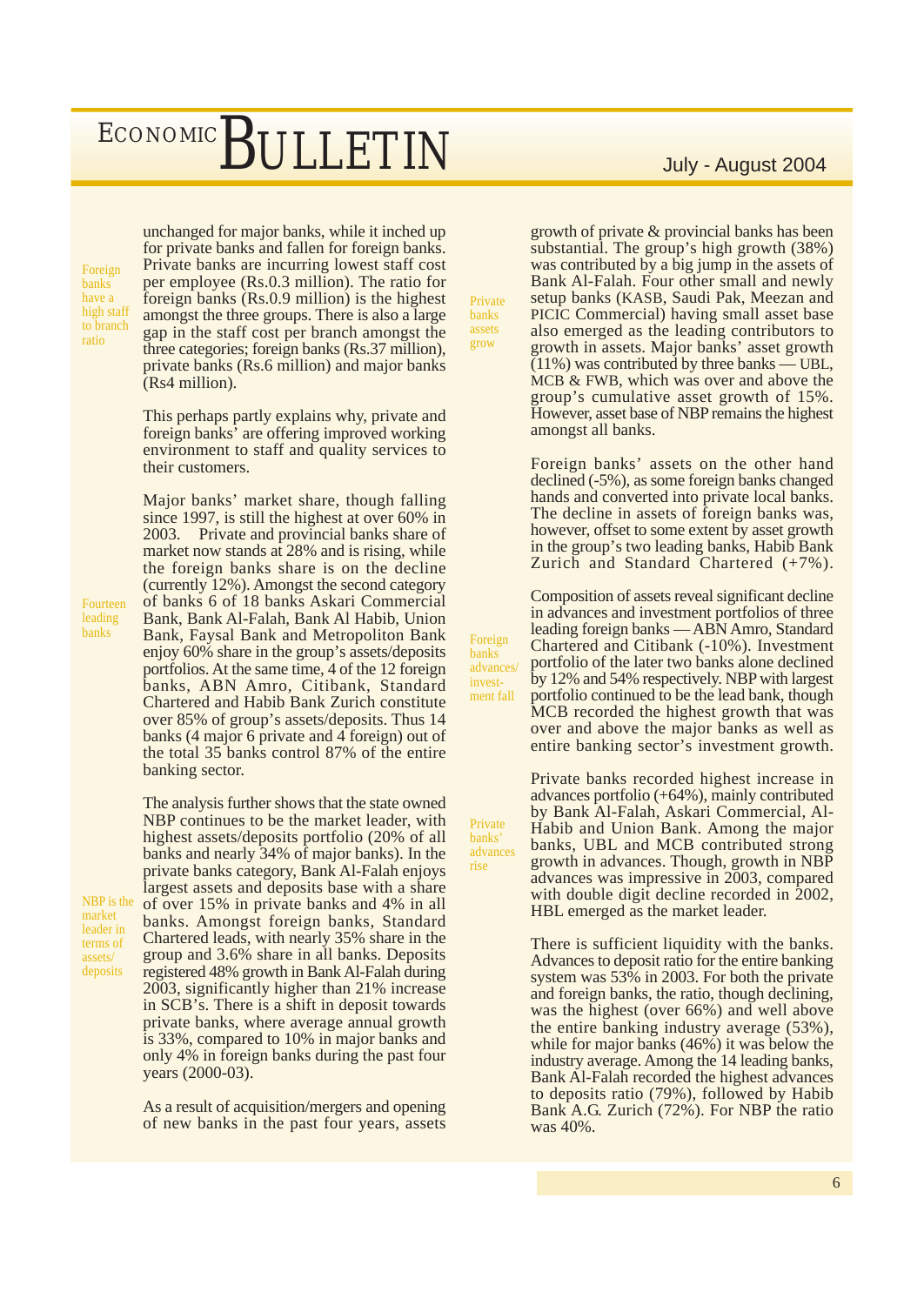Earning assets to asset ratio improves

The analysis further reveals that earning assets to assets ratio also improved for the three groups. The ratio was 87% for private banks and 73% for major banks. Amongst the leading banks, the ratio stood lowest for HBL (50%) and highest for Askari Commercial (88%).

Earning assets to deposit ratio

**CRA** highest for foreign banks

Earning assets to deposit ratio exceeded 100% for private and foreign banks. In 2003, the ratio declined slightly for foreign and major banks, while it rose for private banks. Bank-wise, the earning assets to deposit ratio is the highest for Metropolition Bank (136%) and lowest for HBL (61%). Besides UBL & MCB, most private and foreign banks recorded very high ratio.

The banks in recent years have started to focus more on optimizing capital levels in terms of risk, regulatory requirements and shareholders' returns. Most banks in 2003, managed their capital levels to satisfy their customers, shareholders and credit rating agencies. The analysis shows that capital to risk advances (CRA) ratio was the highest for foreign banks (21%) followed by private banks (12%) and major banks (9%). The ratio was above 10% at NBP, UBL, Faysal Bank, ABN Amro, SCB, Citibank and Habib Bank A.G. Zurich and below 8% in three banks Bank Al-Falah, Bank Al-Habib and Union Bank. Further, CRA was the highest in Citibank (24%) and lowest in Bank Al-Falah (6%).

The banking industry in the past three years, has consistently delivered profit growth. Almost all banks posted high profit in 2003, despite intense competition and falling interest spread and margins. The profit growth is attributable among others, to operational efficiency, nonfund based income growth, assets growth, gain in sale of securities and increased focus on credit risk management. Group-wise, private banks, showed a record growth of 97%, contributed mainly by Bank Al-Falah and Faysal Bank. However, in quantum terms, major banks posted record profit (49% of all banks).

NBP maintained its leading position by earning historic profit (19% of all banks and 22% of 14 leading banks) for the third consecutive year. In 2003, Bank Al-Falah's profit topped in its group to match with MCB, UBL and HBL. It pushed Askari Bank to third position after Faysal Bank, which stood second in 2003.

Askari Bank had topped in 2002. Union Bank posted the smallest profit of less than 1% of all banks.

Foreign banks have shown a declining trend in profit growth since 2001. Citibank topped in 2002, earning high profit (35% of all foreign banks), but in 2003, Standard Chartered recorded the highest profit by earning 36% of the foreign banks and 7% of 14 leading banks' profit.

Foreign banks' profit **declines** 

**Operating** efficiency improves

income

Noninterest income Improvement in operating efficiency of banks has contributed to profitability growth. Increased operating efficiency, particularly in major banks, is indicated by falling cost to income ratio. The ratio has declined in most banks but is still high in some small and newly opened banks. Restructuring process has enabled major banks to reduce their cost to income ratio by 34% since 2000. Group-wise, private banks have the lowest ratio (40%) and well below all banks. Despite significant decline, the ratio is highest for major banks (47%) with the exception of NBP, where the ratio is 39%. MCB has the highest ratio (55%).

Amongst the private banks, Union Bank has posted a high cost to income ratio (63%), which is also the highest amongst the 14 leading banks. ABN Amro, Standard Chartered, Citibank and Habib Bank A.G. Zurich have recorded an increasing ratio. Some small and newly set up private and foreign banks have a ratio higher than 80%.

Substantial growth in net interest income has been achieved despite falling interest rates. Though in terms of growth, the highest increase, has been recorded by private banks (54%), mainly contributed by Bank Al-Falah, in quantum terms, net interest income is still the highest for major banks, accounting for 63% of all banks. Foreign banks have the lowest net interest income. Growth in net interst

> At the sametime, focus by banks on non-fund based income has resulted in strong growth in non-interest income. Major banks continue to enjoy highest non-interest income with a share of over 55% in all banks. However, private banks have registered a strong growth (88%) during the year, while income from this source in foreign banks is only 13% of all banks.

High profits in 2003

NBP records historic profit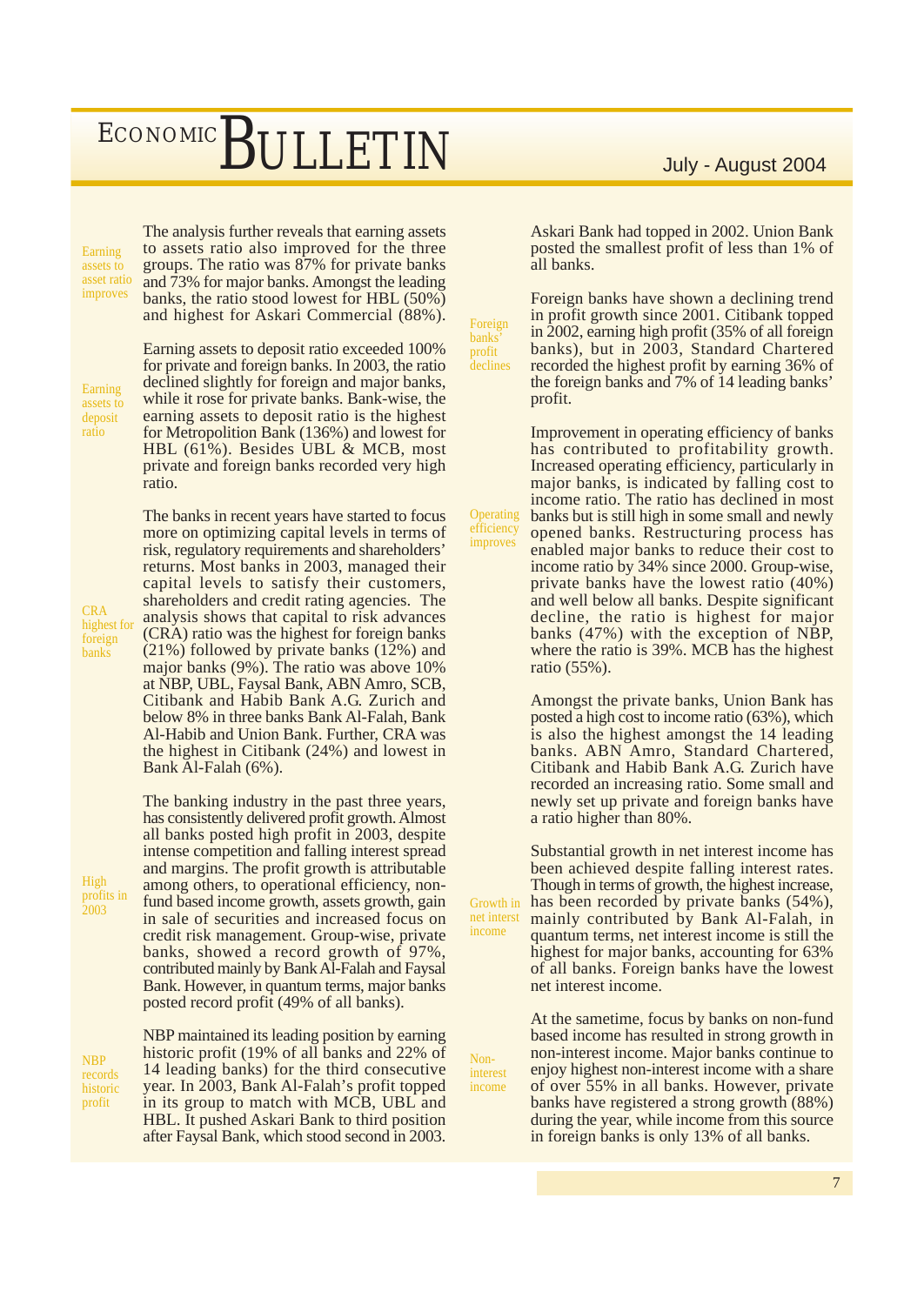Bank-wise, HBL enjoys the highest net interest income and non-interest income, with a share of 22% and 17% of all banks respectively. Amongst the 14 leading banks, net interest income is the lowest for Union Bank, (slightly over 1% of total banks), while Metropolitan Bank has the smallest non-fund based income (1% of all banks).

-

Bank Al-Falah records

As a consequence of falling interest rates, cost of funds for all banks has fallen further. Amongst the 14 leading banks, it is the lowest at UBL (1%) well below the industry average (2%), and highest at Habib Bank A. G. Zurich (4%) above all banks. Some of the small and newly established private and foreign banks still have significantly higher cost of funds. This ratio in as high as 5% for PICIC Commercial.

Intermediation cost of banks has also declined. Despite high administrative expense in major banks, the ratio has come down substantially. For private banks, the ratio is the lowest 2.5% and has remained almost unchanged for the past four years. The ratio for foreign banks matches that of major banks. Amongst the 14 leading banks, the ratio is the highest at 4% for Union Bank and lowest for Metropolitan Bank. In some private and foreign banks, the ratio is still quite high.

RoE, RoA and RoD improves for all banks

Increased operational efficiency and high profit growth in all banks has also positively impacted banks' earning ratios. In 2003, Return on Equity (RoE), Return on Assets (RoA) and Return on Deposits (RoD) have improved further for all banks. Private banks have a slight edge over the other two groups in recording higher RoE, RoA and RoD. Highest RoE has been posted by Bank Al-Falah (140%), while the ratio was the lowest at Union Bank (24%). The other two ratios, RoA and RoD were also the lowest for Union Bank (0.9%) and (1.3%) respectively.

Foreign bank's RoE matched that of private banks. Faysal Bank's RoD at 9.8% was the highest amongst the leading banks. It also posted highest RoA (6.5%).

Bank-wise, amongst the leading banks, RoE crossed 140% at Bank Al-Falah, the highest amongst all banks. Faysal Bank in the same group, posted highest RoA (6.5%) and RoD (9.8%). At the sametime, Union Bank recorded the lowest RoE (24%), RoA (less than 1%) and RoD (slightly over 1%). Amongst the foreign banks, Citibank earned the highest RoA (4%) and RoD (6%), while ABN Amro posted the highest RoE (45%). All the three ratios were the lowest at Habib Bank A.G. Zurich. In the major banks' group, NBP with largest assets, deposits, profit and equity in the entire banking sector topped by posting high RoE (55%), while UBL posted the highest RoA (2.2%) and RoD (2.6%). high ROE

> As today's financial landscape has changed, becoming more competitive, many banks are taking actions to cut costs, improve operations, streamline decision making, upgrade technology, improve quality and service, diversify into new areas of business. They are focusing on the human touch to building new strategies for better managing risk.

> The entrance of new banks in the private sector compelled the state owned banks to improve their efficiency. Large banks were successful in improving their operational efficiency. With the completion of restructuring process, the performance of banks, particularly the large banks, will improve further in the coming years. The banks will increasingly focus on consumer financing and more loans in future will likely be offered for health facilities, education, housing and small and medium enterprises. The increasing competition is likely to improve quality, standard and range of banking services.

Cost of funds fall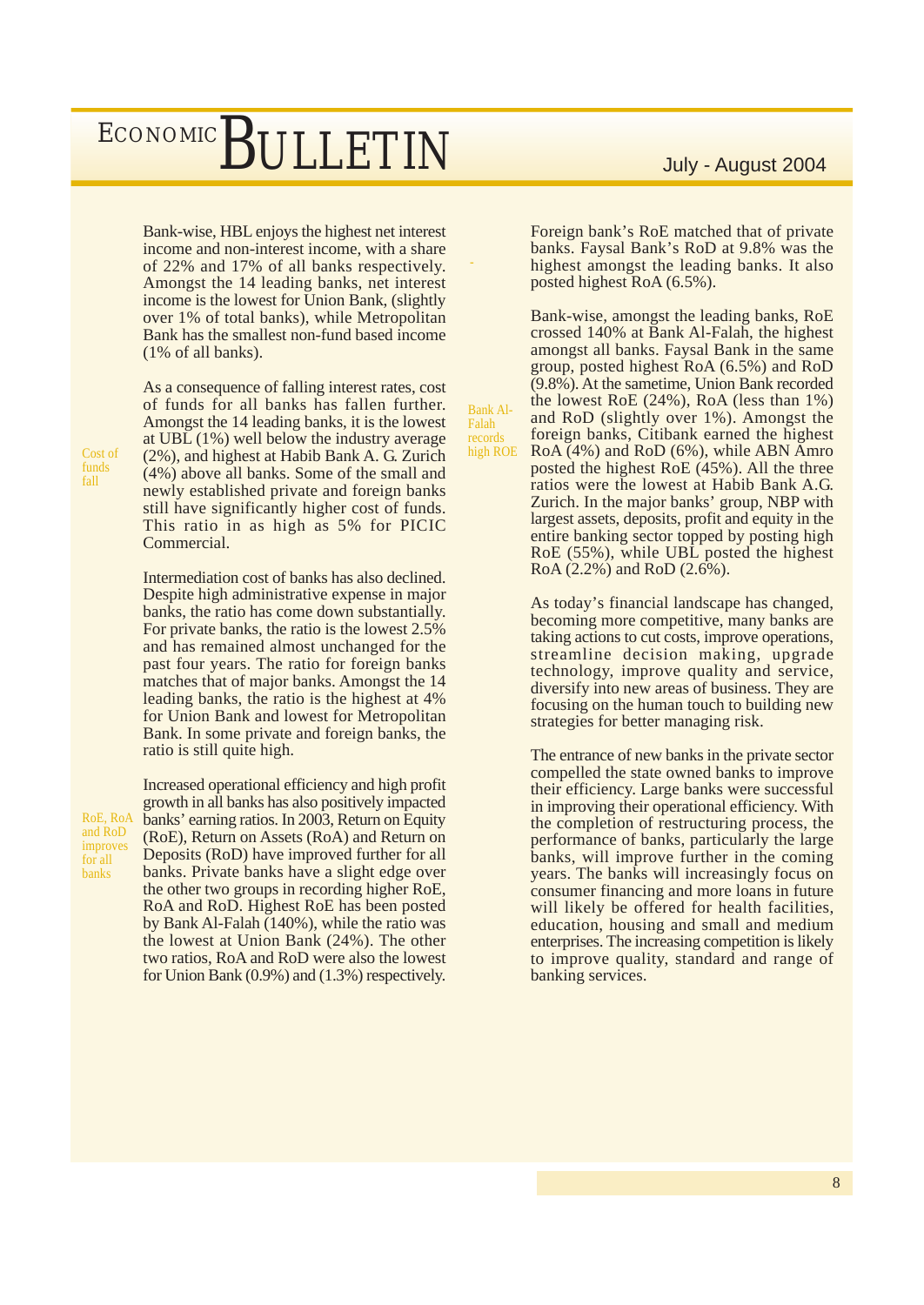#### Key Performance Indicators - All Banks

|                          |        |                    |        |       |                            |       |       |                      |       |               |           | (Rs. Billion) |
|--------------------------|--------|--------------------|--------|-------|----------------------------|-------|-------|----------------------|-------|---------------|-----------|---------------|
|                          |        | <b>Major Banks</b> |        |       | Private & Provincial Banks |       |       | <b>Foreign Banks</b> |       |               | All Banks |               |
|                          | 2001   | 2002               | 2003   | 2001  | 2002                       | 2003  | 2001  | 2002                 | 2003  | 2001          | 2002      | 2003          |
| <b>Assets Net</b>        | 1111.8 | 1271<br>$\Omega$   | 1414.2 | 335.2 | 485.2                      | 668.3 | 323.7 | 279.5                | 266.1 | 1770.6 2035.8 |           | 2348.6        |
| Equity                   | 26.6   | 41.8               | 53.4   | 22.9  | 27.2                       | 40.7  | 27.2  | 28.3                 | 25.1  | 76.8          | 97.3      | 119.2         |
| Deposits                 | 935.1  | 043.1              | 165.7  | 251.9 | 350.3                      | 491.9 | 207.8 | 181.6                | 192.4 | 1394.8 1575.0 |           | 1850.0        |
| Advances                 | 492.9  | 462.3              | 546.4  | 154.5 | 212.0                      | 340.9 | 138.8 | 131.6                | 121.8 | 786.2         | 805.9     | 1009.1        |
| Investments              | 216.0  | 448.9              | 513.2  | 70.9  | 156.6                      | 185.5 | 41.5  | 57.3                 | 44.2  | 328.5         | 662.8     | 742.9         |
| Interest Income          | 87.1   | 78.5               | 58.9   | 29.6  | 31.9                       | 30.5  | 30.3  | 19.1                 | 12.2  | 147.0         | 129.5     | 101.6         |
| <b>Interest Expense</b>  | 48.5   | 38.2               | 17.4   | 21.3  | 21.2                       | 14.1  | 22.5  | 11.8                 | 4.6   | 92.4          | 71.2      | 36.2          |
| Net Interest Income      | 38.6   | 40.3               | 41.4   | 8.3   | 10.6                       | 16.4  | 7.8   | 7.3                  | 7.6   | 54.6          | 58.2      | 65.5          |
| Non Fund Based Income    | 15.1   | 17.5               | 24.6   | 4.7   | 7.8                        | 14.7  | 5.3   | 5.3                  | 6.0   | 25.1          | 30.6      | 45.3          |
| Revenue                  | 53.7   | 57.8               | 66.1   | 12.9  | 18.4                       | 31.1  | 13.1  | 12.6                 | 13.6  | 79.7          | 88.9      | 110.8         |
| <b>Admn</b> Expense      | 32.4   | 34.5               | 31.0   | 6.8   | 9.2                        | 12.6  | 6.7   | 5.7                  | 6.1   | 45.9          | 49.4      | 49.8          |
| Profit / (Loss)<br>B.T   | 1.7    | 16.1               | 22.9   | 4.6   | 8.3                        | 16.3  | 5.0   | 6.6                  | 7.4   | 11.3          | 31.0      | 46.6          |
| (Nos)<br>Employees       | 55512  | 51068              | 51575  | 11537 | 13596                      | 16640 | 3109  | 2677                 | 2557  | 70158         | 67341     | 70772         |
| (Nos)<br><b>Branches</b> | 4977   | 4872               | 4771   | 611   | 727                        | 845   | 84    | 72                   | 66    | 5672          | 5671      | 5682          |

#### Growth Rates - All Banks

(In %)

|                                                                                                                                                                                             |                                                                                              | Major Banks                                                                               |                                                                                              |                                                                                      | Private & Provincial Banks                                                             |                                                                                           |                                                                                   | Foreign Banks                                                                                              |                                                                                                  |                                                                                    | All Banks                                                                                |                                                                                           |
|---------------------------------------------------------------------------------------------------------------------------------------------------------------------------------------------|----------------------------------------------------------------------------------------------|-------------------------------------------------------------------------------------------|----------------------------------------------------------------------------------------------|--------------------------------------------------------------------------------------|----------------------------------------------------------------------------------------|-------------------------------------------------------------------------------------------|-----------------------------------------------------------------------------------|------------------------------------------------------------------------------------------------------------|--------------------------------------------------------------------------------------------------|------------------------------------------------------------------------------------|------------------------------------------------------------------------------------------|-------------------------------------------------------------------------------------------|
|                                                                                                                                                                                             | 2001                                                                                         | 2002                                                                                      | 2003                                                                                         | 2001                                                                                 | 2002                                                                                   | 2003                                                                                      | 2001                                                                              | 2002                                                                                                       | 2003                                                                                             | 2001                                                                               | 2002                                                                                     | 2003                                                                                      |
| <b>Assets Net</b><br>Equity<br>Deposits<br>Advances<br>Investments<br>Interest Income<br><b>Interest Expense</b><br>Net Interest Income<br>Non Fund Based Income<br>Revenue<br>Admn Expense | 6.9<br>$-15.4$<br>9.9<br>3.8<br>$-1.1$<br>7.0<br>$-7.3$<br>32.8<br>$-10.9$<br>16.7<br>$-1.2$ | 14.3<br>57.0<br>11.5<br>$-6.2$<br>107.8<br>$-9.9$<br>$-21.3$<br>4.5<br>16.0<br>7.7<br>6.6 | 11.3<br>27.6<br>11.8<br>18.2<br>14.3<br>$-25.0$<br>$-54.3$<br>2.8<br>40.4<br>14.2<br>$-10.1$ | 24.4<br>39.4<br>32.1<br>14.7<br>77.0<br>30.8<br>26.1<br>44.7<br>10.3<br>30.1<br>24.6 | 44.8<br>18.6<br>39.1<br>37.2<br>120.8<br>7.6<br>$-0.6$<br>28.6<br>67.7<br>42.7<br>34.6 | 37.7<br>49.9<br>40.4<br>60.8<br>18.5<br>$-4.3$<br>$-33.6$<br>54.2<br>87.9<br>68.4<br>36.9 | 15.3<br>10.9<br>10.8<br>3.6<br>96.0<br>21.6<br>19.8<br>27.1<br>2.1<br>15.6<br>1.2 | $-13.6$<br>4.1<br>$-12.6$<br>$-5.2$<br>38.0<br>$-36.8$<br>$-47.3$<br>$-6.5$<br>$-0.4$<br>$-3.8$<br>$-14.8$ | $-4.8$<br>$-11.3$<br>5.9<br>$-7.5$<br>$-22.9$<br>$-36.1$<br>$-61.0$<br>4.4<br>14.1<br>8.3<br>7.7 | 11.3<br>5.9<br>13.5<br>5.7<br>17.5<br>14.0<br>4.9<br>33.6<br>$-4.9$<br>18.5<br>2.3 | 15.0<br>26.8<br>12.9<br>2.5<br>101.8<br>$-11.9$<br>$-22.9$<br>6.6<br>21.9<br>11.5<br>7.6 | 15.4<br>22.5<br>17.5<br>26.1<br>12.1<br>$-21.5$<br>$-49.3$<br>12.4<br>48.1<br>24.6<br>0.7 |
| Profit / (Loss)<br>B.T                                                                                                                                                                      | $-65.6$                                                                                      | 832.8                                                                                     | 41.9                                                                                         | 68.0                                                                                 | 82.4                                                                                   | 97.4                                                                                      | 35.6                                                                              | 32.0                                                                                                       | 12.1                                                                                             | $-1.2$                                                                             | 174.6                                                                                    | 50.2                                                                                      |

#### Selected Ratios - All Banks

(In %)

|                                              |        | <b>Major Banks</b> |       |       | Private & Provincial Banks |       |        | <b>Foreign Banks</b> |       |       | All Banks |       |
|----------------------------------------------|--------|--------------------|-------|-------|----------------------------|-------|--------|----------------------|-------|-------|-----------|-------|
|                                              | 2001   | 2002               | 2003  | 2001  | 2002                       | 2003  | 2001   | 2002                 | 2003  | 2001  | 2002      | 2003  |
| <b>Liquidity Ratio:</b>                      |        |                    |       |       |                            |       |        |                      |       |       |           |       |
| Advances/Deposits                            | 54.2   | 48.3               | 45.7  | 65.3  | 60.8                       | 66.5  | 69.0   | 69.5                 | 67.8  | 58.3  | 53.6      | 53.1  |
| Equity/Deposits                              | 3.3    | 3.5                | 4.3   | 8.9   | 8.4                        | 8.0   | 13.1   | 14.2                 | 14.3  | 5.7   | 5.9       | 6.3   |
| <b>Earning Assets/Deposits</b>               | 92.8   | 81.5               | 88.8  | 114.0 | 115.5                      | 119.0 | 118.3  | 120.6                | 119.3 | 100.2 | 93.4      | 99.3  |
| <b>Earning Assets/Assets</b>                 | 77.0   | 67.6               | 73.0  | 83.5  | 84.8                       | 86.9  | 77.4   | 77.8                 | 81.7  | 78.2  | 72.9      | 77.7  |
| <b>Solvency &amp; Debt Management Ratio:</b> |        |                    |       |       |                            |       |        |                      |       |       |           |       |
| Equity/Assets                                | 2.7    | 2.9                | 3.5   | 6.5   | 6.2                        | 5.9   | 8.6    | 9.2                  | 9.8   | 4.4   | 4.6       | 4.9   |
| Equity/Liabilities                           | 2.8    | 3.0                | 3.8   | 7.1   | 6.7                        | 6.4   | 9.3    | 10.1                 | 10.9  | 4.7   | 4.9       | 5.3   |
| Liabilities/Assets                           | 95.8   | 95.4               | 94.5  | 92.2  | 92.5                       | 92.7  | 91.9   | 91.0                 | 89.8  | 94.4  | 94.1      | 93.5  |
| Capital/Ratio(CRA)                           | 6.0    | 7.2                | 9.4   | 13.6  | 13.7                       | 12.3  | 19.0   | 20.5                 | 21.1  | 9.8   | 11.0      | 11.9  |
| <b>Profitability Ratio:</b>                  |        |                    |       |       |                            |       |        |                      |       |       |           |       |
| Net Profit Margin                            | $-7.4$ | 13.0               | 20.3  | 20.0  | 25.5                       | 34.0  | 18.1   | 33.1                 | 33.0  | 1.2   | 18.5      | 25.7  |
| Pre Tax Margin                               | 1.7    | 16.8               | 27.4  | 13.2  | 20.9                       | 36.2  | 14.1   | 27.1                 | 40.3  | 6.6   | 19.4      | 31.7  |
| Net Interest Margin (NIM)                    | 4.7    | 5.0                | 4.2   | 3.3   | 3.1                        | 3.3   | 3.3    | 3.1                  | 3.4   | 4.2   | 4.2       | 3.8   |
| Return on Equity(ROE)                        | 5.9    | 47.1               | 48.1  | 23.1  | 33.1                       | 48.4  | 19.4   | 23.3                 | 27.5  | 15.1  | 35.5      | 43.1  |
| Return on Assets(ROA)                        | 0.2    | 1.4                | 1.7   | 1.5   | 2.0                        | 2.8   | 1.7    | 2.2                  | 2.7   | 0.7   | 1.6       | 2.1   |
| Return on Deposits(ROD)                      | 0.2    | 1.6                | 2.1   | 2.1   | 2.7                        | 3.9   | 2.5    | 3.4                  | 3.9   | 0.9   | 2.1       | 2.7   |
| <b>Management Soundness:</b>                 |        |                    |       |       |                            |       |        |                      |       |       |           |       |
| <b>Cost of Funds</b>                         | 5.1    | 3.6                | 1.5   | 7.9   | 5.9                        | 2.8   | 8.5    | 4.5                  | 2.0   | 6.2   | 4.2       | 1.9   |
| <b>Intermediation Cost</b>                   | 3.4    | 3.3                | 2.6   | 2.5   | 2.5                        | 2.5   | 2.5    | 2.2                  | 2.6   | 3.5   | 3.3       | 2.9   |
| <b>Yield on Earning Assets</b>               | 10.5   | 9.7                | 6.0   | 11.7  | 9.2                        | 6.1   | 12.9   | 8.1                  | 5.5   | 11.2  | 9.3       | 6.0   |
| <b>Interest Margin</b>                       | 44.3   | 51.4               | 70.4  | 27.9  | 33.4                       | 53.8  | 25.7   | 38.1                 | 62.2  | 37.2  | 45.0      | 64.4  |
| Revenue/Admn.Expenses                        | 165.6  | 167.5              | 212.9 | 189.3 | 200.6                      | 246.9 | 196.4  | 221.1                | 222.8 | 173.6 | 179.5     | 222.7 |
| Per Branch:                                  |        |                    |       |       |                            |       |        |                      |       |       |           |       |
| (Nos.)<br><b>Employees</b>                   | 11.2   | 10.5               | 10.8  | 18.9  | 18.7                       | 19.7  | 37.0   | 37.2                 | 38.7  | 12.4  | 11.9      | 12.5  |
| <b>Staff Cost</b><br>(Rs.Mn.)                | 4.5    | 5.0                | 4.3   | 4.9   | 5.5                        | 6.4   | 37.3   | 29.2                 | 36.5  | 5.0   | 5.4       | 5.0   |
| (Rs.Mn.)<br>Deposits                         | 179.4  | 203.0              | 231.5 | 362.3 | 414.2                      | 498.4 | 2352.4 | 2704                 | 2883  | 231.3 | 262.0     | 302.0 |
| Profit(AT)<br>(Rs.Mn.)                       | $-0.8$ | 1.5                | 2.8   | 4.2   | 6.5                        | 12.5  | 28.2   | 57.7                 | 68.2  | 0.2   | 2.9       | 5.0   |
| <b>Per Employee:</b>                         |        |                    |       |       |                            |       |        |                      |       |       |           |       |
| <b>Staff Cost</b><br>(Rs.Mn.)                | 0.4    | 0.5                | 0.4   | 0.3   | 0.3                        | 0.3   | 1.0    | 0.8                  | 0.9   | 0.4   | 0.5       | 0.4   |
| (Rs.Mn.)<br>Deposits                         | 16.1   | 19.4               | 21.4  | 19.2  | 22.1                       | 25.3  | 63.6   | 72.2                 | 73.1  | 18.7  | 22.2      | 24.5  |
|                                              |        |                    |       |       |                            |       |        |                      |       |       |           |       |

9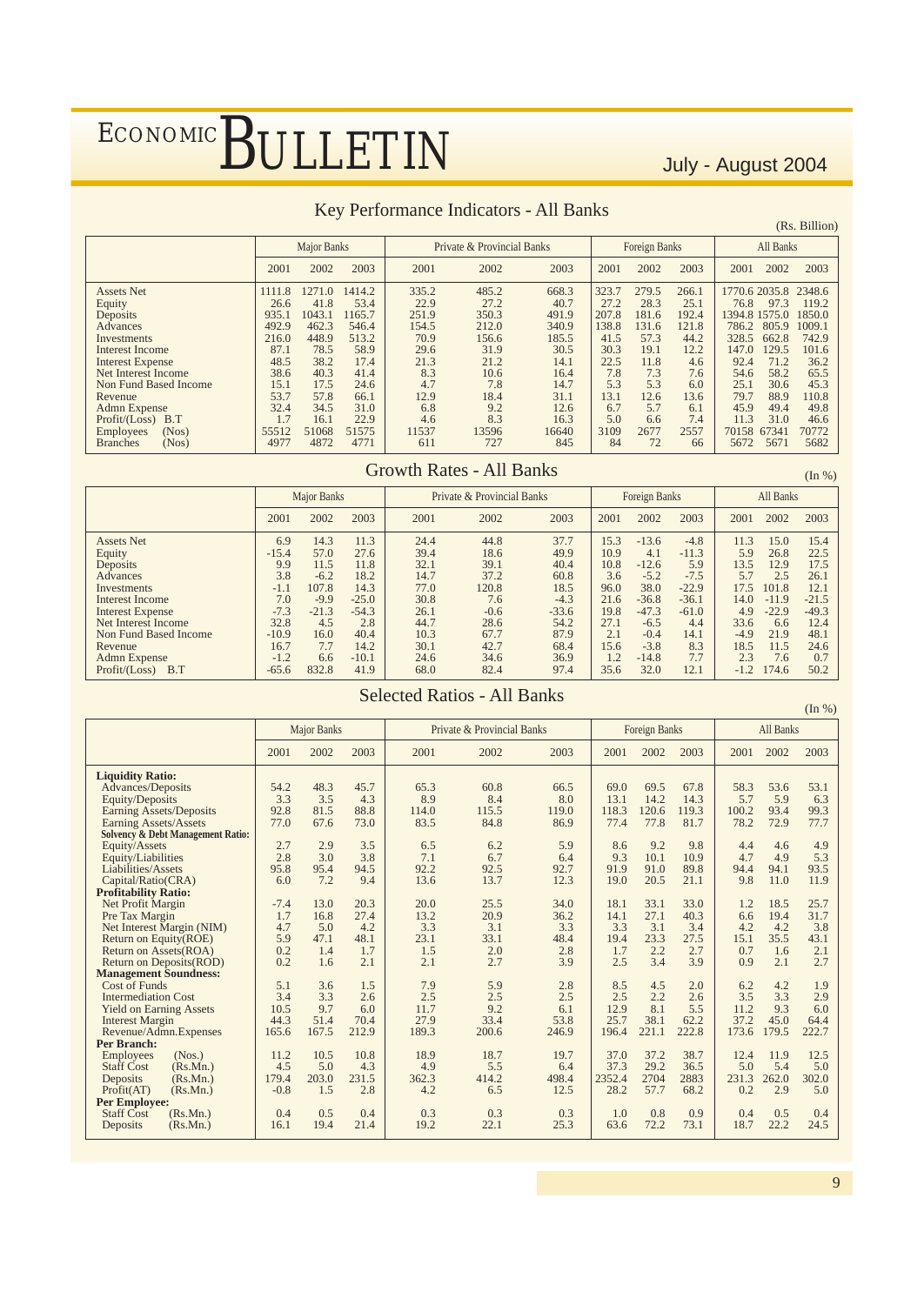#### Key Performance Indicators- Major Banks

|                           |       |                      |       |        |        |      |       |               |       |       |          |       |       |            | (Rs. Billion) |
|---------------------------|-------|----------------------|-------|--------|--------|------|-------|---------------|-------|-------|----------|-------|-------|------------|---------------|
|                           |       | Assets               |       |        | Equity |      |       | Deposits      |       |       | Advances |       |       | Investment |               |
| <b>Banks</b>              | 2001  | 2002                 | 2003  | 2001   | 2002   | 2003 | 2001  | 2002          | 2003  | 2001  | 2002     | 2003  | 2001  | 2002       | 2003          |
|                           |       |                      |       |        |        |      |       |               |       |       |          |       |       |            |               |
| <b>NBP</b>                | 415.1 | 432.8                | 471.9 | 12.0   | 14.3   | 18.1 | 349.6 | 362.9         | 395.6 | 170.3 | 140.5    | 161.0 | 71.8  | 143.5      | 166.2         |
| <b>HBL</b>                | 333.8 | 403.0                | 434.9 | 9.5    | 12.3   | 16.8 | 283.4 | 328.2         | 360.6 | 167.2 | 167.5    | 183.7 | 57.8  | 142.9      | 158.9         |
| <b>FWB</b>                | 7.2   | 8.2                  | 9.7   | 0.2    | 0.2    | 0.4  | 6.2   | 6.6           | 8.1   | 0.8   | 0.8      | 1.3   | 2.4   | 5.5        | 5.3           |
| <b>Nationalised Banks</b> | 756.1 | 844.1                | 916.5 | 21.7   | 26.8   | 35.3 | 639.2 | 697.6         | 764.3 | 338.4 | 308.9    | 345.9 | 132.0 | 291.9      | 330.3         |
| <b>UBL</b>                | 168.6 | 191.8                | 225.4 | $-0.8$ | 8.7    | 10.3 | 141.3 | 162.7         | 189.8 | 77.9  | 74.5     | 103.3 | 28.6  | 67.4       | 54.6          |
| <b>MCB</b>                | 187.1 | 235.1                | 272.3 | 5.0    | 6.3    | 7.7  | 154.5 | 182.7         | 211.5 | 76.6  | 78.9     | 97.2  | 55.4  | 89.6       | 128.3         |
| <b>Privatised Banks</b>   | 355.7 | 427.0                | 497.7 | 5.0    | 15.0   | 18.1 | 295.9 | 345.4         | 401.3 | 154.5 | 153.4    | 200.5 | 84.0  | 157.0      | 182.9         |
| <b>Total</b>              |       | 1111.8 1271.0 1414.2 |       | 26.6   | 41.8   | 53.4 | 935.1 | 1043.1 1165.7 |       | 492.9 | 462.3    | 546.4 | 216.0 | 448.9      | 513.2         |

|                           |      | Interest Income |      |      | Interest Expense |      |      | Net Interest Income |      |      | Non Fund Based Income |      |      | Revenue |      |
|---------------------------|------|-----------------|------|------|------------------|------|------|---------------------|------|------|-----------------------|------|------|---------|------|
| <b>Banks</b>              | 2001 | 2002            | 2003 | 2001 | 2002             | 2003 | 2001 | 2002                | 2003 | 2001 | 2002                  | 2003 | 2001 | 2002    | 2003 |
|                           |      |                 |      |      |                  |      |      |                     |      |      |                       |      |      |         |      |
| <b>NBP</b>                | 31.3 | 27.1            | 19.5 | 18.9 | 14.7             | 6.7  | 12.4 | 12.4                | 12.7 | 4.5  | 5.2                   | 7.2  | 16.9 | 17.6    | 20.0 |
| <b>HBL</b>                | 26.7 | 24.0            | 19.3 | 15.4 | 11.6             | 5.7  | 11.3 | 12.4                | 13.6 | 5.5  | 6.2                   | 7.8  | 16.8 | 18.6    | 21.4 |
| <b>FWB</b>                | 0.6  | 0.6             | 0.5  | 0.3  | 0.4              | 0.2  | 0.2  | 0.3                 | 0.4  | 0.0  | 0.0                   | 0.1  | 0.3  | 0.3     | 0.5  |
| <b>Nationalised Banks</b> | 58.6 | 51.7            | 39.3 | 34.6 | 26.6             | 12.6 | 24.0 | 25.1                | 26.7 | 10.0 | 11.4                  | 15.2 | 34.0 | 36.5    | 41.8 |
| <b>UBL</b>                | 11.5 | 11.4            | 9.3  | 6.3  | 5.5              | 1.9  | 5.1  | 5.9                 | 7.3  | 2.9  | 3.5                   | 4.9  | 8.0  | 9.4     | 12.3 |
| <b>MCB</b>                | 7.0  | 15.4            | 10.4 | 7.5  | 6.1              | 2.9  | 9.5  | 9.3                 | 7.4  | 2.2  | 2.6                   | 4.5  | 11.7 | 11.9    | 12.0 |
| <b>Privatised Banks</b>   | 28.5 | 26.8            | 19.6 | 13.9 | 11.6             | 4.9  | 14.6 | 15.2                | 14.8 | 5.1  | 6.1                   | 9.5  | 19.7 | 21.3    | 24.3 |
| <b>Total</b>              | 87.1 | 78.5            | 58.9 | 48.5 | 38.2             | 17.4 | 38.6 | 40.3                | 41.4 | 15.1 | 17.5                  | 24.6 | 53.7 | 57.8    | 66.1 |

|                           |      | Admn Expense |      |      | Provisions |      |      | Other Expenses |         |        | Profit/Loss (BT) |      |        | Profit/Loss (AT) |      |
|---------------------------|------|--------------|------|------|------------|------|------|----------------|---------|--------|------------------|------|--------|------------------|------|
| <b>Banks</b>              | 2001 | 2002         | 2003 | 2001 | 2002       | 2003 | 2001 | 2002           | 2003    | 2001   | 2002             | 2003 | 2001   | 2002             | 2003 |
|                           |      |              |      |      |            |      |      |                |         |        |                  |      |        |                  |      |
| <b>NBP</b>                | 8.6  | 9.1          | 7.8  | 2.1  | 2.1        | 2.6  | 3.2  | 0.3            | 0.5     | 3.0    | 6.0              | 9.0  | 1.1    | 2.3              | 4.2  |
| <b>HBL</b>                | 11.7 | 11.8         | 9.8  | 2.6  | 2.5        | 5.5  | 0.2  | 0.2            | 0.6     | 2.2    | 4.1              | 5.5  | 1.1    | 2.0              | 4.0  |
| <b>FWB</b>                | 0.1  | 0.2          | 0.2  | 0.0  | 0.0        | 0.0  | 0.0  | 0.0            | 0.0     | 0.1    | 0.1              | 0.3  | 0.1    | 0.0              | 0.2  |
| <b>Nationalised Banks</b> | 20.4 | 21.1         | 17.8 | 4.8  | 4.6        | 8.1  | 3.4  | 0.5            | $1.2\,$ | 5.4    | 10.3             | 14.7 | 2.3    | 4.3              | 8.4  |
| <b>UBL</b>                | 4.7  | 5.9          | 6.6  | 1.3  | 0.7        | 0.6  | 7.8  | 0.0            | 0.6     | $-5.7$ | 2.8              | 4.5  | $-7.5$ | 1.5              | 2.8  |
| <b>MCB</b>                | 7.3  | 7.5          | 6.6  | 2.2  | 0.7        | 0.8  | 0.0  | 0.5            | 1.0     | 2.1    | 3.1              | 3.6  | 1.1    | 1.7              | 2.2  |
| <b>Privatised Banks</b>   | 12.0 | 13.4         | 13.2 | 3.5  | 1.5        | 1.3  | 7.9  | 0.6            | 1.5     | $-3.6$ | 5.9              | 8.1  | $-6.4$ | 3.2              | 5.0  |
| <b>Total</b>              | 32.4 | 34.5         | 31.0 | 8.3  | 6.1        | 9.5  | 11.3 | 1.1            | 2.7     | 1.7    | 16.2             | 22.9 | $-4.1$ | 7.5              | 13.4 |

NBP National Bank of Pakistan

HBL Habib Bank Limited

FWB First Women Bank Limited

UBL United Bank Limited

MCB Muslim Commercial Bank Limited

*Source: Annual Reports of the Banks*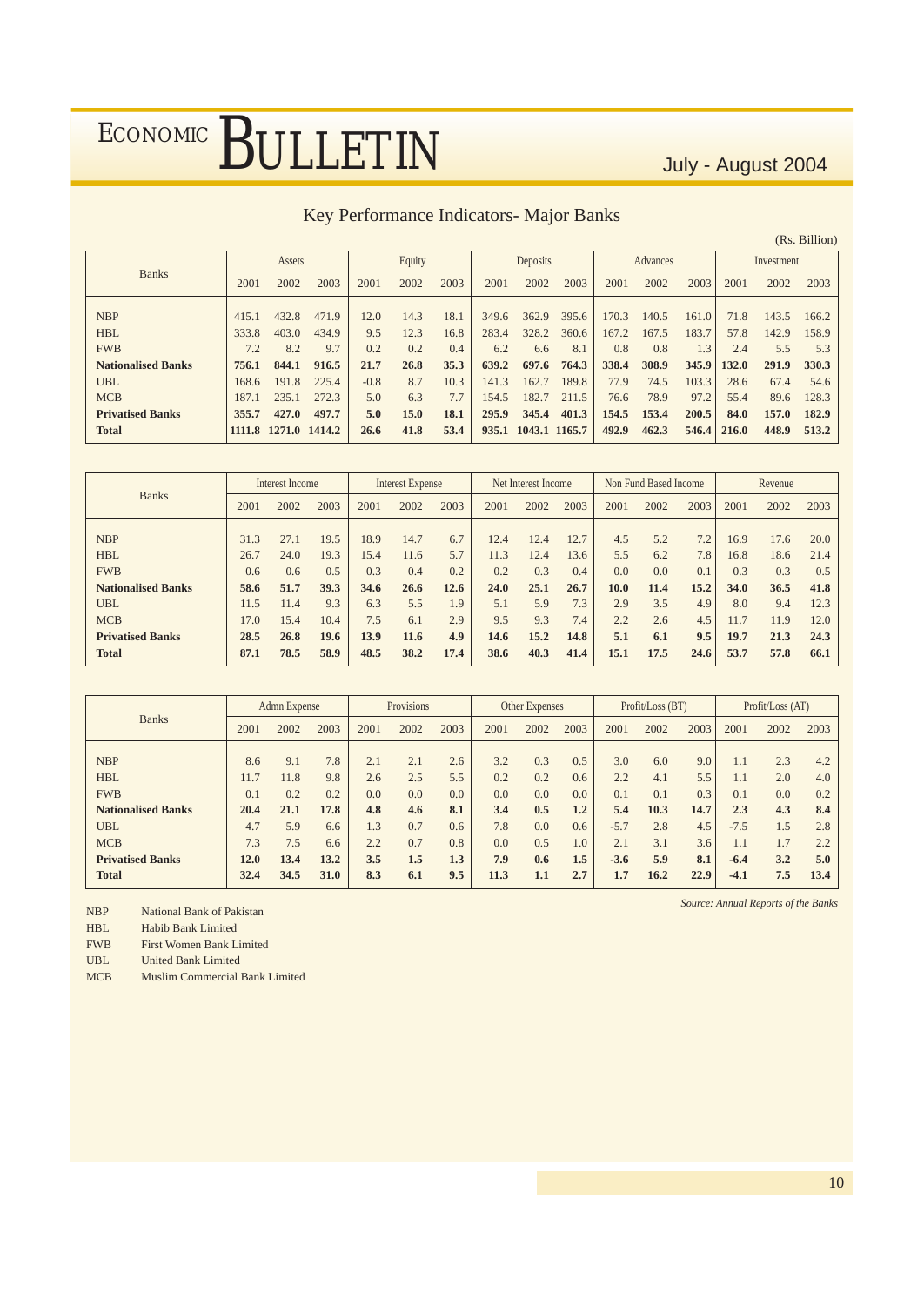|                                                                                                                                     |                                                                      |                                                                      |                                                                      |                                                                   |                                                              |                                                              | <b>Major Banks - Selected Ratios</b>                               |                                                              |                                                              |                                                                      |                                                                      |                                                                      |                                                                  |                                                              | (In %)                                                              |
|-------------------------------------------------------------------------------------------------------------------------------------|----------------------------------------------------------------------|----------------------------------------------------------------------|----------------------------------------------------------------------|-------------------------------------------------------------------|--------------------------------------------------------------|--------------------------------------------------------------|--------------------------------------------------------------------|--------------------------------------------------------------|--------------------------------------------------------------|----------------------------------------------------------------------|----------------------------------------------------------------------|----------------------------------------------------------------------|------------------------------------------------------------------|--------------------------------------------------------------|---------------------------------------------------------------------|
|                                                                                                                                     |                                                                      | Cost of Funds                                                        |                                                                      |                                                                   | <b>Intermediation Cost</b>                                   |                                                              |                                                                    | Pre-Tax Margin                                               |                                                              |                                                                      | NFBI/Revenue                                                         |                                                                      |                                                                  | <b>Interest Margin</b>                                       |                                                                     |
| <b>Banks</b>                                                                                                                        | 2001                                                                 | 2002                                                                 | 2003                                                                 | 2001                                                              | 2002                                                         | 2003                                                         | 2001                                                               | 2002                                                         | 2003                                                         | 2001                                                                 | 2002                                                                 | 2003                                                                 | 2001                                                             | 2002                                                         | 2003                                                                |
| <b>NBP</b><br><b>HBL</b><br><b>FWB</b><br><b>Nationalised Banks</b><br>UBL<br><b>MCB</b><br><b>Privatised Banks</b><br>Total        | 5.5<br>5.1<br>6.5<br>5.3<br>4.3<br>4.8<br>4.5<br>5.1                 | 4.0<br>3.4<br>5.1<br>3.7<br>3.4<br>3.3<br>3.3<br>3.6                 | 1.7<br>1.5<br>2.2<br>1.6<br>1.0<br>1.3<br>1.2<br>1.5                 | 2.5<br>3.9<br>2.7<br>3.1<br>3.2<br>4.6<br>3.9<br>3.4              | 2.5<br>3.5<br>2.5<br>3.0<br>3.6<br>4.1<br>3.9<br>3.3         | 2.0<br>2.6<br>2.9<br>2.3<br>3.6<br>2.9<br>3.2<br>2.6         | 8.4<br>6.9<br>19.2<br>7.8<br>$-39.8$<br>10.9<br>$-10.8$<br>1.7     | 18.7<br>13.6<br>20.3<br>16.3<br>18.7<br>17.3<br>17.9<br>16.8 | 33.7<br>20.2<br>40.1<br>27.1<br>31.8<br>24.2<br>27.9<br>27.4 | 26.6<br>32.7<br>9.3<br>29.5<br>36.3<br>18.8<br>25.9<br>28.2          | 29.5<br>33.3<br>10.8<br>31.3<br>37.2<br>21.8<br>28.6<br>30.3         | 36.3<br>36.3<br>29.1<br>36.2<br>40.3<br>37.9<br>39.1<br>37.3         | 39.7<br>42.3<br>42.0<br>40.9<br>44.7<br>55.7<br>51.3<br>44.3     | 45.8<br>51.7<br>44.1<br>48.5<br>51.9<br>60.5<br>56.9<br>51.4 | 65.4<br>70.6<br>66.8<br>68.0<br>79.2<br>71.7<br>75.2<br>70.4        |
|                                                                                                                                     |                                                                      | Equity/Deposits                                                      |                                                                      |                                                                   | Advances/Deposits                                            |                                                              |                                                                    | <b>ROE</b>                                                   |                                                              |                                                                      | <b>ROA</b>                                                           |                                                                      |                                                                  | <b>ROD</b>                                                   |                                                                     |
| <b>Banks</b>                                                                                                                        | 2001                                                                 | 2002                                                                 | 2003                                                                 | 2001                                                              | 2002                                                         | 2003                                                         | 2001                                                               | 2002                                                         | 2003                                                         | 2001                                                                 | 2002                                                                 | 2003                                                                 | 2001                                                             | 2002                                                         | 2003                                                                |
| <b>NBP</b><br><b>HBL</b><br><b>FWB</b><br><b>Nationalised Banks</b><br>UBL<br><b>MCB</b><br><b>Privatised Banks</b><br><b>Total</b> | 3.5<br>3.3<br>3.0<br>3.4<br>2.2<br>3.3<br>2.9<br>3.3                 | 3.7<br>3.6<br>3.4<br>3.6<br>2.6<br>3.4<br>3.1<br>3.5                 | 4.3<br>4.2<br>4.3<br>4.2<br>5.4<br>3.6<br>4.4<br>4.3                 | 46.6<br>62.3<br>14.5<br>53.4<br>55.8<br>56.1<br>55.9<br>54.2      | 43.6<br>54.7<br>12.9<br>48.4<br>50.1<br>46.1<br>48.0<br>48.3 | 39.8<br>51.0<br>14.4<br>44.8<br>50.4<br>44.7<br>47.4<br>45.7 | 25.8<br>24.3<br>81.9<br>25.6<br>$-193.6$<br>44.4<br>$-44.7$<br>5.9 | 46.1<br>37.5<br>62.6<br>42.4<br>70.6<br>54.9<br>58.8<br>47.2 | 55.6<br>37.7<br>84.3<br>47.5<br>47.4<br>51.5<br>49.1<br>48.1 | 0.8<br>0.7<br>2.1<br>0.7<br>$-3.5$<br>1.2<br>$-1.0$<br>0.2           | 1.4<br>1.1<br>1.7<br>1.3<br>1.5<br>1.5<br>1.5<br>1.4                 | 2.0<br>1.3<br>3.0<br>1.7<br>2.2<br>1.4<br>1.8<br>1.7                 | 0.9<br>0.8<br>2.4<br>0.9<br>$-4.2$<br>1.4<br>$-1.3$<br>0.2       | 1.7<br>1.3<br>2.1<br>1.5<br>1.8<br>1.8<br>1.8<br>1.6         | 2.4<br>1.6<br>3.7<br>2.0<br>2.6<br>1.8<br>2.2<br>2.1                |
|                                                                                                                                     |                                                                      | Earning Assets/Deposits                                              |                                                                      |                                                                   | Equity/Assets                                                |                                                              |                                                                    | Admn Expense/Revenue                                         |                                                              |                                                                      | Expense/Income                                                       |                                                                      |                                                                  | Net Profit Margin                                            |                                                                     |
| <b>Banks</b>                                                                                                                        | 2001                                                                 | 2002                                                                 | 2003                                                                 | 2001                                                              | 2002                                                         | 2003                                                         | 2001                                                               | 2002                                                         | 2003                                                         | 2001                                                                 | 2002                                                                 | 2003                                                                 | 2001                                                             | 2002                                                         | 2003                                                                |
| <b>NBP</b><br><b>HBL</b><br><b>FWB</b><br><b>Nationalised Banks</b><br>UBL<br><b>MCB</b><br><b>Privatised Banks</b><br><b>Total</b> | 82.4<br>100.2<br>98.1<br>90.5<br>93.3<br>101.7<br>97.7<br>92.8       | 88.8<br>51.1<br>106.5<br>71.7<br>98.0<br>105.3<br>101.8<br>81.5      | 95.4<br>61.0<br>111.1<br>79.3<br>101.9<br>112.1<br>107.3<br>88.8     | 3.0<br>2.8<br>2.5<br>2.9<br>1.8<br>2.6<br>2.3<br>2.7              | 3.1<br>3.0<br>2.8<br>3.0<br>2.2<br>2.7<br>2.6<br>2.9         | 3.6<br>3.5<br>3.6<br>3.5<br>4.6<br>2.8<br>3.6<br>3.5         | 50.6<br>69.8<br>52.1<br>60.1<br>58.1<br>62.7<br>60.8<br>60.4       | 51.8<br>63.6<br>54.4<br>57.8<br>62.2<br>63.4<br>62.9<br>59.7 | 39.1<br>45.8<br>45.5<br>42.6<br>54.0<br>55.0<br>54.5<br>47.0 | 91.6<br>93.1<br>80.8<br>92.2<br>139.8<br>89.1<br>110.8<br>98.3       | 81.3<br>86.4<br>79.7<br>83.7<br>81.4<br>82.7<br>82.1<br>83.2         | 66.3<br>79.8<br>59.9<br>72.9<br>68.2<br>75.8<br>72.1<br>72.6         | 6.6<br>6.6<br>37.9<br>7.0<br>$-92.9$<br>9.5<br>$-32.2$<br>$-7.6$ | 12.8<br>11.0<br>14.6<br>11.9<br>15.5<br>14.6<br>15.0<br>13.0 | 21.0<br>18.8<br>32.3<br><b>20.0</b><br>22.9<br>18.6<br>20.8<br>20.3 |
|                                                                                                                                     |                                                                      | Equity/Advances                                                      |                                                                      |                                                                   | Liability/Assets                                             |                                                              |                                                                    | Equity/Liabilities                                           |                                                              |                                                                      | Earning Assets/Assets                                                |                                                                      |                                                                  | Net Interest Margin                                          |                                                                     |
| <b>Banks</b>                                                                                                                        | 2001                                                                 | 2002                                                                 | 2003                                                                 | 2001                                                              | 2002                                                         | 2003                                                         | 2001                                                               | 2002                                                         | 2003                                                         | 2001                                                                 | 2002                                                                 | 2003                                                                 | 2001                                                             | 2002                                                         | 2003                                                                |
| <b>NBP</b><br><b>HBL</b><br><b>FWB</b><br><b>Nationalised Banks</b><br>UBL<br><b>MCB</b><br><b>Privatised Banks</b><br><b>Total</b> | 7.5<br>5.3<br>20.3<br>6.4<br>3.9<br>5.8<br>5.2<br>6.0                | 8.4<br>6.5<br>26.1<br>7.5<br>5.2<br>7.3<br>6.5<br>7.2                | 10.7<br>8.3<br>30.2<br>9.5<br>10.7<br>8.0<br>9.4<br>9.4              | 95.6<br>96.2<br>95.9<br>95.9<br>94.6<br>96.6<br>95.6<br>95.8      | 95.1<br>95.6<br>93.5<br>95.3<br>95.9<br>95.6<br>95.7<br>95.4 | 94.3<br>94.8<br>92.9<br>94.5<br>93.3<br>95.5<br>94.5<br>94.5 | 3.1<br>2.9<br>2.7<br>3.0<br>1.9<br>2.7<br>2.5<br>2.8               | 3.3<br>3.1<br>3.0<br>3.2<br>2.3<br>2.8<br>2.7<br>3.0         | 3.8<br>3.7<br>3.8<br>3.7<br>4.9<br>2.9<br>3.8<br>3.8         | 69.8<br>83.1<br>84.5<br>75.9<br>76.3<br>81.7<br>79.1<br>77.0         | 74.6<br>42.4<br>87.9<br>59.9<br>82.7<br>84.1<br>83.4<br>67.6         | 79.9<br>50.1<br>91.0<br>65.9<br>86.1<br>87.0<br>86.6<br>73.0         | 4.5<br>4.1<br>5.2<br>4.3<br>4.1<br>6.4<br>5.3<br>4.7             | 3.9<br>7.9<br>4.1<br>5.2<br>4.0<br>5.2<br>4.7<br>5.0         | 3.5<br>6.5<br>4.3<br>4.6<br>4.1<br>3.4<br>3.7<br>4.2                |
|                                                                                                                                     |                                                                      | Revenue/Admn.Expense                                                 |                                                                      |                                                                   | <b>Yield on Earning Assets</b>                               |                                                              |                                                                    | Employees/Branch (Nos)                                       |                                                              |                                                                      | Profit(AT)/Branch (Rs.Mn)                                            |                                                                      |                                                                  | Profit(AT)/Employee (Rs.Mn)                                  |                                                                     |
| <b>Banks</b>                                                                                                                        | 2001                                                                 | 2002                                                                 | 2003                                                                 | 2001                                                              | 2002                                                         | 2003                                                         | 2001                                                               |                                                              | 2002 2003                                                    | 2001                                                                 | 2002                                                                 | 2003                                                                 | 2001                                                             | 2002                                                         | 2003                                                                |
| <b>NBP</b><br><b>HBL</b><br><b>FWB</b><br><b>Nationalised Banks</b><br>UBL<br><b>MCB</b><br><b>Privatised Banks</b><br>Total        | 197.8<br>143.2<br>191.8<br>166.4<br>172.1<br>159.4<br>164.4<br>165.6 | 193.0<br>157.2<br>183.8<br>172.9<br>160.9<br>157.6<br>159.1<br>167.5 | 255.7<br>218.4<br>219.7<br>234.8<br>185.0<br>181.7<br>183.4<br>212.9 | 11.4<br>9.7<br>12.3<br><b>10.6</b><br>9.1<br>11.5<br>10.4<br>10.5 | 8.6<br>15.3<br>9.3<br>10.8<br>7.6<br>8.7<br>8.2<br>9.7       | 5.4<br>9.2<br>6.5<br>6.8<br>5.2<br>4.7<br>4.9<br>6.0         | 12.2<br>12.8<br>12.7<br>12.5<br>8.0<br>10.9<br>9.4<br>11.2         | 10.1<br>12.9<br>13.1<br>11.7<br>$7.6$<br>10.5<br>9.0<br>10.5 | 11.1<br>12.8<br>13.8<br>12.0<br>8.2<br>10.3<br>9.2<br>10.8   | 0.9<br>0.7<br>2.7<br>0.8<br>$-6.7$<br>1.0<br>$-2.9$<br>$-0.8$        | 1.9<br>1.4<br>1.2<br>1.6<br>1.3<br>1.7<br>1.5<br>1.5                 | 3.5<br>2.7<br>4.2<br>3.1<br>2.6<br>2.3<br>2.4<br>2.8                 | 0.1<br>0.1<br>0.2<br>0.1<br>$-0.8$<br>0.1<br>$-0.3$<br>$-0.1$    | 0.2<br>0.1<br>0.1<br>0.1<br>0.2<br>0.2<br>0.2<br>0.1         | $0.3\,$<br>0.2<br>0.3<br>0.3<br>0.3<br>0.2<br>0.3<br>0.3            |
| <b>Banks</b>                                                                                                                        | Staff Cost/Branch (Rs.Mn)                                            |                                                                      |                                                                      |                                                                   | Staff Cost/Employee (Rs.Mn)                                  |                                                              |                                                                    | Deposits/Staff (Rs.Mn)                                       |                                                              |                                                                      | Deposits/Branch (Rs.Mn)                                              |                                                                      |                                                                  | Adv+Inv/Deposits                                             |                                                                     |
|                                                                                                                                     | 2001                                                                 | 2002                                                                 | 2003                                                                 | 2001                                                              | 2002                                                         | 2003                                                         | 2001                                                               | 2002                                                         | 2003                                                         | 2001                                                                 | 2002                                                                 | 2003                                                                 | 2001                                                             | 2002                                                         | 2003                                                                |
| <b>NBP</b><br><b>HBL</b><br><b>FWB</b><br><b>Nationalised Banks</b><br>UBL<br><b>MCB</b><br><b>Privatised Banks</b><br><b>Total</b> | 5.0<br>5.4<br>2.2<br>5.2<br>2.4<br>5.0<br>3.7<br>4.5                 | 5.8<br>5.6<br>2.7<br>5.7<br>3.4<br>5.2<br>4.2<br>5.0                 | 4.8<br>4.2<br>3.3<br>4.5<br>3.9<br>4.5<br>4.2<br>4.3                 | 0.4<br>0.4<br>0.2<br>0.4<br>0.3<br>0.5<br>0.4<br>0.4              | 0.6<br>0.4<br>0.2<br>0.5<br>0.4<br>0.5<br>0.5<br>0.5         | 0.4<br>0.3<br>0.2<br>0.4<br>0.5<br>0.4<br>0.5<br>0.4         | 22.0<br>14.2<br>9.9<br>17.5<br>15.2<br>12.5<br>13.7<br>16.1        | 29.2<br>16.1<br>12.9<br>21.1<br>18.0<br>15.4<br>16.6<br>19.4 | 28.6<br>18.3<br>14.0<br>22.4<br>20.0<br>19.4<br>19.7<br>21.4 | 267.5<br>181.2<br>125.9<br>218.9<br>121.0<br>136.9<br>128.7<br>179.4 | 295.9<br>207.6<br>167.7<br>246.2<br>136.7<br>161.4<br>148.7<br>203.0 | 316.3<br>234.1<br>193.5<br>269.9<br>163.7<br>199.9<br>181.0<br>231.5 | 68.3<br>85.2<br>48.1<br>75.7<br>78.8<br>90.0<br>84.6<br>78.5     | 73.8<br>87.5<br>75.2<br>80.1<br>81.7<br>89.1<br>85.6<br>81.9 | 80.6<br>94.8<br>87.6<br>87.4<br>85.0<br>99.9<br>92.9<br>89.2        |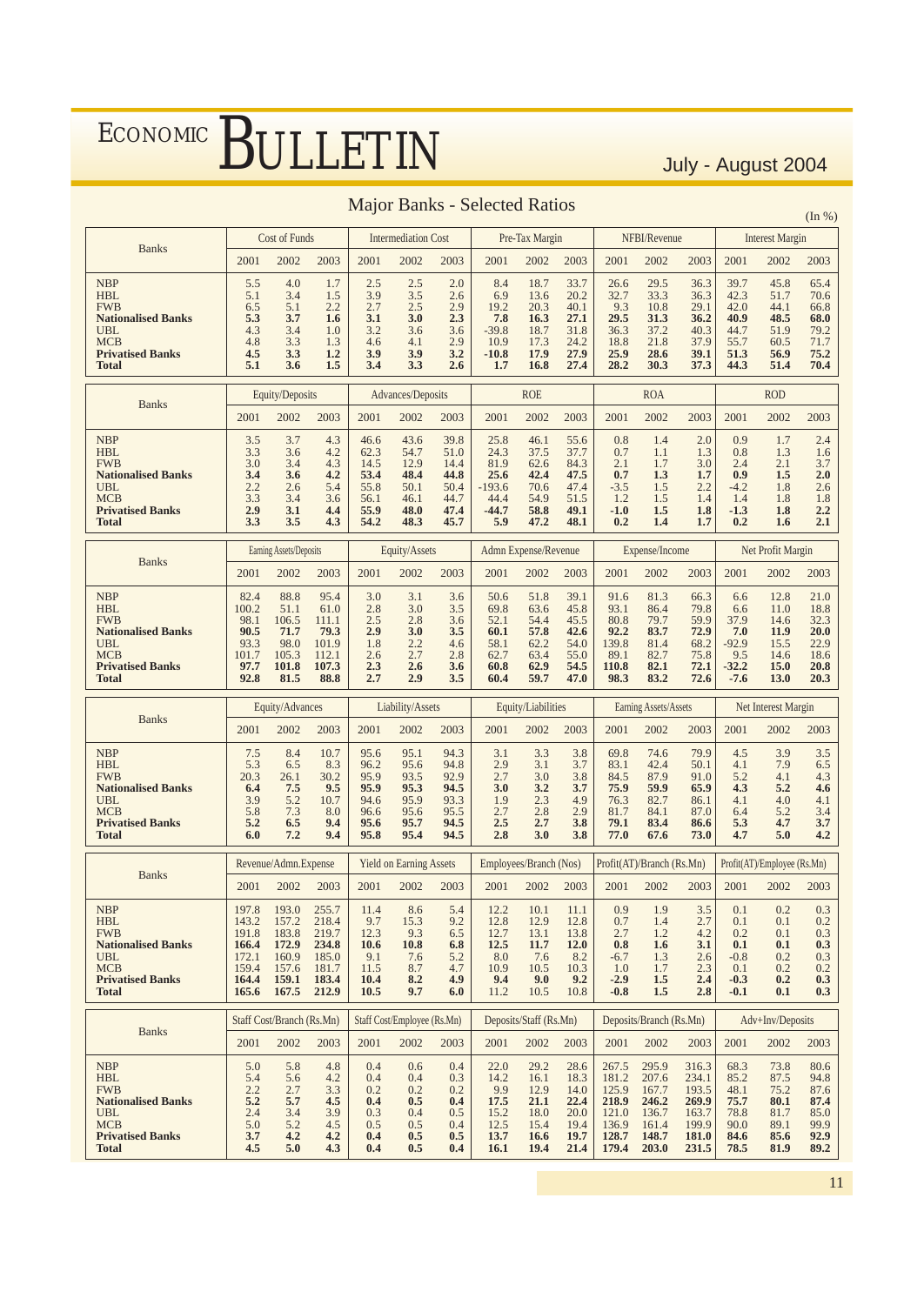### Key Performance Indicators- Private & Provincial Banks

|                                 |                      |        |       |       |                          |       | KCy I CHOHIMANCC INGRAMMS- I HYARC & I TOVINCIAL DAMNS |          |       |               |                          |        |       |               | (Rs. Million) |
|---------------------------------|----------------------|--------|-------|-------|--------------------------|-------|--------------------------------------------------------|----------|-------|---------------|--------------------------|--------|-------|---------------|---------------|
| <b>Banks</b>                    |                      | Assets |       |       | Equity                   |       |                                                        | Deposits |       |               | Advances                 |        |       | Investments   |               |
|                                 | 2001                 | 2002   | 2003  | 2001  | 2002                     | 2003  | 2001                                                   | 2002     | 2003  | 2001          | 2002                     | 2003   | 2001  | 2002          | 2003          |
| Askari Commercial Bank          | 50980                | 70313  | 85387 | 2557  | 3027                     | 3901  | 41200                                                  | 51732    | 61657 | 23291         | 30036                    | 44778  | 11706 | 26737         | 22104         |
| Soneri Bank                     | 20534                | 27998  | 36966 | 1543  | 1792                     | 2230  | 16054                                                  | 20545    | 27868 | 10199         | 11378                    | 17349  | 4942  | 9844          | 11913         |
| <b>Bank Al-Habib</b>            | 29025                | 49437  | 58148 | 1532  | 1822                     | 2726  | 24697                                                  | 34240    | 46178 | 15902         | 23775                    | 35232  | 5664  | 18831         | 14109         |
| <b>Bank Al-Falah</b>            | 40098                | 65167  | 98953 | 1361  | 1616                     | 3253  | 30207                                                  | 51685    | 76698 | 19132         | 28319                    | 49216  | 11397 | 24470         | 28904         |
| <b>Bank of Khyber</b>           | 17229                | 18843  | 19797 | 1117  | 1258                     | 1563  | 14123                                                  | 13989    | 15367 | 6926          | 6575                     | 5382   | 5713  | 6316          | 9544          |
| <b>Bank of Punjab</b>           | 24803                | 29525  | 43621 | 2391  | 3305                     | 5208  | 19035                                                  | 23767    | 34938 | 5772          | 6621                     | 18344  | 5970  | 8295          | 11458         |
| <b>KASB Bank</b>                | 5376                 | 4037   | 8991  | 707   | 593                      | 1216  | 3991                                                   | 2640     | 5451  | 2147          | 490                      | 1804   | 1111  | 2118          | 2395          |
| Metropolitan Bank               | 27118                | 41381  | 58982 | 1845  | 2075                     | 2753  | 17902                                                  | 28515    | 39338 | 12988         | 19444                    | 32230  | 8265  | 15014         | 17959         |
| <b>Faysal Bank</b>              | 41898                | 36671  | 47606 | 3914  | 4121                     | 5080  | 31860                                                  | 24458    | 31332 | 24023         | 21935                    | 29420  | 4274  | 6842          | 11425         |
| <b>Bolan Bank</b>               | 8444                 | 10595  | 11726 | 857   | 1112                     | 1092  | 6685                                                   | 7761     | 9006  | 3002          | 3298                     | 4524   | 630   | 1328          | 1929          |
| <b>Prime Commercial Bank</b>    | 14526                | 21637  | 29566 | 1287  | 1380                     | 1536  | 10367                                                  | 14640    | 21634 | 6239          | 9016                     | 13664  | 4166  | 7534          | 9827          |
| <b>Union Bank</b>               | 30128                | 55849  | 67328 | 1266  | 2243                     | 2507  | 20721                                                  | 37760    | 50452 | 13869         | 28890                    | 40409  | 2720  | 11823         | 9287          |
| PICIC Commercial Bank           | 13464                | 27982  | 40134 | 804   | 1323                     | 1784  | 9619                                                   | 21155    | 32500 | 6330          | 10876                    | 14317  | 2686  | 10306         | 21737         |
| Saudi Pak Commercial            | 9513                 | 18830  | 35142 | 518   | 16                       | 1145  | 4816                                                   | 12341    | 24578 | 3785          | 7773                     | 18536  | 1095  | 6279          | 9370          |
| Meezan Bank                     | 2053                 | 6971   | 11102 | 1203  | 1476                     | 1637  | 637                                                    | 5080     | 7757  | 865           | 3532                     | 7397   | 588   | 856           | 1212          |
| <b>Crescent Commercial Bank</b> |                      |        | 6129  |       | $\overline{\phantom{a}}$ | 1826  |                                                        |          | 3478  |               | $\overline{\phantom{a}}$ | 1493   |       |               | 1366          |
| NIB(NDLC+IFIC)                  |                      |        | 8693  |       | $\overline{\phantom{a}}$ | 1255  |                                                        |          | 3682  |               | ٠                        | 6792   |       |               | 952           |
| <b>All Private/Prov. Banks</b>  | 335189 485237 668271 |        |       | 22900 | 27158                    | 40712 | 251913 350306 491914                                   |          |       | 154468 211958 |                          | 340887 | 70926 | 156592 185490 |               |

|                                                        |                      | Interest Income      |                      |                      | <b>Interest Expense</b> |                     |                    | Net Interest Income |                     |                   | Non-Fund Based Income |                    |                     | Revenue              |                      |
|--------------------------------------------------------|----------------------|----------------------|----------------------|----------------------|-------------------------|---------------------|--------------------|---------------------|---------------------|-------------------|-----------------------|--------------------|---------------------|----------------------|----------------------|
| <b>Banks</b>                                           | 2001                 | 2002                 | 2003                 | 2001                 | 2002                    | 2003                | 2001               | 2002                | 2003                | 2001              | 2002                  | 2003               | 2001                | 2002                 | 2003                 |
| Askari Commercial Bank<br>Soneri Bank<br>Bank Al-Habib | 4251<br>1893<br>2591 | 4858<br>2137<br>2776 | 4074<br>1714<br>2404 | 2903<br>1455<br>1807 | 3017<br>1512<br>1976    | 1380<br>790<br>1145 | 1348<br>438<br>784 | 1841<br>625<br>801  | 2694<br>924<br>1258 | 796<br>536<br>358 | 846<br>492<br>701     | 954<br>463<br>1431 | 2145<br>974<br>1142 | 2687<br>1117<br>1502 | 3648<br>1388<br>2689 |
| <b>Bank Al-Falah</b><br><b>Bank of Khyber</b>          | 3392<br>1729         | 4551<br>1617         | 4033<br>1474         | 2515<br>1401         | 3112<br>1065            | 2029<br>658         | 877<br>328         | 1439<br>552         | 2005<br>816         | 378<br>149        | 695<br>139            | 3392<br>142        | 1255<br>477         | 2134<br>691          | 5397<br>958          |
| <b>Bank of Punjab</b>                                  | 2173                 | 2070                 | 1665                 | 1113                 | 998                     | 484                 | 1060               | 1072                | 1180                | 240               | 374                   | 831                | 1299                | 1446                 | 2012                 |
| <b>KASB Bank</b><br>Metropolitan Bank                  | 656<br>2188          | 282<br>2680          | 381<br>2685          | 525<br>1488          | 218<br>1768             | 173<br>1312         | 131<br>700         | 64<br>912           | 208<br>1373         | 91<br>438         | 125<br>546            | 170<br>651         | 223<br>1138         | 189<br>1458          | 378<br>2024          |
| <b>Faysal Bank</b>                                     | 4754                 | 3046                 | 2075                 | 3864                 | 2168                    | 947                 | 891                | 879                 | 1128                | 660               | 977                   | 2714               | 1550                | 1856                 | 3842                 |
| <b>Bolan Bank</b><br><b>Prime Commercial Bank</b>      | 698<br>1137          | 517<br>1395          | 521<br>1474          | 409<br>694           | 314<br>965              | 115<br>649          | 289<br>443         | 203<br>430          | 407<br>825          | 66<br>249         | 253<br>449            | 112<br>456         | 354<br>692          | 456<br>880           | 519<br>1281          |
| <b>Union Bank</b>                                      | 2450                 | 3131                 | 3464                 | 1853                 | 2091                    | 1694                | 598                | 1040                | 1770                | 667               | 1006                  | 1693               | 1264                | 2046                 | 3464                 |
| <b>PICIC Commercial Bank</b><br>Saudi Pak Commercial   | 1047<br>588          | 1777<br>725          | 2618<br>1301         | 754<br>540           | 1297<br>532             | 1547<br>872         | 293<br>48          | 479<br>193          | 1070<br>429         | 214<br>$-137$     | 326<br>581            | 439<br>717         | 507<br>$-89$        | 806<br>774           | 1509<br>1146         |
| Meezan Bank                                            | 81                   | 311                  | 376                  | 29                   | 192                     | 182                 | 52                 | 120                 | 193                 | $-53$             | 288                   | 287                | $-1$                | 408                  | 481                  |
| <b>Crescent Commercial Bank</b><br>NIB(NDLC+IFIC)      |                      |                      | 76<br>172            |                      |                         | 30<br>83            |                    |                     | 46<br>90            |                   |                       | 192<br>8           |                     | $\qquad \qquad -$    | 238<br>98            |
| <b>All Private/Prov. Banks</b>                         | 29627                | 31872                | 30505                | 21348                | 21223                   | 14088               | 8279               | 10649               | 16417               | 4651              | 7798                  | 14653              | 12930               | 18448                | 31070                |

| <b>Banks</b>                    |      | <b>Admn</b> Expenses |       |       | Provisions |        |                | Other Expenses |                |        | Profit/Loss (BT) |       |        | Profit/Loss (AT) |       |
|---------------------------------|------|----------------------|-------|-------|------------|--------|----------------|----------------|----------------|--------|------------------|-------|--------|------------------|-------|
|                                 | 2001 | 2002                 | 2003  | 2001  | 2002       | 2003   | 2001           | 2002           | 2003           | 2001   | 2002             | 2003  | 2001   | 2002             | 2003  |
| Askari Commercial Bank          | 853  | 1090                 | 1436  | 283   | 351        | 309    |                | $\overline{2}$ |                | 1009   | 1244             | 1902  | 550    | 687              | 1103  |
| Soneri Bank                     | 362  | 441                  | 500   | 59    | 44         | 73     | $\overline{2}$ | 12             | $\overline{2}$ | 551    | 621              | 813   | 270    | 350              | 439   |
| <b>Bank Al-Habib</b>            | 539  | 760                  | 1062  | 52    | 119        | 108    | $\theta$       | $\overline{4}$ | 6              | 551    | 620              | 1513  | 246    | 290              | 1012  |
| <b>Bank Al-Falah</b>            | 744  | 1183                 | 1803  | $-14$ | 55         | 88     |                |                | $\overline{2}$ | 524    | 895              | 3504  | 311    | 446              | 2123  |
| <b>Bank of Khyber</b>           | 234  | 247                  | 308   | 77    | 238        | 240    | 3              | $\overline{2}$ | 13             | 163    | 200              | 397   | 231    | 142              | 305   |
| <b>Bank of Punjab</b>           | 837  | 900                  | 999   | 40    | 54         | 8      | 1.5            | 60             | $\overline{2}$ | 421    | 432              | 1002  | 236    | 284              | 689   |
| <b>KASB Bank</b>                | 184  | 204                  | 327   | 112   | 34         | 16     | 14             | 53             | $-14$          | $-87$  | $-102$           | 49    | $-68$  | $-114$           | 25    |
| Metropolitan Bank               | 369  | 513                  | 662   | 26    | 68         | 135    | $\Omega$       |                | 3              | 743    | 876              | 1224  | 335    | 430              | 679   |
| <b>Faysal Bank</b>              | 534  | 619                  | 835   | 61    | $-21$      | 248    | 30             | 3              | 14             | 925    | 1255             | 2745  | 410    | 656              | 2151  |
| <b>Bolan Bank</b>               | 309  | 381                  | 375   | 34    | 50         | 137    |                |                | $\overline{2}$ | 10     | 25               | 6     | 9      | $\overline{4}$   | $-20$ |
| <b>Prime Commercial Bank</b>    | 361  | 512                  | 719   | 89    | 57         | 125    |                | $\overline{4}$ | $\overline{7}$ | 241    | 306              | 430   | 153    | 176              | 277   |
| <b>Union Bank</b>               | 1040 | 1563                 | 2190  | 199   | 169        | 154    | 16             | 28             | 554            | 9      | 286              | 566   | 31     | 164              | 428   |
| <b>PICIC Commercial Bank</b>    | 235  | 326                  | 564   | $-23$ | $-29$      | 120    | $\Omega$       | $\Omega$       |                | 296    | 509              | 825   | 112    | 319              | 621   |
| Saudi Pak Commercial            | 195  | 262                  | 414   | 274   | $-380$     | $-299$ | 225            | 51             | 52             | $-782$ | 842              | 979   | $-182$ | 654              | 378   |
| Meezan Bank                     | 36   | 195                  | 255   | $-1$  | $-61$      | $-16$  |                | 3              |                |        | 271              | 241   | $-54$  | 223              | 214   |
| <b>Crescent Commercial Bank</b> |      |                      | 74    |       |            | 46     |                |                |                |        |                  | 117   |        |                  | 111   |
| $NIB(NDLC+IFIC)$                |      |                      | 62    |       |            | 8      |                |                | $\Omega$       |        |                  | 28    |        |                  | 21    |
| <b>All Private/Prov. Banks</b>  | 6830 | 9195                 | 12586 | 1267  | 747        | 1498   | 295            | 227            | 645            | 4573   | 8278             | 16341 | 2589   | 4709             | 10555 |

*Source: Annual Reports of the Banks*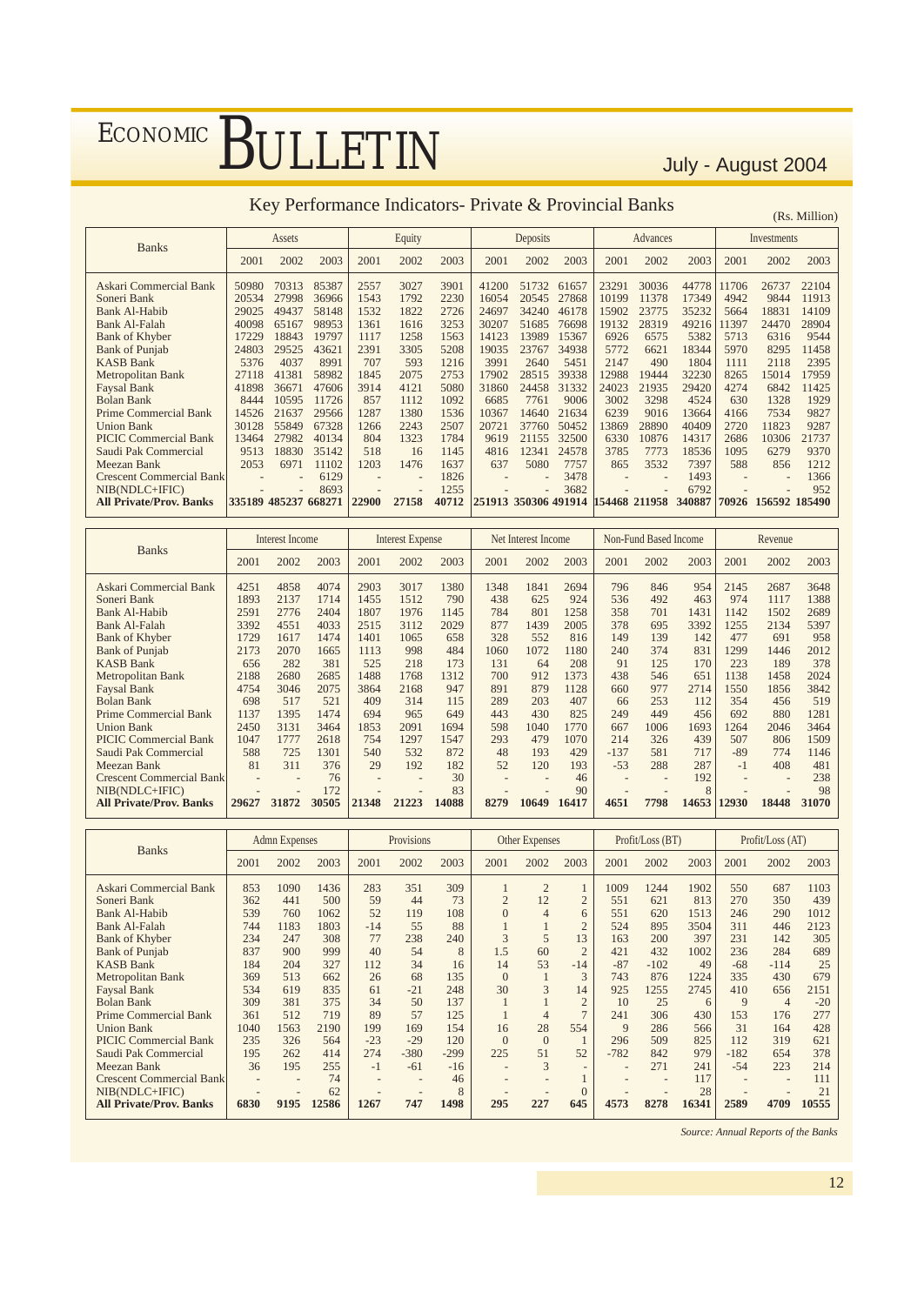|                                |      |                          |      |      |                            |      | FIIVALE & FIOVINCIAI DANKS - SEIECLEU NAUOS |                |      |       |              |      |      |                        | (In %) |
|--------------------------------|------|--------------------------|------|------|----------------------------|------|---------------------------------------------|----------------|------|-------|--------------|------|------|------------------------|--------|
|                                |      | Cost of Funds            |      |      | <b>Intermediation Cost</b> |      |                                             | Pre-Tax Margin |      |       | NFBI/Revenue |      |      | <b>Interest Margin</b> |        |
| <b>Banks</b>                   | 2001 | 2002                     | 2003 | 2001 | 2002                       | 2003 | 2001                                        | 2002           | 2003 | 2001  | 2002         | 2003 | 2001 | 2002                   | 2003   |
| Askari Commercial Bank         | 7.1  | 5.5                      | 2.0  | 2.1  | 2.0                        | 2.0  | 20.0                                        | 21.8           | 37.8 | 37.1  | 31.5         | 26.1 | 31.7 | 37.9                   | 66.1   |
| Soneri Bank                    | 8.0  | 7.2                      | 2.8  | 2.0  | 2.1                        | 1.8  | 22.7                                        | 23.6           | 37.3 | 55.0  | 44.1         | 33.4 | 23.2 | 29.2                   | 53.9   |
| <b>Bank Al-Habib</b>           | 7.4  | 5.5                      | 2.3  | 2.2  | 2.1                        | 2.2  | 18.7                                        | 17.8           | 39.5 | 31.3  | 46.7         | 53.2 | 30.3 | 28.8                   | 52.3   |
| <b>Bank Al-Falah</b>           | 7.9  | 6.6                      | 2.7  | 2.3  | 2.5                        | 2.4  | 13.9                                        | 17.1           | 47.2 | 30.1  | 32.6         | 62.9 | 25.9 | 31.6                   | 49.7   |
| <b>Bank of Khyber</b>          | 9.6  | 6.9                      | 4.1  | 1.6  | 1.6                        | 1.9  | 8.7                                         | 11.4           | 24.6 | 31.3  | 20.1         | 14.8 | 18.9 | 34.1                   | 55.4   |
| <b>Bank of Punjab</b>          | 5.6  | 4.3                      | 1.5  | 4.2  | 3.9                        | 3.2  | 17.5                                        | 17.7           | 40.1 | 18.4  | 25.8         | 41.3 | 48.8 | 51.8                   | 70.9   |
| <b>KASB Bank</b>               | 7.9  | 5.8                      | 3.4  | 2.8  | 5.4                        | 6.4  | $-11.7$                                     | $-25.0$        | 8.9  | 40.9  | 66.0         | 44.9 | 20.0 | 22.8                   | 54.7   |
| Metropolitan Bank              | 7.0  | 5.9                      | 3.0  | 1.7  | 1.7                        | 1.5  | 28.3                                        | 27.2           | 36.7 | 38.5  | 37.5         | 32.2 | 32.0 | 34.0                   | 51.1   |
| <b>Faysal Bank</b>             | 13.3 | 6.5                      | 2.8  | 1.8  | 1.9                        | 2.5  | 17.1                                        | 31.2           | 57.3 | 42.6  | 52.7         | 70.6 | 18.7 | 28.8                   | 54.4   |
| <b>Bolan Bank</b>              | 5.6  | 3.8                      | 1.2  | 4.2  | 4.6                        | 3.9  | 1.3                                         | 3.2            | 1.0  | 18.6  | 55.5         | 21.6 | 41.3 | 39.3                   | 78.0   |
| <b>Prime Commercial Bank</b>   | 6.3  | 6.0                      | 2.8  | 3.3  | 3.2                        | 3.1  | 17.4                                        | 16.6           | 22.3 | 36.0  | 51.1         | 35.6 | 39.0 | 30.8                   | 56.0   |
| <b>Union Bank</b>              | 7.0  | 5.4                      | 3.1  | 3.9  | 4.0                        | 4.0  | 0.3                                         | 6.9            | 11.0 | 52.7  | 49.2         | 48.9 | 24.4 | 33.2                   | 51.1   |
| PICIC Comm.Bank                | 7.2  | 7.2                      | 5.1  | 2.3  | 1.8                        | 1.9  | 23.5                                        | 24.2           | 27.0 | 42.2  | 40.5         | 29.1 | 28.0 | 27.0                   | 40.9   |
| Saudi Pak Commercial           | 5.9  | 3.9                      | 3.4  | 2.1  | 1.9                        | 1.6  | $-173.4$                                    | 64.5           | 48.5 | 154.1 | 75.1         | 62.6 | 8.2  | 26.6                   | 33.0   |
| Meezan Bank                    | 9.1  | 6.7                      | 2.6  | 11.2 | 6.8                        | 3.7  | $-123.7$                                    | 45.2           | 36.3 |       | 70.7         | 59.8 | 64.2 | 38.4                   | 51.4   |
| <b>Cresent Commercial Bank</b> |      | ٠                        | 1.6  |      |                            | 3.8  |                                             |                | 43.7 |       |              | 80.8 |      |                        | 60.1   |
| NIB(NDLC+IFIC)                 |      | $\overline{\phantom{a}}$ | 2.9  |      |                            | 2.2  |                                             |                | 15.4 |       |              | 7.9  |      |                        | 52.1   |
| <b>All Private/Prov. Banks</b> | 7.9  | 5.9                      | 2.8  | 2.5  | 2.5                        | 2.5  | 13.2                                        | 20.9           | 36.2 | 36.0  | 42.3         | 47.2 | 27.9 | 33.4                   | 53.8   |

#### Private & Provincial Banks - Selected Ratios

|                                |       | Equity/Deposit           |      |       | Advances/Deposits        |       |          | <b>ROE</b> |       |        | <b>ROA</b> |      |         | <b>ROD</b> |      |
|--------------------------------|-------|--------------------------|------|-------|--------------------------|-------|----------|------------|-------|--------|------------|------|---------|------------|------|
| <b>Banks</b>                   | 2001  | 2002                     | 2003 | 2001  | 2002                     | 2003  | 2001     | 2002       | 2003  | 2001   | 2002       | 2003 | 2001    | 2002       | 2003 |
| Askari Commercial Bank         | 6.7   | 6.0                      | 6.1  | 57.6  | 57.4                     | 66.0  | 42.3     | 44.6       | 54.9  | 2.3    | 2.1        | 2.4  | 2.8     | 2.7        | 3.4  |
| Soneri Bank                    | 9.4   | 9.1                      | 8.3  | 70.2  | 59.0                     | 59.3  | 39.1     | 37.3       | 40.4  | 2.7    | 2.6        | 2.5  | 3.7     | 3.4        | 3.4  |
| Bank Al-Habib                  | 6.7   | 5.7                      | 5.7  | 72.0  | 67.3                     | 73.4  | 38.6     | 37.0       | 66.5  | 2.1    | 1.6        | 2.8  | 2.6     | 2.1        | 3.8  |
| <b>Bank Al-Falah</b>           | 4.5   | 3.6                      | 3.8  | 67.8  | 57.9                     | 60.4  | 46.4     | 60.1       | 143.9 | 1.5    | 1.7        | 4.3  | 2.1     | 2.2        | 5.5  |
| <b>Bank of Khyber</b>          | 6.6   | 8.4                      | 9.6  | 47.9  | 48.0                     | 40.7  | 18.6     | 16.9       | 28.2  | 1.0    | 1.1        | 2.1  | 1.2     | 1.4        | 2.7  |
| <b>Bank of Punjab</b>          | 12.7  | 13.3                     | 14.5 | 33.0  | 29.0                     | 42.5  | 18.4     | 15.2       | 23.5  | 1.8    | 1.6        | 2.7  | 2.3     | 2.0        | 3.4  |
| <b>KASB Bank</b>               | 14.2  | 19.6                     | 22.4 | 81.7  | 39.8                     | 28.4  | $-11.8$  | $-15.6$    | 5.4   | $-1.2$ | $-2.2$     | 0.8  | $-1.7$  | $-3.1$     | 1.2  |
| Metropolitan Bank              | 10.6  | 8.4                      | 7.1  | 78.5  | 69.9                     | 76.2  | 45.1     | 44.7       | 50.7  | 3.1    | 2.6        | 2.4  | 4.8     | 3.8        | 3.6  |
| <b>Faysal Bank</b>             | 12.8  | 14.3                     | 16.5 | 74.9  | 81.5                     | 92.0  | 29.3     | 31.2       | 59.7  | 2.8    | 3.2        | 6.5  | 3.7     | 4.5        | 9.8  |
| <b>Bolan Bank</b>              | 12.1  | 13.6                     | 13.2 | 48.8  | 43.6                     | 46.7  | 1.4      | 2.5        | 0.6   | 0.1    | 0.3        | 0.1  | 0.2     | 0.3        | 0.1  |
| <b>Prime Commercial Bank</b>   | 13.0  | 10.7                     | 8.0  | 70.0  | 61.0                     | 62.5  | 20.0     | 22.9       | 29.5  | 1.9    | 1.7        | 1.7  | 2.6     | 2.4        | 2.4  |
| <b>Union Bank</b>              | 6.2   | 6.0                      | 5.4  | 71.8  | 73.1                     | 78.6  | 0.8      | 16.3       | 23.8  | 0.0    | 0.7        | 0.9  | 0.0     | 1.0        | 1.3  |
| PICIC Comm. Bank               | 10.0  | 6.9                      | 5.8  | 73.9  | 55.9                     | 60.8  | 39.5     | 47.8       | 53.1  | 2.6    | 2.5        | 2.4  | 3.9     | 3.3        | 3.1  |
| Saudi Pak Commercial           | 2.9   | 3.1                      | 3.1  | 94.6  | 67.4                     | 71.3  | $-520.0$ | 315.4      | 168.6 | $-8.0$ | 5.9        | 3.6  | $-15.1$ | 9.8        | 5.3  |
| Meezan Bank                    | 188.7 | 46.9                     | 24.2 | 135.7 | 76.9                     | 85.1  | $-5.8$   | 20.2       | 15.5  | $-3.4$ | 6.0        | 2.7  | $-11.0$ | 9.5        | 3.8  |
| <b>Cresent Commercial Bank</b> |       |                          | 52.5 |       |                          | 42.9  |          |            | 12.8  |        |            | 3.8  |         |            | 6.7  |
| $NIB(NDLC+IFIC)$               |       | $\overline{\phantom{a}}$ | 34.1 |       | $\overline{\phantom{a}}$ | 184.5 |          |            | 4.4   |        |            | 0.6  |         |            | 1.5  |
| <b>All Private/Prov. Banks</b> | 8.9   | 8.3                      | 8.1  | 65.4  | 60.8                     | 66.5  | 23.1     | 33.1       | 48.4  | 1.5    | 2.0        | 2.8  | 2.1     | 2.7        | 3.9  |

|                                |                          | EarningAssets/Deposits |              |      | Equity/Assets     |      |         | Revenue/Admn.Expense |       |       | Expense/Income           |      |         | Net Profit Margin |        |
|--------------------------------|--------------------------|------------------------|--------------|------|-------------------|------|---------|----------------------|-------|-------|--------------------------|------|---------|-------------------|--------|
| <b>Banks</b>                   | 2001                     | 2002                   | 2003         | 2001 | 2002              | 2003 | 2001    | 2002                 | 2003  | 2001  | 2002                     | 2003 | 2001    | 2002              | 2003   |
| Askari Commercial Bank         | 106.0                    | 113.2                  | 120.6        | 5.3  | 4.6               | 4.4  | 251.5   | 246.5                | 254.0 | 80.0  | 78.2                     | 62.2 | 25.6    | 25.6              | 30.2   |
| Soneri Bank                    | 118.9                    | 116.3                  | 119.2        | 6.9  | 6.9               | 6.2  | 269.2   | 253.6                | 277.6 | 77.3  | 76.4                     | 62.7 | 27.8    | 31.4              | 31.6   |
| <b>Bank Al-Habib</b>           | 108.8                    | 115.8                  | 117.2        | 5.4  | 4.3               | 4.2  | 212.0   | 197.7                | 253.3 | 81.3  | 82.2                     | 60.5 | 21.5    | 19.3              | 37.6   |
| <b>Bank Al-Falah</b>           | 113.4                    | 111.1                  | 112.0        | 3.3  | 2.8               | 3.0  | 168.7   | 180.4                | 299.2 | 86.1  | 82.9                     | 52.8 | 24.8    | 20.9              | 39.3   |
| <b>Bank of Khyber</b>          | 108.7                    | 111.1                  | 113.5        | 5.4  | 6.6               | 7.3  | 203.6   | 279.3                | 310.9 | 91.3  | 88.6                     | 75.4 | 48.4    | 20.5              | 31.8   |
| <b>Bank of Punjab</b>          | 103.8                    | 104.0                  | 109.4        | 9.9  | 10.5              | 11.6 | 155.2   | 160.7                | 201.3 | 82.5  | 82.3                     | 59.9 | 18.2    | 19.6              | 34.3   |
| <b>KASB Bank</b>               | 118.3                    | 109.8                  | 131.3        | 9.8  | 13.8              | 13.9 | 120.9   | 92.8                 | 115.8 | 111.7 | 125.0                    | 91.1 | $-30.3$ | $-60.4$           | 6.6    |
| Metropolitan Bank              | 140.4                    | 133.7                  | 136.1        | 6.9  | 5.7               | 4.8  | 308.5   | 284.3                | 305.7 | 71.7  | 72.8                     | 63.3 | 29.4    | 29.5              | 33.5   |
| <b>Faysal Bank</b>             | 108.2                    | 113.3                  | 133.4        | 9.5  | 10.2              | 10.9 | 290.3   | 299.7                | 460.2 | 82.9  | 68.8                     | 42.7 | 26.4    | 35.4              | 56.0   |
| <b>Bolan Bank</b>              | 103.9                    | 98.2                   | 107.8        | 8.7  | 10.3              | 9.9  | 114.7   | 119.9                | 138.5 | 98.7  | 96.8                     | 99.0 | 2.5     | 0.8               | $-3.9$ |
| <b>Prime Commercial Bank</b>   | 114.2                    | 125.6                  | 126.1        | 9.5  | 7.4               | 5.7  | 191.5   | 171.7                | 178.2 | 82.6  | 83.4                     | 77.7 | 22.1    | 20.0              | 21.6   |
| <b>Union Bank</b>              | 116.0                    | 117.9                  | 121.4        | 4.1  | 4.1               | 3.9  | 121.5   | 130.9                | 158.2 | 99.7  | 93.1                     | 89.0 | 2.4     | 8.0               | 12.4   |
| PICIC Comm. Bank               | 134.4                    | 119.7                  | 115.4        | 6.5  | 5.1               | 4.6  | 216.2   | 247.0                | 267.8 | 76.5  | 75.8                     | 73.0 | 22.0    | 39.6              | 41.2   |
| Saudi Pak Commercial           | 154.4                    | 132.7                  | 92.0         | 1.5  | 1.9               | 2.2  | $-45.7$ | 296.0                | 276.9 | 273.4 | 35.5                     | 51.5 | 204.8   | 84.5              | 33.0   |
| Meezan Bank                    | $\overline{\phantom{a}}$ | 95.3                   | 114.8        | 58.6 | 29.7              | 17.2 | $-2.0$  | 209.0                | 188.1 | 223.7 | 54.8                     | 63.7 | 7591.5  | 54.7              | 44.5   |
| <b>Cresent Commercial Bank</b> |                          |                        | 139.1        |      |                   | 29.8 |         |                      | 319.7 |       |                          | 56.3 |         |                   | 46.6   |
| $NIB(NDLC+IFIC)$               |                          |                        |              |      | $\qquad \qquad -$ | 14.4 |         |                      | 157.3 |       | $\overline{\phantom{a}}$ | 84.6 |         |                   | 21.1   |
| <b>All Private/Prov. Banks</b> | 114.0                    | 115.5                  | <b>119.0</b> | 6.5  | 6.1               | 5.9  | 189.3   | 200.6                | 246.9 | 86.8  | 79.1                     | 63.8 | 20.0    | 25.5              | 34.0   |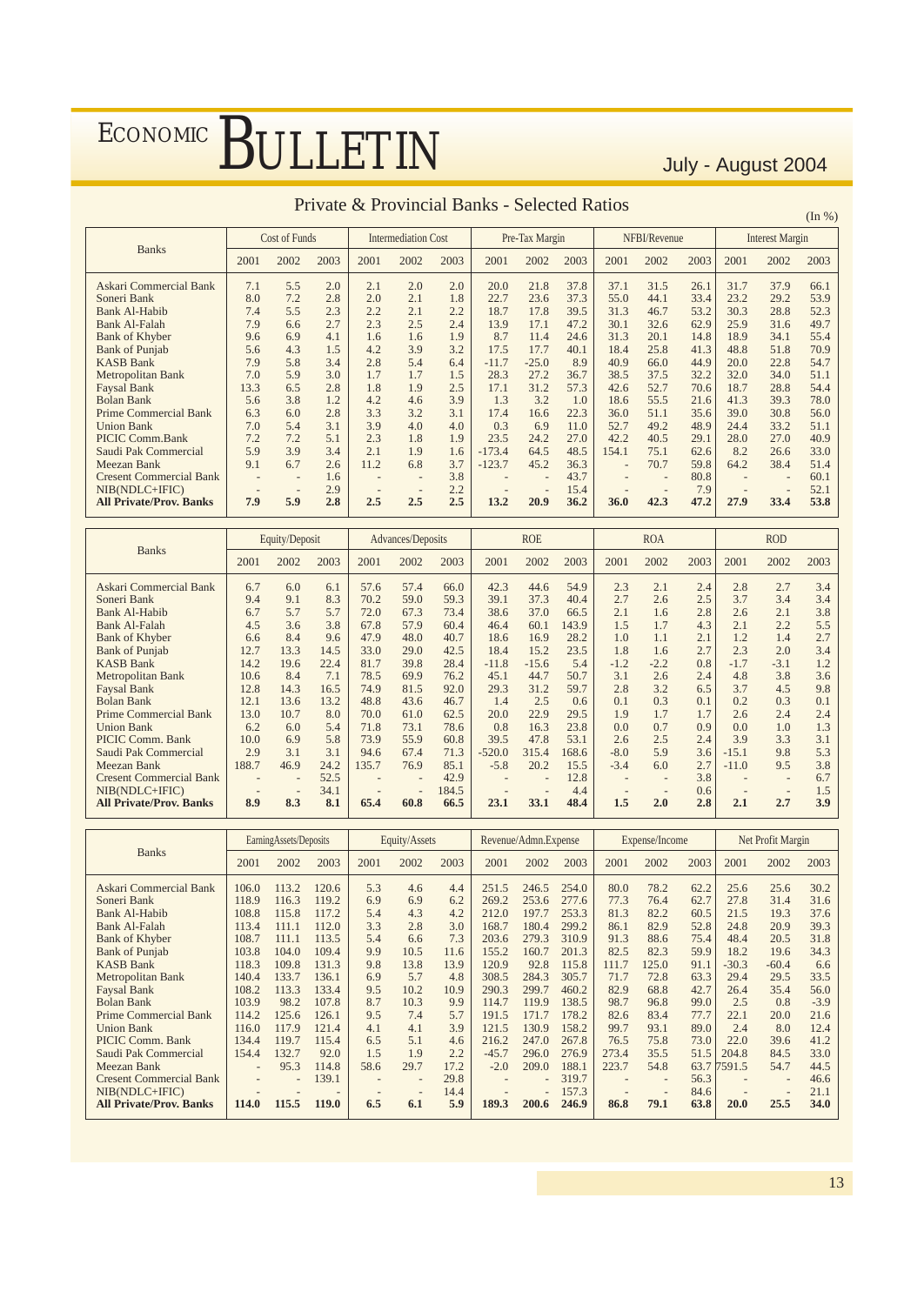|                                |       |                          |       |      | I HVAIC OCT TO VINCHII DANNS |      |      | DUIUUU IYAHO       |      |      |                          |      |                   |                          | (In %) |
|--------------------------------|-------|--------------------------|-------|------|------------------------------|------|------|--------------------|------|------|--------------------------|------|-------------------|--------------------------|--------|
|                                |       | Equity/Advances          |       |      | Liabilities/Assets           |      |      | Equity/Liabilities |      |      | Earning Assets/Assets    |      |                   | Net Interest Margin      |        |
| <b>Banks</b>                   | 2001  | 2002                     | 2003  | 2001 | 2002                         | 2003 | 2001 | 2002               | 2003 | 2001 | 2002                     | 2003 | 2001              | 2002                     | 2003   |
| Askari Commercial Bank         | 11.6  | 10.5                     | 9.3   | 94.7 | 94.4                         | 94.1 | 5.6  | 4.9                | 4.7  | 84.8 | 86.7                     | 87.9 | 3.6               | 3.5                      | 3.9    |
| Soneri Bank                    | 13.3  | 15.5                     | 14.0  | 93.1 | 92.1                         | 92.5 | 7.4  | 7.5                | 6.7  | 88.0 | 87.7                     | 88.8 | 2.5               | 2.9                      | 3.2    |
| <b>Bank Al-Habib</b>           | 9.3   | 8.5                      | 7.7   | 94.4 | 94.5                         | 94.6 | 5.7  | 4.5                | 4.5  | 86.9 | 87.0                     | 87.6 | 3.4               | 2.3                      | 2.7    |
| <b>Bank Al-Falah</b>           | 6.6   | 6.3                      | 6.3   | 94.4 | 94.5                         | 95.2 | 3.5  | 3.0                | 3.1  | 83.4 | 86.4                     | 87.6 | 3.1               | 3.2                      | 2.8    |
| <b>Bank of Khyber</b>          | 13.8  | 17.6                     | 23.6  | 95.6 | 92.4                         | 90.3 | 5.6  | 7.1                | 8.1  | 88.2 | 86.6                     | 86.2 | 2.3               | 3.5                      | 4.9    |
| <b>Bank of Punjab</b>          | 38.4  | 46.0                     | 34.1  | 90.1 | 89.5                         | 88.4 | 11.0 | 11.7               | 13.2 | 81.2 | 81.9                     | 87.8 | 5.7               | 4.8                      | 3.7    |
| <b>KASB Bank</b>               | 17.4  | 49.3                     | 78.8  | 90.2 | 84.5                         | 84.8 | 10.9 | 16.3               | 16.4 | 81.6 | 77.4                     | 81.6 | 2.1               | 1.8                      | 3.9    |
| Metropolitan Bank              | 13.5  | 12.1                     | 9.3   | 92.7 | 92.5                         | 93.1 | 7.4  | 6.2                | 5.2  | 91.0 | 90.6                     | 92.0 | 3.2               | 2.9                      | 3.0    |
| <b>Faysal Bank</b>             | 17.1  | 17.5                     | 17.9  | 90.7 | 88.4                         | 84.9 | 10.4 | 11.6               | 12.9 | 80.0 | 81.2                     | 88.3 | 3.3               | 2.8                      | 3.0    |
| <b>Bolan Bank</b>              | 24.9  | 31.3                     | 28.2  | 58.2 | 89.6                         | 90.2 | 14.9 | 11.5               | 11.0 | 74.1 | 74.5                     | 81.0 | 4.7               | 2.9                      | 4.5    |
| <b>Prime Commercial Bank</b>   | 19.3  | 17.5                     | 12.9  | 90.0 | 91.7                         | 93.8 | 10.6 | 8.0                | 6.1  | 83.6 | 86.8                     | 89.3 | 4.2               | 2.7                      | 3.6    |
| <b>Union Bank</b>              | 8.6   | 8.2                      | 6.9   | 96.3 | 95.5                         | 95.6 | 4.3  | 4.3                | 4.0  | 76.8 | 80.2                     | 87.0 | 2.7               | 3.0                      | 3.3    |
| PICIC Comm. Bank               | 13.5  | 12.4                     | 12.3  | 93.0 | 92.2                         | 93.4 | 7.0  | 5.6                | 4.9  | 87.4 | 88.9                     | 90.9 | 2.9               | 2.6                      | 3.5    |
| Saudi Pak Commercial           | 3.1   | 4.6                      | 4.4   | 98.4 | 97.4                         | 97.5 | 1.6  | 1.9                | 2.2  | 82.5 | 80.4                     | 62.9 | 0.6               | 1.7                      | 2.5    |
| Meezan Bank                    | 139.1 | 60.9                     | 28.5  | 0.0  | 59.7                         | 81.6 |      | 49.7               | 21.1 |      | 60.3                     | 81.5 | $\qquad \qquad -$ | 4.4                      | 2.6    |
| <b>Cresent Commercial Bank</b> |       | $\overline{\phantom{a}}$ | 122.3 |      |                              | 69.9 |      |                    | 42.6 |      | $\overline{\phantom{a}}$ | 78.9 |                   | $\overline{\phantom{m}}$ | 1.9    |
| NIB(NDLC+IFIC)                 |       | $\overline{\phantom{a}}$ | 18.5  |      | $\qquad \qquad -$            | 85.5 |      |                    | 16.9 |      |                          | 93.3 |                   | $\overline{\phantom{a}}$ | 2.2    |
| <b>All Private/Prov. Banks</b> | 13.6  | 13.7                     | 12.3  | 92.2 | 92.5                         | 92.7 | 7.1  | 6.6                | 6.4  | 83.5 | 84.8                     | 86.9 | 3.3               | 3.1                      | 3.3    |

#### Private & Provincial Banks - Selected Ratios

|                                |                          | Adv+Inv/Deposits |       |                          | Staff Cost/Employee (Rs.Mn) |      |                          | <b>Yield Earning Assets</b> |      |           | Admn.Expense/Revenue |      |                          | Deposit/Branch(Rs.Mn)    |              |
|--------------------------------|--------------------------|------------------|-------|--------------------------|-----------------------------|------|--------------------------|-----------------------------|------|-----------|----------------------|------|--------------------------|--------------------------|--------------|
| <b>Banks</b>                   | 2001                     | 2002             | 2003  | 2001                     | 2002                        | 2003 | 2001                     | 2002                        | 2003 | 2001      | 2002                 | 2003 | 2001                     | 2002                     | 2003         |
| Askari Commercial Bank         | 86.0                     | 98.7             | 109.1 | 0.3                      | 0.3                         | 0.4  | 11.2                     | 9.2                         | 6.0  | 39.8      | 40.6                 | 39.4 | 993.9                    | 1010.1                   | 977.5        |
| Soneri Bank                    | 97.2                     | 99.4             | 104.3 | 0.2                      | 0.2                         | 0.2  | 10.6                     | 10.0                        | 5.9  | 37.1      | 39.4                 | 36.0 | 501.4                    | 469.2                    | 550.1        |
| Bank Al-Habib                  | 88.5                     | 108.9            | 114.3 | 0.3                      | 0.3                         | 0.3  | 11.2                     | 8.1                         | 5.1  | 47.2      | 50.6                 | 39.5 | 518.5                    | 517.0                    | 574.4        |
| <b>Bank Al-Falah</b>           | 99.9                     | 101.7            | 102.0 | 0.3                      | 0.3                         | 0.4  | 11.8                     | 10.0                        | 5.6  | 59.3      | 55.4                 | 33.4 | 792.0                    |                          | 909.9 1088.0 |
| <b>Bank of Khyber</b>          | 80.4                     | 90.8             | 94.8  | 0.4                      | 0.4                         | 0.5  | 12.0                     | 10.4                        | 8.9  | 49.1      | 35.8                 | 32.2 | 456.1                    | 484.7                    | 506.1        |
| <b>Bank of Punjab</b>          | 60.2                     | 62.3             | 76.2  | 0.2                      | 0.2                         | 0.2  | 11.6                     | 9.3                         | 5.2  | 64.4      | 62.2                 | 49.7 | 74.5                     | 88.4                     | 121.8        |
| <b>KASB Bank</b>               | 99.7                     | 88.5             | 84.1  | 0.2                      | 0.3                         | 0.3  | 10.7                     | 7.7                         | 7.2  | 82.7      | 107.7                | 86.3 | 289.1                    | 184.2                    | 212.9        |
| Metropolitan Bank              | 113.5                    | 120.0            | 124.7 | 0.2                      | 0.2                         | 0.2  | 10.0                     | 8.6                         | 5.8  | 32.4      | 35.2                 | 32.7 | 620.8                    | 663.1                    | 848.2        |
| Faysal Bank                    | 88.4                     | 101.3            | 124.8 | 0.8                      | 0.8                         | 0.6  | 17.8                     | 9.5                         | 5.6  | 34.5      | 33.4                 | 21.7 | 1763.7                   | 224.3                    | 715.3        |
| <b>Bolan Bank</b>              | 61.5                     | 57.2             | 66.1  | 0.1                      | 0.1                         | 0.1  | 11.3                     | 7.3                         | 5.8  | 87.2      | 83.4                 | 72.2 | 119.3                    | 144.5                    | 167.7        |
| <b>Prime Commercial Bank</b>   | 100.1                    | 107.8            | 110.4 | 0.4                      | 0.3                         | 0.4  | 10.7                     | 8.9                         | 6.4  | 52.2      | 58.3                 | 56.1 | 423.4                    | 378.9                    | 421.8        |
| <b>Union Bank</b>              | 89.0                     | 98.0             | 102.5 | 0.4                      | 0.5                         | 0.7  | 11.1                     | 9.1                         | 6.5  | 82.3      | 76.4                 | 63.2 | 592.1                    |                          | 860.0 1025.7 |
| PICIC Comm. Bank               | 100.8                    | 98.1             | 120.5 | 0.2                      | 0.2                         | 0.3  | 10.4                     | 9.6                         | 8.5  | 46.3      | 40.5                 | 37.3 | 374.7                    | 366.4                    | 419.2        |
| Saudi Pak Commercial           | 120.3                    | 110.3            | 113.6 | 0.2                      | 0.2                         | 0.2  | 7.3                      | 6.4                         | 7.7  | $-218.9$  | 33.8                 | 36.1 | 259.9                    | 306.4                    | 659.3        |
| Meezan Bank                    | $\overline{\phantom{a}}$ | 102.2            | 101.2 | $\overline{\phantom{a}}$ | 0.6                         | 0.5  | $\overline{\phantom{a}}$ | 11.4                        | 5.1  | $-5014.1$ | 47.9                 | 53.2 | $\overline{\phantom{0}}$ | 476.4                    | 641.8        |
| <b>Cresent Commercial Bank</b> |                          |                  | 82.2  |                          | ۰                           | 0.2  |                          |                             | 3.1  |           |                      | 31.3 |                          | $\overline{\phantom{0}}$ | 289.9        |
| NIB(NDLC+IFIC)                 |                          |                  | 210.3 |                          |                             | 0.1  |                          |                             | 4.3  |           |                      | 63.6 |                          |                          | 920.5        |
| <b>All Private/Prov. Banks</b> | 90.4                     | 98.6             | 106.3 | 0.3                      | 0.3                         | 0.3  | 11.7                     | 9.2                         | 6.1  | 52.8      | 49.8                 | 40.5 | 362.3                    | 414.2                    | 498.4        |

|                                |                          | Staff Cost/Branch (Rs.Mn) |      |                          | Staff / Branch           |       |                          | Deposit/Employee (Mn) |      |        | Profit (AT)/Branch |        |                          | Profit(AT)/Employee      |      |
|--------------------------------|--------------------------|---------------------------|------|--------------------------|--------------------------|-------|--------------------------|-----------------------|------|--------|--------------------|--------|--------------------------|--------------------------|------|
| <b>Banks</b>                   | 2001                     | 2002                      | 2003 | 2001                     | 2002                     | 2003  | 2001                     | 2002                  | 2003 | 2001   | 2002               | 2003   | 2001                     | 2002                     | 2003 |
| Askari Commercial Bank         | 10.4                     | 10.5                      | 10.7 | 35.6                     | 31.7                     | 29.7  | 27.9                     | 31.9                  | 32.9 | 15.3   | 14.9               | 19.0   | 0.4                      | 0.5                      | 0.6  |
| Soneri Bank                    | 3.7                      | 3.5                       | 3.9  | 22.1                     | 20.0                     | 20.0  | 22.7                     | 23.5                  | 27.4 | 9.0    | 9.0                | 10.0   | 0.4                      | 0.4                      | 0.5  |
| <b>Bank Al-Habib</b>           | 5.3                      | 4.9                       | 5.2  | 18.1                     | 17.7                     | 17.9  | 28.7                     | 29.3                  | 32.1 | 6.0    | 5.1                | 14.5   | 0.3                      | 0.3                      | 0.8  |
| <b>Bank Al-Falah</b>           | 10.3                     | 10.6                      | 12.7 | 30.0                     | 33.4                     | 36.2  | 26.4                     | 27.2                  | 30.1 | 9.7    | 9.9                | 36.0   | 0.3                      | 0.3                      | 1.0  |
| <b>Bank of Khyber</b>          | 4.7                      | 5.1                       | 6.4  | 12.6                     | 13.0                     | 12.7  | 36.2                     | 37.4                  | 39.9 | 8.0    | 4.9                | 10.5   | 0.6                      | 0.4                      | 0.8  |
| <b>Bank of Punjab</b>          | 2.3                      | 2.5                       | 2.7  | 12.7                     | 12.4                     | 12.5  | 5.9                      | 7.1                   | 9.7  | 1.0    | 1.2                | 2.9    | 0.1                      | 0.1                      | 0.2  |
| <b>KASB Bank</b>               | 4.3                      | 4.1                       | 6.8  | 24.7                     | 16.2                     | 23.4  | 11.7                     | 11.4                  | 9.1  | $-3.8$ | $-6.4$             | 1.3    | $-0.2$                   | $-0.4$                   | 0.1  |
| Metropolitan Bank              | 4.2                      | 4.1                       | 4.6  | 22.4                     | 21.8                     | 22.5  | 27.7                     | 30.4                  | 37.7 | 13.4   | 12.3               | 17.0   | 0.6                      | 0.6                      | 0.8  |
| <b>Faysal Bank</b>             | 12.3                     | 15.3                      | 10.8 | 26.1                     | 20.0                     | 18.5  | 67.5                     | 61.1                  | 38.6 | 29.3   | 28.5               | 55.2   | 1.1                      | 1.4                      | 3.0  |
| <b>Bolan Bank</b>              | 2.3                      | 3.0                       | 2.6  | 21.1                     | 20.5                     | 20.3  | 5.7                      | 7.0                   | 8.3  | 0.2    | 0.1                | $-0.4$ | 0.0                      | 0.0                      | 0.0  |
| <b>Prime Commercial Bank</b>   | 7.2                      | 5.3                       | 10.1 | 20.7                     | 19.9                     | 20.9  | 20.5                     | 19.0                  | 20.2 | 6.9    | 5.3                | 6.4    | 0.3                      | 0.3                      | 0.3  |
| <b>Union Bank</b>              | 12.0                     | 17.7                      | 20.8 | 26.8                     | 33.1                     | 30.7  | 22.1                     | 25.9                  | 33.4 | 1.0    | 4.8                | 9.9    | 0.0                      | 0.1                      | 0.3  |
| PICIC Comm. Bank               | 3.8                      | 2.8                       | 3.2  | 15.5                     | 12.1                     | 10.9  | 24.3                     | 30.2                  | 38.4 | 5.6    | 7.6                | 9.7    | 0.4                      | 0.6                      | 0.9  |
| Saudi Pak Commercial           | 3.6                      | 2.8                       | 5.0  | 20.8                     | 17.0                     | 22.6  | 12.5                     | 18.0                  | 29.1 | $-9.1$ | 23.4               | 13.5   | $-0.4$                   | 1.4                      | 0.6  |
| Meezan Bank                    | $\overline{\phantom{a}}$ | 16.3                      | 11.5 | $\overline{\phantom{a}}$ | 26.5                     | 24.5  | $\overline{\phantom{a}}$ | 18.0                  | 26.2 |        | 37.2               | 21.4   | $\overline{\phantom{a}}$ | 1.4                      | 0.9  |
| <b>Cresent Commercial Bank</b> |                          |                           | 4.8  |                          |                          | 22.2  |                          |                       | 13.1 |        |                    | 18.5   |                          | $\qquad \qquad -$        | 0.8  |
| NIB(NDLC+IFIC)                 |                          | $\overline{\phantom{m}}$  | 14.5 |                          | $\overline{\phantom{a}}$ | 124.5 |                          |                       | 7.4  |        |                    | 10.3   |                          | $\overline{\phantom{a}}$ | 0.1  |
| <b>All Private/Prov. Banks</b> | 4.8                      | 5.4                       | 6.4  | 18.9                     | 18.7                     | 19.7  | 19.2                     | 22.1                  | 25.3 | 4.2    | 6.5                | 12.5   | 0.2                      | 0.3                      | 0.6  |

*NDLC National Development Leasing Company IFIC International Finance & Investment Corporation*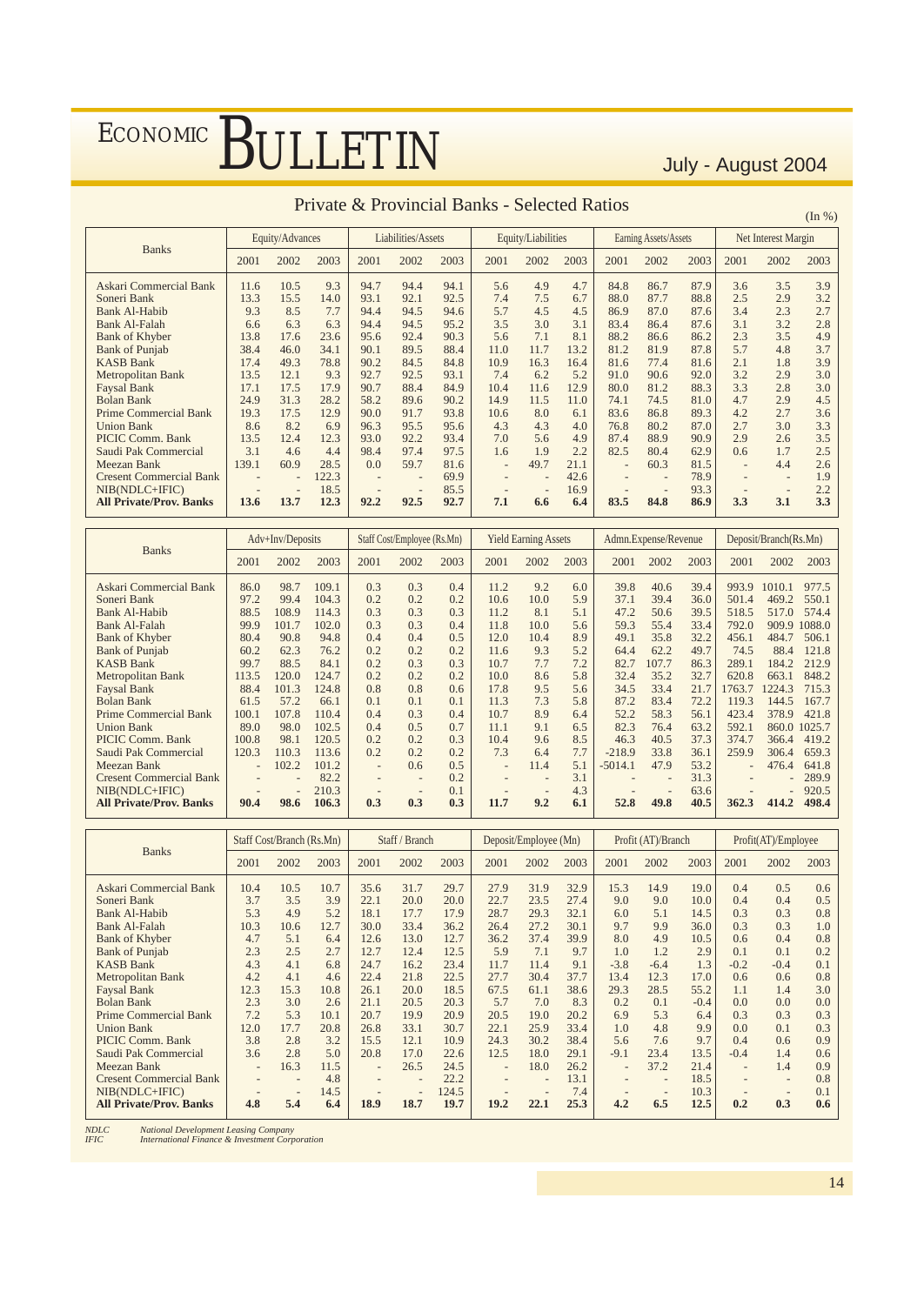### Key Performance Indicators - Foreign Banks (Rs Million)

2001 2002 2003 2001 2002 2003 2001 2002 2003 2001 2002 2003 2001 2002 2003 ABN Amro 52799 45722 45963 2686 3089 2843 34192 34696 37679 23861 25141 23430 9317 8935 9442 Standard Chartered 41135 81133 83723 2365 6074 6369 24460 56439 67881 21497 42234 39952 5817 17653 15584<br>Citibank 61970 62148 61362 5699 6623 5870 41486 40838 39748 27119 25657 25288 6799 11280 5190 Citibank 61970 62148 61362 5699 6623 5870 41486 40838 39748 27119 25657 25288 6799 11280 5190 American Express 14071 13588 10042 1105 1207 1270 5957 5979 5122 4979 4841 2394 3118 4192 2330<br>Credit Agricole Indosuez 10406 8870 - 590 698 - 5307 2809 - 4267 4144 - 1252 1817 -Credit Agricole Indosuez 10406 8870<br>
Credit Agricole Indosuez 10406 8870<br>
Societe Generale 7056 - 887 - 2959 - 2909 - 2900 **Societe Generale** 7056 - - 887 - - 2959 - - 2902 - - 0<br>SC & Grindlays Bank<sup>1</sup> 38172 - - 3140 - - 32809 - - 16599 - - 1149 SC & Grindlays Bank<sup>1</sup><br>HSBC\* 38172 **- -** 3140 **- -** 32809 **- -** 16599 **- -** 1149 **- -** HSBC\* 10695 8754 10115 787 1007 1234 5833 5773 7339 4348 4270 4994 571 304 196 Deutsche Bank 7033 4764 3879 658 936 1134 3994 2701 1461 3169 2293 1444 44 197 17 Mashreq Bank 7644 4968 **-** 1179 1268 **-** 3756 2075 **-** 2221 1634 **-** 394 626 **-** Emirates Bank Int. 24879 **- -** 1515 **- -** 14326 **- -** 9029 **- -** 7351 **- -** Doha Bank 1890 1722 1701 864 837 824 175 40 37 639 518 514 10 **- -** <table>\n<tbody>\n<tr>\n<th>1000</th>\n<th>1890</th>\n<th>1722</th>\n<th>1701</th>\n<th>1864</th>\n<th>837</th>\n<th>824</th>\n<th>175</th>\n<th>40</th>\n<th>37</th>\n<th>639</th>\n<th>518</th>\n<th>514</th>\n<th>10</th>\n<th>10</th>\n</tr>\n<tr>\n<td>1000</td>\n<td>3117</td>\n<td>2611</td>\n<td>1848</td>\n<td>779</td>\n<td>1004</td>\n<td>1002</td>\ Bank of Tokyo 8594 5129 4359 1669 1789 1712 6517 3007 2630 916 91 71 808 816 693 Habib Bank AG Zurich 21428 28027 32856 1380 1528 1660 16679 20192 22928 10651 13674 17363 4118 9361 9900<br>IFIC Bank 2004 2054 - 386 385 - 1362 203 - 1214 1106 - 25 343 IFIC Bank 2044 2054 **-** 386 385 **-** 1362 203 **-** 1214 1106 **-** 25 343 **-** Al Baraka Islamic Bank 6951 8226 9663 890 1172 1138 4725 5345 6627 4016 4931 5982 182 203 339<br>Bank of Ceylon 2830 1162 - 565 616 - 1110 145 - 122 116 - 1139 884 -Bank of Ceylon 2830 1162 **-** 565 616 **-** 1110 145 **-** 122 116 **-** 1139 884 **-** Rupali Bank 951 670 620 71 108 85 290 203 207 142 77 25 452 418 351 All Foreign Banks 323666 279547 266130 27214 28342 25140 207761 181588 192404 138822 131604 121780 41533 57323 44190 Assets | Equity | Deposits | Advances | Investments Banks

| <b>Banks</b>              |       | <b>Interest Income</b>   |                          |       | <b>Interest Expense</b>  |      |        | Net Interest Income |                          |      | Non-Fund Based Income |      |        | Revenue                  |                          |
|---------------------------|-------|--------------------------|--------------------------|-------|--------------------------|------|--------|---------------------|--------------------------|------|-----------------------|------|--------|--------------------------|--------------------------|
|                           | 2001  | 2002                     | 2003                     | 2001  | 2002                     | 2003 | 2001   | 2002                | 2003                     | 2001 | 2002                  | 2003 | 2001   | 2002                     | 2003                     |
| <b>ABN</b> Amro           | 4989  | 3473                     | 2161                     | 3708  | 2029                     | 667  | 1281   | 1444                | 1493                     | 759  | 789                   | 771  | 2040   | 2233                     | 2264                     |
| <b>Standard Chartered</b> | 3964  | 4438                     | 3815                     | 2899  | 2428                     | 904  | 1065   | 2010                | 2911                     | 516  | 955                   | 1598 | 1581   | 2966                     | 4510                     |
| Citibank                  | 6526  | 5072                     | 3311                     | 4219  | 2820                     | 1266 | 2307   | 2252                | 2045                     | 1283 | 1897                  | 2254 | 3591   | 4149                     | 4299                     |
| <b>American Express</b>   | 1112  | 885                      | 344                      | 948   | 706                      | 206  | 164    | 179                 | 138                      | 296  | 336                   | 291  | 459    | 515                      | 430                      |
| Credit Agricole Indosuez  | 902   | 593                      | ٠                        | 804   | 512                      | ٠    | 99     | 81                  | $\overline{\phantom{a}}$ | 126  | 125                   |      | 224    | 206                      |                          |
| Societe Generale          | 938   | $\blacksquare$           |                          | 879   | $\overline{\phantom{a}}$ |      | 59     |                     |                          | 64   |                       |      | 123    | $\blacksquare$           |                          |
| SC & Grindlays Bank       | 3521  | $\blacksquare$           | ٠                        | 2292  | $\blacksquare$           | ٠    | 1229   | ۰                   | $\overline{a}$           | 762  |                       |      | 1991   | $\overline{\phantom{a}}$ |                          |
| HSBC*                     | 625   | 552                      | 327                      | 515   | 386                      | 135  | 111    | 166                 | 192                      | 157  | 133                   | 172  | 267    | 299                      | 364                      |
| Deutsche Bank             | 619   | 295                      | 111                      | 472   | 150                      | 24   | 147    | 146                 | 87                       | 167  | 155                   | 363  | 314    | 301                      | 450                      |
| Mashreg Bank              | 822   | 505                      | ٠                        | 725   | 323                      | ۰    | 97     | 182                 |                          | 90   | 53                    |      | 187    | 235                      | ٠                        |
| Emirates Bank Int.        | 1837  | $\overline{\phantom{a}}$ | ٠                        | 1395  |                          | ۰    | 441    |                     |                          | 296  |                       |      | 737    | $\blacksquare$           |                          |
| Doha Bank                 | 26    | $\tau$                   | 6                        | 140   |                          | ۰    | $-114$ |                     | 6                        | 10   |                       |      | $-104$ |                          | 6                        |
| <b>Oman International</b> | 169   | 146                      | 81                       | 161   | 128                      | 60   | 8      | 18                  | 21                       | 25   | 17                    | 14   | 33     | 35                       | 35                       |
| <b>Bank of Tokyo</b>      | 864   | 376                      | 75                       | 632   | 269                      | 48   | 232    | 107                 | 27                       | 94   | 69                    | 71   | 327    | 176                      | 98                       |
| Habib Bank AG Zurich      | 2044  | 1875                     | 1600                     | 1700  | 1511                     | 1117 | 344    | 364                 | 483                      | 428  | 376                   | 378  | 772    | 740                      | 861                      |
| <b>IFIC Bank</b>          | 170   | 129                      |                          | 123   | 91                       | ۰    | 47     | 38                  |                          | 64   | 38                    |      | 111    | 75                       |                          |
| Al Baraka Islamic Bank    | 594   | 550                      | 358                      | 447   | 370                      | 187  | 148    | 180                 | 171                      | 147  | 137                   | 129  | 295    | 318                      | 300                      |
| <b>Bank of Cevlon</b>     | 450   | 179                      | $\overline{\phantom{a}}$ | 348   | 81                       |      | 103    | 98                  | $\overline{\phantom{a}}$ | 33   | 30                    |      | 135    | 128                      | $\overline{\phantom{a}}$ |
| Rupali Bank               | 91    | 46                       | 32                       | 77    | 31                       | 6    | 14     | 15                  | 27                       | 6    | 181                   | 3    | 20     | 196                      | 30                       |
| <b>All Foreign Banks</b>  | 30264 | 19121                    | 12220                    | 22483 | 11841                    | 4619 | 7782   | 7280                | 7601                     | 5320 | 5292                  | 6046 | 13102  | 12571                    | 13647                    |

|                                              |            | Admn Expense |                          |                | Provisions               |            |                | Other Expenses |                          |             | Profit/Loss(BT) |                |                | Profit/Loss(AT) |             |
|----------------------------------------------|------------|--------------|--------------------------|----------------|--------------------------|------------|----------------|----------------|--------------------------|-------------|-----------------|----------------|----------------|-----------------|-------------|
| <b>Banks</b>                                 | 2001       | 2002         | 2003                     | 2001           | 2002                     | 2003       | 2001           | 2002           | 2003                     | 2001        | 2002            | 2003           | 2001           | 2002            | 2003        |
| <b>ABN</b> Amro<br><b>Standard Chartered</b> | 858<br>598 | 907<br>1195  | 927<br>1825              | 3<br>104       | 11<br>21                 | 10<br>$-9$ | 9<br>185       |                | 3                        | 1170<br>693 | 1308<br>1749    | 1324<br>2693   | 733<br>355     | 1026<br>1038    | 806<br>1688 |
| Citibank                                     | 1680       | 1708         | 1841                     | 142            | 150                      | 69         |                | 5              | 34                       | 1768        | 2287            | 2356           | 860            | 1064            | 1323        |
| <b>American Express</b>                      | 397        | 349          | 370                      | 4              | $\overline{2}$           | 23         | 70             |                |                          | $-11$       | 164             | 37             | $-18$          | 138             | 80          |
| Credit Agricole Indosuez                     | 183        | 192          | $\overline{\phantom{a}}$ | $-26$          | $-8$                     |            |                |                |                          | 67          | 22              | $\overline{a}$ | 47             | 46              |             |
| Societe Generale                             | 155        |              | ۰                        | 59             |                          |            |                |                |                          | $-91$       |                 |                | $-82$          |                 |             |
| SC & Grindlays Bank <sup>1</sup>             | 924        | ٠            | $\overline{\phantom{a}}$ | 153            |                          |            | 407            |                |                          | 507         |                 |                | 41             |                 |             |
| HSBC*                                        | 152        | 183          | 186                      | 14             | 10                       | $-29$      |                |                | $\overline{\phantom{a}}$ | 102         | 106             | 207            | 70             | 89              | 231         |
| Deutsche Bank                                | 320        | 292          | 278                      | 13             | $-16$                    | $-12$      |                | 3              |                          | $-19$       | 22              | 185            | $-19$          | 119             | $-33$       |
| Mashreq Bank                                 | 103        | 110          |                          | $\overline{7}$ | $-50$                    | ٠          | 4              |                |                          | 73          | 174             |                | 21             | 113             |             |
| <b>Emirates Bank Int.</b>                    | 563        |              | $\overline{a}$           | 160            |                          |            |                |                |                          | 14          |                 |                | 21             |                 |             |
| Doha Bank                                    | 74         | 43           | 20                       | $-8$           | $-6$                     | $-10$      | 36             |                | ٠                        | $-206$      | $-37$           | $-4$           | $-298$         | $-37$           | $-4$        |
| Oman International                           | 44         | 43           | 41                       |                | $\overline{\phantom{a}}$ | $\Omega$   |                |                | $\blacksquare$           | $-12$       | $-9$            | $-6$           | $-12$          | $-9$            | $-6$        |
| <b>Bank of Tokyo</b>                         | 99         | 90           | 73                       |                | $-2$                     | $-2$       |                |                | $\overline{\phantom{a}}$ | 227         | 88              | 27             | 156            | 28              | 20          |
| Habib Bank AG Zurich                         | 326        | 324          | 416                      | 40             | 40                       | 15         |                |                | $\overline{\phantom{a}}$ | 407         | 375             | 430            | 303            | 297             | 323         |
| <b>IFIC Bank</b>                             | 52         | 54           | -                        |                |                          |            |                |                |                          | 60          | 21              |                | 30             | 11              |             |
| Al Baraka Islamic Bank                       | 104        | 119          | 135                      | 26             | 25                       | 21         | $\overline{2}$ |                | $\overline{\phantom{a}}$ | 164         | 173             | 144            | 114            | 146             | 94          |
| <b>Bank of Ceylon</b>                        | 27         | 30           | $\overline{a}$           |                |                          |            |                |                |                          | 108         | 97              |                | 48             | 52              |             |
| Rupali Bank                                  | 13         | 48           | 14                       |                | 71                       | 50         |                |                |                          | 6           | 78              | $-35$          | $\overline{2}$ | 37              | $-23$       |
| <b>All Foreign Banks</b>                     | 6671       | 5686         | 6125                     | 693            | 248                      | 127        | 713            | 17             | 38                       | 5026        | 6619            | 7357           | 2371           | 4156            | 4499        |

1 ANZ Grindlays Bank was merged/acquired by Standard Chartered on 30-11-2002. - Merger/Amalgamation/Acquistion \* HongKong & Shanghai Banking Corporation

*Source: Annual Reports of the Banks*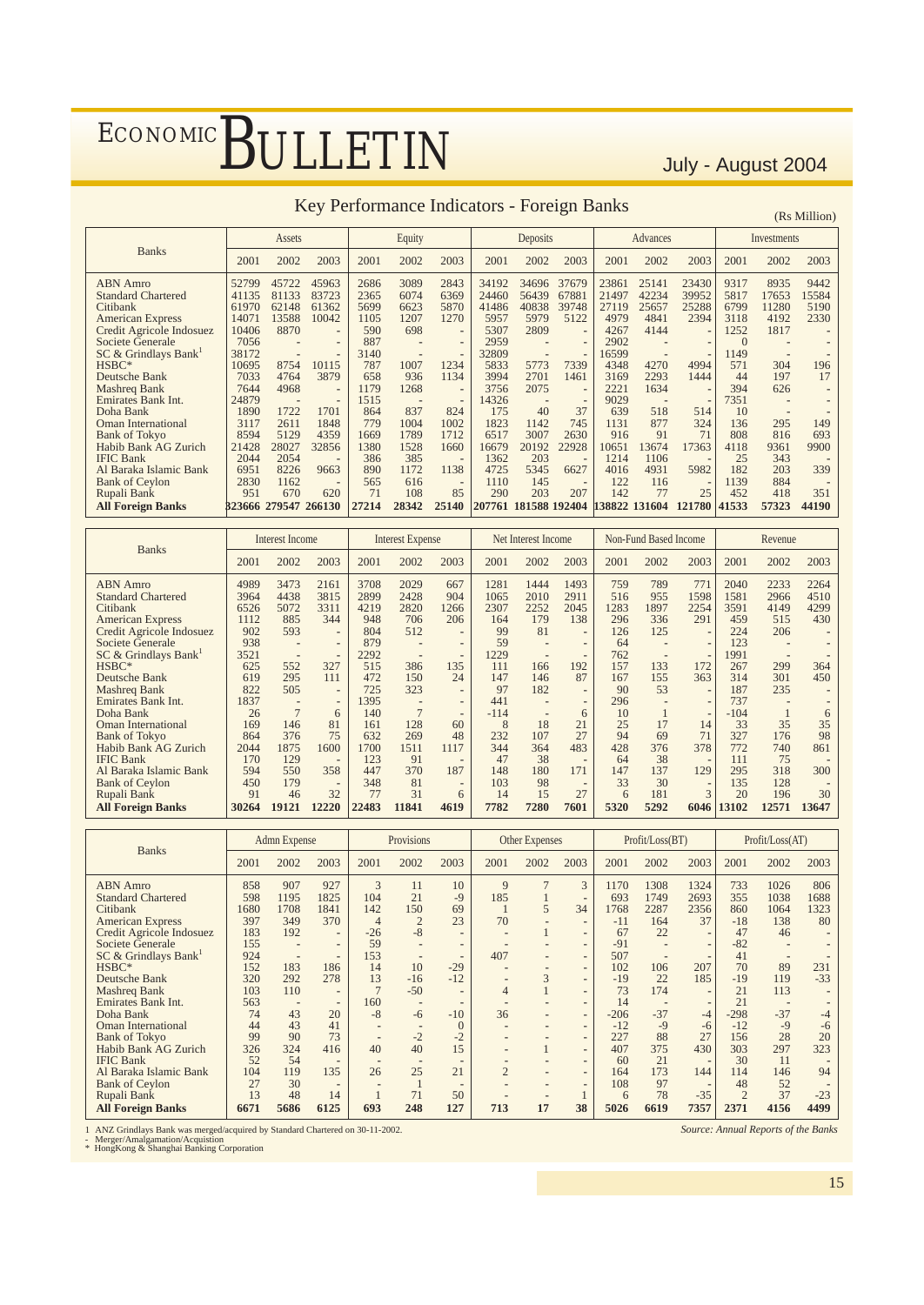|                                                                                                                                                                                                                                                                                 |                                                                                           |                                                                                                                                                        |                                                                                                                                                                      |                                                                                         |                                                                    |                                                                                                                                                                                      | <b>Foreign Banks - Selected Ratios</b>                                                                        |                                                                                     |                                                                                              |                                                                                                        |                                                                                                          |                                                                                                       |                                                                                                        |                                                                             |                                                                                                                                                  |
|---------------------------------------------------------------------------------------------------------------------------------------------------------------------------------------------------------------------------------------------------------------------------------|-------------------------------------------------------------------------------------------|--------------------------------------------------------------------------------------------------------------------------------------------------------|----------------------------------------------------------------------------------------------------------------------------------------------------------------------|-----------------------------------------------------------------------------------------|--------------------------------------------------------------------|--------------------------------------------------------------------------------------------------------------------------------------------------------------------------------------|---------------------------------------------------------------------------------------------------------------|-------------------------------------------------------------------------------------|----------------------------------------------------------------------------------------------|--------------------------------------------------------------------------------------------------------|----------------------------------------------------------------------------------------------------------|-------------------------------------------------------------------------------------------------------|--------------------------------------------------------------------------------------------------------|-----------------------------------------------------------------------------|--------------------------------------------------------------------------------------------------------------------------------------------------|
|                                                                                                                                                                                                                                                                                 |                                                                                           |                                                                                                                                                        |                                                                                                                                                                      |                                                                                         |                                                                    |                                                                                                                                                                                      |                                                                                                               |                                                                                     |                                                                                              |                                                                                                        |                                                                                                          |                                                                                                       |                                                                                                        |                                                                             | (In %)                                                                                                                                           |
|                                                                                                                                                                                                                                                                                 |                                                                                           | Cost of Funds                                                                                                                                          |                                                                                                                                                                      |                                                                                         | <b>Intermediation Cost</b>                                         |                                                                                                                                                                                      |                                                                                                               | Pre-Tax Margin                                                                      |                                                                                              |                                                                                                        | NFBI/Revenue                                                                                             |                                                                                                       |                                                                                                        | <b>Interest Margin</b>                                                      |                                                                                                                                                  |
| <b>Banks</b>                                                                                                                                                                                                                                                                    | 2001                                                                                      | 2002                                                                                                                                                   | 2003                                                                                                                                                                 | 2001                                                                                    | 2002                                                               | 2003                                                                                                                                                                                 | 2001                                                                                                          | 2002                                                                                | 2003                                                                                         | 2001                                                                                                   | 2002                                                                                                     | 2003                                                                                                  | 2001                                                                                                   | 2002                                                                        | 2003                                                                                                                                             |
| <b>ABN</b> Amro<br><b>Standard Chartered</b><br>Citibank<br><b>American Express</b><br>Credit Agricole Indosuez<br>Societe Generale<br><b>SC&amp;Grindlays Bank</b><br>$HSBC*$<br>Deutsche Bank<br>Mashreg Bank<br>Emirates Bank Int.<br>Doha Bank<br><b>Oman International</b> | 8.8<br>8.6<br>9.0<br>7.3<br>9.2<br>12.7<br>7.0<br>6.8<br>7.6<br>9.9<br>7.0<br>11.0<br>8.9 | 4.5<br>4.4<br>5.4<br>5.9<br>5.8<br>$\overline{\phantom{a}}$<br>$\overline{\phantom{m}}$<br>4.6<br>3.7<br>6.6<br>$\overline{\phantom{a}}$<br>1.6<br>6.7 | 1.6<br>1.2<br>2.4<br>2.1<br>$\overline{\phantom{0}}$<br>$\overline{\phantom{0}}$<br>1.7<br>1.0<br>$\overline{\phantom{0}}$<br>$\overline{\phantom{a}}$<br>0.6<br>5.1 | 2.0<br>1.8<br>3.6<br>3.0<br>2.1<br>2.2<br>2.8<br>2.0<br>5.1<br>1.4<br>2.8<br>5.8<br>2.4 | 2.0<br>2.2<br>3.3<br>2.9<br>2.2<br>2.2<br>7.2<br>2.2<br>9.2<br>2.3 | 2.2<br>2.5<br>3.5<br>3.8<br>$\overline{\phantom{0}}$<br>$\qquad \qquad -$<br>$\overline{\phantom{a}}$<br>2.3<br>12.4<br>$\qquad \qquad -$<br>$\overline{\phantom{a}}$<br>52.5<br>3.5 | 20.4<br>15.5<br>22.6<br>$-0.8$<br>6.5<br>$-9.1$<br>11.8<br>13.0<br>$-2.4$<br>8.0<br>0.6<br>$-566.9$<br>$-6.1$ | 30.7<br>32.4<br>32.8<br>13.5<br>3.0<br>$-15.5$<br>5.0<br>31.1<br>$-463.3$<br>$-5.7$ | 45.2<br>49.8<br>42.3<br>5.8<br>$\overline{\phantom{a}}$<br>41.5<br>39.0<br>$-69.5$<br>$-6.0$ | 37.2<br>32.6<br>35.7<br>64.3<br>56.0<br>51.9<br>38.3<br>58.6<br>53.1<br>48.2<br>40.2<br>$-9.7$<br>75.8 | 35.3<br>32.2<br>45.7<br>65.2<br>60.8<br>44.5<br>51.6<br>22.7<br>$\overline{\phantom{a}}$<br>83.3<br>47.7 | 34.1<br>35.4<br>52.4<br>67.8<br>$\qquad \qquad -$<br>47.3<br>80.6<br>$\qquad \qquad -$<br>4.9<br>40.7 | 25.7<br>26.9<br>35.4<br>14.7<br>10.9<br>6.3<br>34.9<br>17.7<br>23.8<br>11.8<br>24.0<br>$-434.0$<br>4.7 | 41.6<br>45.3<br>44.4<br>20.2<br>13.6<br>30.1<br>49.4<br>36.0<br>1.4<br>12.4 | 69.1<br>76.3<br>61.8<br>40.1<br>$\overline{\phantom{a}}$<br>$\overline{\phantom{a}}$<br>58.7<br>78.8<br>$\overline{\phantom{a}}$<br>95.9<br>26.0 |
| <b>Bank of Tokyo</b><br>Habib Bank AG Zurich                                                                                                                                                                                                                                    | 7.8<br>9.4                                                                                | 5.1<br>7.0                                                                                                                                             | 1.7<br>4.2                                                                                                                                                           | 1.2<br>1.8                                                                              | 1.7<br>1.5                                                         | 2.6<br>1.6                                                                                                                                                                           | 23.7<br>16.4                                                                                                  | 19.7<br>16.7                                                                        | 16.3<br>21.7                                                                                 | 28.9<br>55.4                                                                                           | 39.2<br>50.9                                                                                             | 72.2<br>43.9                                                                                          | 26.9<br>16.8                                                                                           | 28.5<br>19.4                                                                | 36.7<br>30.2                                                                                                                                     |
| <b>IFIC Bank</b><br>Al Baraka Islamic Bank                                                                                                                                                                                                                                      | 7.3<br>8.4                                                                                | 9.2<br>5.8                                                                                                                                             | $\overline{\phantom{a}}$<br>2.5                                                                                                                                      | 3.1<br>2.0                                                                              | 5.5<br>1.9                                                         | $\overline{\phantom{a}}$<br>1.8                                                                                                                                                      | 25.5<br>22.1                                                                                                  | 12.7<br>25.1                                                                        | 29.5                                                                                         | 57.5<br>49.8                                                                                           | 49.9<br>43.3                                                                                             | 43.1                                                                                                  | 27.9<br>24.9                                                                                           | 29.3<br>32.7                                                                | 47.7                                                                                                                                             |
| <b>Bank of Ceylon</b><br>Rupali Bank<br><b>All Foreign Banks</b>                                                                                                                                                                                                                | 12.0<br>7.9<br>8.5                                                                        | 6.4<br>4.9<br>4.6                                                                                                                                      | $\overline{\phantom{0}}$<br>1.9<br>2.0                                                                                                                               | 0.9<br>1.4<br>2.5                                                                       | 2.4<br>7.6<br>2.2                                                  | $\overline{\phantom{a}}$<br>4.6<br>2.6                                                                                                                                               | 22.3<br>5.7<br>14.1                                                                                           | 46.5<br>34.3<br>27.1                                                                | $-97.8$<br>40.3                                                                              | 24.1<br>28.9<br>40.6                                                                                   | 23.6<br>92.1<br>42.1                                                                                     | $\overline{\phantom{a}}$<br>11.1<br>44.3                                                              | 22.8<br>15.7<br>25.7                                                                                   | 54.8<br>33.5<br>38.1                                                        | 81.8<br>62.2                                                                                                                                     |
|                                                                                                                                                                                                                                                                                 |                                                                                           |                                                                                                                                                        |                                                                                                                                                                      |                                                                                         |                                                                    |                                                                                                                                                                                      |                                                                                                               |                                                                                     |                                                                                              |                                                                                                        |                                                                                                          |                                                                                                       |                                                                                                        |                                                                             |                                                                                                                                                  |

|  | <b>Foreign Banks - Selected Ratios</b> |  |
|--|----------------------------------------|--|
|  |                                        |  |

|                              |       | Adv.+Inv/Deposits |                          |       | Adv./Deposits |                          |         | <b>ROE</b> |         |        | <b>ROA</b> |                          |         | <b>ROD</b> |         |
|------------------------------|-------|-------------------|--------------------------|-------|---------------|--------------------------|---------|------------|---------|--------|------------|--------------------------|---------|------------|---------|
| <b>Banks</b>                 | 2001  | 2002              | 2003                     | 2001  | 2002          | 2003                     | 2001    | 2002       | 2003    | 2001   | 2002       | 2003                     | 2001    | 2002       | 2003    |
| <b>ABN</b> Amro              | 86.6  | 97.6              | 92.5                     | 71.2  | 71.1          | 67.1                     | 47.3    | 45.3       | 44.6    | 2.5    | 2.7        | 2.9                      | 3.7     | 3.8        | 3.7     |
| <b>Standard Chartered</b>    | 96.2  | 107.8             | 92.8                     | 78.2  | 78.8          | 66.1                     | 32.2    | 41.5       | 43.3    | 1.9    | 2.9        | 3.3                      | 3.0     | 4.3        | 4.3     |
| Citibank                     | 78.3  | 86.1              | 83.7                     | 66.2  | 64.1          | 63.2                     | 35.5    | 37.1       | 37.7    | 3.2    | 3.7        | 3.8                      | 4.6     | 5.6        | 5.8     |
| <b>American Express</b>      | 130.7 | 143.5             | 123.9                    | 88.4  | 82.3          | 65.2                     | $-1.1$  | 14.2       | 3.0     | $-0.1$ | 1.2        | 0.3                      | $-0.2$  | 2.8        | 0.7     |
| Credit Agricole Indosuez     | 122.5 | 141.5             | $\overline{\phantom{0}}$ | 94.3  | 103.6         | $\overline{\phantom{0}}$ | 11.1    | 3.4        |         | 0.7    | 0.2        | $\qquad \qquad -$        | 1.4     | 0.5        |         |
| Societe Generale             | 79.7  |                   | $\overline{\phantom{0}}$ | 77.3  |               | $\overline{\phantom{a}}$ | $-10.0$ |            |         | $-1.1$ |            |                          | $-2.3$  |            |         |
| <b>SC&amp;Grindlays Bank</b> | 71.4  |                   | $\overline{\phantom{0}}$ | 65.1  |               | $\overline{\phantom{m}}$ | 16.3    |            |         | 1.4    |            |                          | 1.7     |            |         |
| $HSBC*$                      | 86.6  | 81.8              | 74.5                     | 79.9  | 74.3          | 70.7                     | 13.8    | $-3.0$     | 18.5    | 1.2    | $-0.3$     | 2.2                      | 1.9     | 1.8        | 3.2     |
| Deutsche Bank                | 72.2  | 85.2              | 94.9                     | 69.7  | 81.6          | 89.8                     | $-2.8$  | 2.8        | 17.8    | $-0.2$ | 0.4        | 4.3                      | $-0.4$  | 0.7        | 8.9     |
| <b>Mashreq Bank</b>          | 59.0  | 83.6              | $\overline{\phantom{0}}$ | 46.4  | 66.1          |                          | 6.1     | 14.2       |         | 0.8    | 2.8        | $\overline{\phantom{a}}$ | 1.6     | 6.0        |         |
| <b>Emirates Bank Int.</b>    | 106.6 |                   |                          | 66.2  |               |                          | 0.9     | 0.0        |         | 0.1    |            |                          | 0.1     |            |         |
| Doha Bank                    | 169.1 | 542.6             | 1340.1                   | 166.6 | 538.1         | 1340.1                   | $-20.2$ | $-4.3$     | $-0.5$  | $-8.6$ | $-2.0$     | $-0.3$                   | $-34.4$ | $-34.0$    | $-11.6$ |
| <b>Oman International</b>    | 74.8  | 82.3              | 87.2                     | 70.2  | 67.7          | 63.6                     | $-1.7$  | $-1.0$     | $-0.6$  | $-0.5$ | $-0.3$     | $-0.3$                   | $-0.8$  | $-0.6$     | $-0.6$  |
| <b>Bank of Tokyo</b>         | 26.7  | 27.6              | 29.7                     | 14.7  | 10.6          | 2.9                      | 13.4    | 5.1        | 1.6     | 2.4    | 1.3        | 0.6                      | 3.0     | 1.8        | 1.0     |
| <b>Habib Bank AG Zurich</b>  | 93.4  | 102.5             | 116.6                    | 71.9  | 66.0          | 72.0                     | 31.6    | 25.8       | 27.0    | 2.0    | 1.5        | 1.4                      | 2.7     | 2.0        | 2.0     |
| <b>IFIC Bank</b>             | 96.8  | 171.7             |                          | 94.8  | 148.2         | $\overline{\phantom{a}}$ | 18.8    | 5.5        |         | 3.1    | 1.0        | $\qquad \qquad -$        | 4.7     | 2.7        |         |
| Al Baraka Islamic Bank       | 99.7  | 92.7              | 95.7                     | 96.2  | 88.8          | 91.2                     | 21.3    | 16.7       | 12.4    | 2.6    | 2.3        | 1.6                      | 4.0     | 3.4        | 2.4     |
| <b>Bank of Ceylon</b>        | 102.2 | 180.1             |                          | 13.1  | 19.0          | $\overline{\phantom{m}}$ | 18.0    | 16.5       |         | 3.0    | 4.9        | $\overline{\phantom{a}}$ | 8.4     | 15.5       |         |
| Rupali Bank                  | 191.2 | 220.7             | 212.1                    | 37.2  | 44.5          | 24.9                     | 7.9     | 87.2       | $-36.3$ | 0.5    | 9.6        | $-5.4$                   | 1.6     | 31.5       | $-17.0$ |
| <b>All Foreign Banks</b>     | 84.9  | 94.8              | 94.9                     | 69.0  | 69.5          | 67.8                     | 19.4    | 23.3       | 27.5    | 1.7    | 2.2        | 2.7                      | 2.5     | 3.4        | 3.9     |

|                                       |                | Earning Assets/Deposits           |                          |             | Equity/Assets |                                  |                | Revenue/AdmnExpenses |                                  |              | Expense/Income |       |             | Net Profit Margin |                                     |
|---------------------------------------|----------------|-----------------------------------|--------------------------|-------------|---------------|----------------------------------|----------------|----------------------|----------------------------------|--------------|----------------|-------|-------------|-------------------|-------------------------------------|
| <b>Banks</b>                          | 2001           | 2002                              | 2003                     | 2001        | 2002          | 2003                             | 2001           | 2002                 | 2003                             | 2001         | 2002           | 2003  | 2001        | 2002              | 2003                                |
| <b>ABN</b> Amro                       | 124.3          | 121.3                             | 108.5                    | 5.4         | 5.9           | 6.5                              | 237.8          | 246.1                | 244.3                            | 79.6         | 69.3           | 54.8  | 35.9        | 45.9              | 35.6                                |
| <b>Standard Chartered</b>             | 125.1          | 120.8                             | 110.7                    | 5.9         | 6.9           | 7.5                              | 264.3          | 248.2                | 247.1                            | 84.5         | 67.6           | 50.2  | 22.5        | 35.0              | 37.4                                |
| Citibank                              | 106.3          | 114.9                             | 126.7                    | 9.0         | 9.9           | 10.1                             | 213.7          | 243.0                | 233.5                            | 77.4         | 67.2           | 57.7  | 24.0        | 25.6              | 30.8                                |
| <b>American Express</b>               | 185.8          | 183.8                             | 169.6                    | 7.1         | 8.4           | 10.5                             | 115.8          | 147.5                | 116.2                            | 100.8        | 86.5           | 94.2  | $-3.8$      | 26.8              | 18.6                                |
| Credit Agricole Indosuez              | 165.6          | 187.8                             | $\overline{\phantom{a}}$ | 6.4         | 6.7           | ٠                                | 122.5          | 107.5                | $\overline{\phantom{a}}$         | 93.5         | 97.0           |       | 20.9        | 22.3              |                                     |
| Societe Generale                      | 142.3          |                                   | $\overline{\phantom{a}}$ | 11.2        |               | $\overline{\phantom{a}}$         | 79.3           |                      | $\overline{\phantom{a}}$         | 109.1        |                |       | $-66.9$     |                   |                                     |
| <b>SC&amp;Grindlays Bank</b><br>HSBC* | 96.3           | $\overline{\phantom{m}}$<br>138.5 |                          | 8.5<br>8.5  | 9.2           | $\overline{\phantom{a}}$         | 215.5<br>176.2 |                      | $\overline{\phantom{a}}$         | 88.2<br>87.0 |                |       | 2.1<br>26.2 | 29.7              |                                     |
|                                       | 136.4<br>107.3 | 115.1                             | 116.1                    | 8.5         | 13.5          | 11.9<br>24.0                     | 98.1           | 163.6<br>103.2       | 195.8                            |              | 84.5           | 58.5  |             |                   | 63.5<br>$-7.3$                      |
| Deutsche Bank                         |                | 101.4                             | 119.9                    |             |               |                                  |                | 213.5                | 162.0                            | 102.4        | 95.0           | 61.0  | $-6.1$      | 39.7<br>48.2      |                                     |
| Mashreg Bank<br>Emirates Bank Int.    | 95.6<br>133.9  |                                   | $\overline{\phantom{a}}$ | 13.7<br>7.1 | 19.4          | $\overline{\phantom{a}}$         | 181.2<br>130.9 |                      |                                  | 92.0<br>99.4 | 68.9           |       | 11.0<br>2.8 |                   |                                     |
| Doha Bank                             | 178.8          | 589.5                             | 1401.3                   | 42.7        | 47.1          | $\overline{\phantom{a}}$<br>48.5 | $-139.4$       | 1.4                  | $\overline{\phantom{a}}$<br>30.4 | 666.9        | 563.3          | 169.5 | 287.6       | $-6100.0$         | $-65.0$                             |
| Oman International                    | 96.9           | 101.7                             | 99.2                     | 27.1        | 31.1          | 45.0                             | 74.1           | 79.7                 | 86.6                             | 106.1        | 105.7          | 106.0 | $-36.2$     | $-26.6$           | $-16.9$                             |
| <b>Bank of Tokyo</b>                  | 82.3           | 109.6                             | 78.5                     | 18.0        | 25.2          | 36.9                             | 329.2          | 195.2                | 136.5                            | 76.3         | 80.3           | 81.3  | 47.6        | 15.7              | 20.2                                |
| Habib Bank AG Zurich                  | 114.7          | 112.6                             | 122.7                    | 6.3         | 5.9           | 5.2                              | 237.1          | 228.6                | 207.0                            | 83.6         | 83.3           | 78.3  | 39.3        | 40.1              | 37.5                                |
| <b>IFIC Bank</b>                      | 117.8          | 186.6                             |                          | 16.3        | 18.8          |                                  | 214.5          | 138.6                |                                  | 74.5         | 87.3           |       | 26.7        | 14.5              |                                     |
| Al Baraka Islamic Bank                | 124.6          | 109.8                             | 122.7                    | 12.4        | 13.6          | 12.9                             | 284.5          | 266.4                | 222.6                            | 77.9         | 74.9           | 70.5  | 38.6        | 45.9              | 31.3                                |
| <b>Bank of Ceylon</b>                 | 242.1          | 251.7                             |                          | 16.7        | 29.6          |                                  | 497.4          | 423.8                |                                  | 77.7         | 53.6           |       | 35.2        | 40.3              |                                     |
| Rupali Bank                           | 239.9          | 270.8                             | 295.9                    | 6.5         | 11.0          | ٠<br>14.9                        | 152.3          | 411.6                | $\qquad \qquad -$<br>212.9       | 94.3         | 65.7           | 197.8 | 11.9        | 18.7              | $\overline{\phantom{m}}$<br>$-77.2$ |
|                                       |                |                                   |                          |             | 9.2           | 9.8                              |                |                      |                                  |              |                |       |             |                   | 33.0                                |
| <b>All Foreign Banks</b>              | 118.3          | 120.6                             | 119.3                    | 8.6         |               |                                  | 196.4          | 221.1                | 222.8                            | 85.9         | 72.9           | 59.7  | 18.1        | 33.1              |                                     |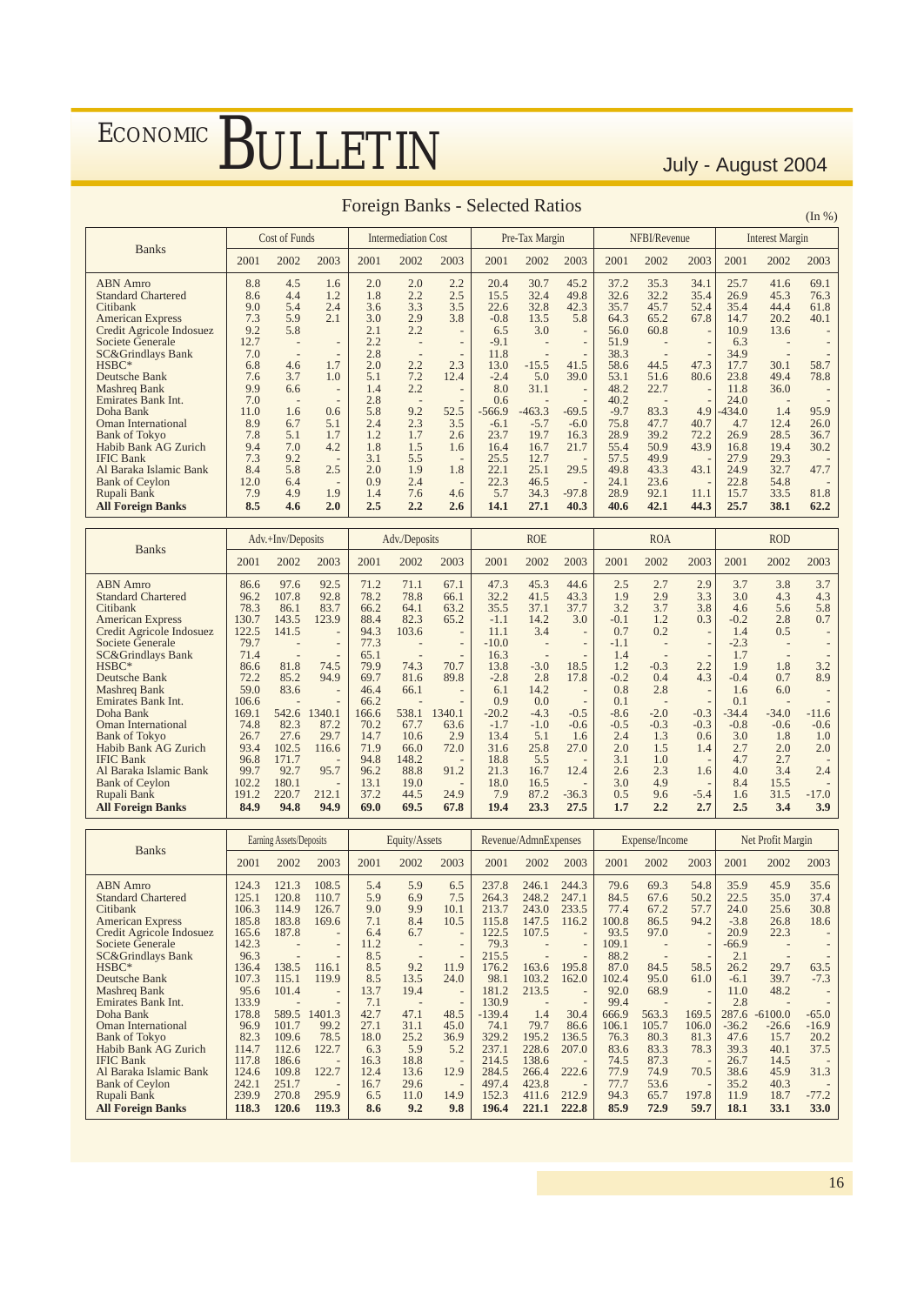|                              |       |                          |                          |      |                    |                          |      |                    |                          |      |                       |      |         |                           | (III 70) |
|------------------------------|-------|--------------------------|--------------------------|------|--------------------|--------------------------|------|--------------------|--------------------------|------|-----------------------|------|---------|---------------------------|----------|
| <b>Banks</b>                 |       | Equity/Advances          |                          |      | Liabilities/Assets |                          |      | Equity/Liabilities |                          |      | Earning Assets/Assets |      |         | Net Interest Margin (NIM) |          |
|                              | 2001  | 2002                     | 2003                     | 2001 | 2002               | 2003                     | 2001 | 2002               | 2003                     | 2001 | 2002                  | 2003 | 2001    | 2002                      | 2003     |
| <b>ABN</b> Amro              | 10.9  | 11.8                     | 12.2                     | 94.6 | 94.0               | 93.5                     | 5.7  | 6.2                | 6.9                      | 86.1 | 84.8                  | 85.7 | 3.2     | 3.5                       | 3.8      |
| <b>Standard Chartered</b>    | 11.8  | 13.2                     | 15.1                     | 94.1 | 92.9               | 92.2                     | 6.2  | 7.4                | 8.2                      | 79.1 | 79.9                  | 83.5 | 3.7     | 4.1                       | 4.2      |
| Citibank                     | 19.4  | 23.3                     | 24.5                     | 91.0 | 89.9               | 89.7                     | 9.9  | 11.0               | 11.3                     | 74.4 | 76.2                  | 82.7 | 5.6     | 4.8                       | 4.0      |
| <b>American Express</b>      | 19.2  | 23.5                     | 34.2                     | 92.9 | 91.5               | 89.4                     | 7.7  | 9.1                | 11.7                     | 78.1 | 79.3                  | 79.7 | 1.4     | 1.6                       | 1.5      |
| Credit Agricole Indosuez     | 13.8  | 15.3                     | $\overline{\phantom{a}}$ | 93.6 | 93.3               | $\overline{\phantom{a}}$ | 6.8  | 7.2                |                          | 81.0 | 79.1                  |      | 1.3     | 1.1                       |          |
| Societe Generale             | 29.5  |                          | $\overline{\phantom{a}}$ | 88.8 |                    | $\overline{\phantom{0}}$ | 12.6 |                    | $\overline{\phantom{a}}$ | 69.8 |                       |      | 1.0     |                           |          |
| <b>SC&amp;Grindlays Bank</b> | 15.9  | $\overline{\phantom{a}}$ |                          | 95.8 |                    |                          | 8.9  |                    |                          | 79.1 |                       |      | 4.2     |                           |          |
| HSBC*                        | 17.4  | 20.8                     | 24.2                     | 91.4 | 90.6               | 88.0                     | 9.3  | 10.2               | 13.5                     | 83.3 | 82.7                  | 80.7 | 1.5     | 2.1                       | 2.5      |
| Deutsche Bank                | 20.9  | 29.2                     | 55.4                     | 91.8 | 86.4               | 75.9                     | 9.3  | 15.6               | 31.6                     | 62.5 | 65.3                  | 57.8 | 3.0     | 3.8                       | 3.5      |
| Mashreg Bank                 | 54.8  | 63.5                     |                          | 86.3 |                    |                          | 15.9 | 24.2               |                          | 51.5 | 46.9                  |      | 2.2     | 6.1                       |          |
| Emirates Bank Int.           | 18.2  |                          |                          | 92.8 |                    | $\overline{\phantom{a}}$ | 7.6  |                    |                          | 78.6 |                       |      | 2.6     |                           |          |
| Doha Bank                    | 102.3 | 146.9                    | 160.9                    | 57.3 | 52.9               | 51.5                     | 74.5 | 89.0               | 94.2                     | 44.8 | 35.1                  | 31.5 | $-10.6$ | $\overline{\phantom{a}}$  | 1.1      |
| <b>Oman International</b>    | 66.3  | 88.8                     | 167.1                    | 72.9 | 68.6               | 54.4                     | 37.1 | 45.4               | 82.6                     | 56.4 | 52.7                  | 42.0 | 0.5     | 1.2                       | 2.2      |
| <b>Bank of Tokyo</b>         | 155.5 | 343.3                    | 2156.7                   | 81.6 | 74.8               | 63.1                     | 22.0 | 33.7               | 58.5                     | 64.7 | 76.1                  | 46.6 | 3.8     | 2.0                       | 1.2      |
| Habib Bank AG Zurich         | 12.1  | 12.0                     | 10.3                     | 93.6 | 93.1               | 93.5                     | 6.7  | 6.3                | 5.6                      | 82.9 | 84.0                  | 86.9 | 2.0     | 1.8                       | 1.8      |
| <b>IFIC Bank</b>             | 26.7  | 33.2                     |                          | 86.7 | 80.6               |                          | 18.8 | 23.3               |                          | 76.2 | 71.3                  |      | 3.2     | 2.6                       |          |
| Al Baraka Islamic Bank       | 19.7  | 23.1                     | 21.2                     | 87.9 | 86.3               | 86.2                     | 14.1 | 15.7               | 15.0                     | 81.4 | 72.9                  | 82.1 | 2.9     | 3.3                       | 2.3      |
| <b>Bank of Ceylon</b>        | 355.2 | 496.4                    |                          | 82.7 | 67.4               |                          | 20.2 | 43.9               |                          | 86.6 | 79.1                  |      | 3.3     | 6.2                       |          |
| Rupali Bank                  | 54.9  | 81.2                     | 188.2                    | 93.4 | 82.9               | 75.5                     | 7.0  | 13.3               | 19.7                     | 76.5 | 82.5                  | 94.1 | 1.8     | 2.3                       | 4.4      |
| <b>All Foreign Banks</b>     | 19.0  | 20.5                     | 21.1                     | 91.9 | 91.0               | 89.8                     | 9.3  | 10.1               | 10.9                     | 77.4 | 77.8                  | 81.7 | 3.3     | 3.1                       | 3.4      |

### Foreign Banks - Selected Ratios (In %)

| <b>Banks</b>                 | <b>Yield on Earning Assets</b> |                          |                          | Equity/Deposits |       |                          | Staff Cost/Employee (Rs.Mn) |      |                          | Admn. Expenses/Revenue |        |                          | Deposits/Branch (Rs.Mn.) |      |      |
|------------------------------|--------------------------------|--------------------------|--------------------------|-----------------|-------|--------------------------|-----------------------------|------|--------------------------|------------------------|--------|--------------------------|--------------------------|------|------|
|                              | 2001                           | 2002                     | 2003                     | 2001            | 2002  | 2003                     | 2001                        | 2002 | 2003                     | 2001                   | 2002   | 2003                     | 2001                     | 2002 | 2003 |
| <b>ABN</b> Amro              | 12.6                           | 8.3                      | 5.5                      | 7.8             | 8.4   | 8.2                      | 1.2                         | 1.3  | 1.4                      | 42.1                   | 40.6   | 40.9                     | 6377                     | 4920 | 5169 |
| <b>Standard Chartered</b>    | 13.6                           | 9.1                      | 5.5                      | 9.3             | 10.4  | 10.0                     | 1.5                         | 0.7  | 1.2                      | 37.8                   | 40.3   | 40.5                     | 3877                     | 6741 | 2960 |
| Citibank                     | 15.8                           | 10.7                     | 6.5                      | 12.8            | 15.0  | 15.5                     | 0.8                         | 0.8  | 0.9                      | 46.8                   | 41.2   | 42.8                     | 7766                     | 5145 | 5036 |
| <b>American Express</b>      | 9.8                            | 8.1                      | 3.7                      | 16.9            | 19.4  | 22.3                     | 0.9                         | 0.8  | 1.0                      | 86.4                   | 67.8   | 86.0                     | 1534                     | 1491 | 1387 |
| Credit Agricole Indosuez     | 11.7                           | 7.8                      | $\overline{\phantom{0}}$ | 13.0            | 15.9  | $\overline{\phantom{a}}$ | 1.1                         | 1.1  | $\overline{\phantom{m}}$ | 81.6                   | 93.0   | $\overline{\phantom{m}}$ | 2322                     | 1352 |      |
| Societe Generale             | 16.5                           |                          | $\overline{\phantom{0}}$ | 22.8            |       | $\overline{\phantom{0}}$ | 0.9                         |      | $\qquad \qquad -$        | 126.2                  |        |                          | 996                      |      |      |
| <b>SC&amp;Grindlays Bank</b> | 12.2                           | $\overline{\phantom{m}}$ | $\overline{\phantom{a}}$ | 10.3            |       | $\overline{\phantom{a}}$ | 2.1                         |      | $\overline{\phantom{m}}$ | 46.4                   |        |                          | 2004                     |      |      |
| $HSBC*$                      | 8.7                            | 6.9                      | 4.3                      | 13.9            | 15.5  | 17.1                     | 0.6                         | 0.7  | 0.7                      | 56.8                   | 161.1  | 51.1                     | 2641                     | 2901 | 3278 |
| Deutsche Bank                | 12.5                           | 7.7                      | 4.4                      | 14.6            | 23.8  | 49.8                     | 1.6                         | 1.7  | 2.1                      | 101.9                  | 96.9   | 61.7                     | 1537                     | 1115 | 693  |
| Mashreg Bank                 | 18.4                           | 17.1                     | $\overline{\phantom{0}}$ | 25.4            | 42.0  | $\overline{\phantom{m}}$ | 1.6                         | 2.1  | $\qquad \qquad -$        | 55.2                   | 46.8   | $\overline{\phantom{m}}$ | 2341                     | 1457 |      |
| <b>Emirates Bank Int.</b>    | 10.6                           |                          | $\overline{\phantom{a}}$ | 12.1            |       |                          | 0.7                         |      |                          | 76.4                   |        |                          | 1290                     |      |      |
| Doha Bank                    | 2.4                            | 1.2                      | 1.1                      | 170.4           | 790.6 | 2156.4                   | 2.1                         | 4.0  | 3.5                      | $-71.7$                | 7100.0 | 328.5                    | 299                      | 107  | 38   |
| <b>Oman International</b>    | 11.7                           | 9.7                      | 8.6                      | 46.5            | 60.2  | 106.3                    | 0.9                         | 0.8  | 0.9                      | 135.0                  | 125.4  | 115.5                    | 742                      | 741  | 471  |
| <b>Bank of Tokyo</b>         | 14.1                           | 7.2                      | 3.4                      | 22.8            | 36.3  | 62.1                     | 1.0                         | 1.1  | 1.1                      | 30.4                   | 51.2   | 73.8                     | 7459                     | 4762 | 2819 |
| Habib Bank AG Zurich         | 12.0                           | 9.0                      | 6.1                      | 8.7             | 7.9   | 7.4                      | 0.5                         | 0.4  | 0.5                      | 42.2                   | 43.7   | 48.3                     | 2470                     | 2633 | 2395 |
| <b>IFIC Bank</b>             | 11.5                           | 8.8                      | $\overline{\phantom{m}}$ | 25.3            | 49.2  |                          | 0.3                         | 0.3  | $\overline{\phantom{a}}$ | 46.6                   | 72.2   |                          | 628                      | 391  |      |
| Al Baraka Islamic Bank       | 11.8                           | 10.0                     | 4.9                      | 18.9            | 20.5  | 19.3                     | 0.3                         | 0.4  | 0.3                      | 35.1                   | 37.5   | 44.9                     | 1012                     | 1007 | 1197 |
| <b>Bank of Ceylon</b>        | 14.6                           | 11.3                     | $\overline{\phantom{a}}$ | 46.6            | 94.1  |                          | 0.4                         | 0.6  | $\overline{\phantom{a}}$ | 20.1                   | 23.6   | $\overline{\phantom{a}}$ | 1278                     | 627  |      |
| Rupali Bank                  | 11.2                           | 6.9                      | 5.3                      | 20.4            | 36.2  | 46.8                     | 0.2                         | 0.4  | 0.2                      | 65.7                   | 24.3   | 47.0                     | 340                      | 246  | 205  |
| <b>All Foreign Banks</b>     | 12.9                           | 8.1                      | 5.5                      | 13.1            | 14.3  | 14.3                     | 1.0                         | 0.8  | 0.9 <sup>°</sup>         | 50.9                   | 45.2   | 44.9                     | 2352                     | 2704 | 2833 |

| <b>Banks</b>                 |      | Staff Cost/Branch (Rs.Mn) |                          | Staff/Branch (Nos) |      |                          | Deposits/Employee(Rs.Mn) |       |                          | Profit (AT)/Branch(Rs.Mn) |         |         | Profit/Employee(Rs.Mn) |                          |        |
|------------------------------|------|---------------------------|--------------------------|--------------------|------|--------------------------|--------------------------|-------|--------------------------|---------------------------|---------|---------|------------------------|--------------------------|--------|
|                              | 2001 | 2002                      | 2003                     | 2001               | 2002 | 2003                     | 2001                     | 2002  | 2003                     | 2001                      | 2002    | 2003    | 2001                   | 2002                     | 2003   |
| <b>ABN</b> Amro              | 48.9 | 51.9                      | 53.6                     | 40.1               | 38.9 | 38.6                     | 113.5                    | 126.6 | 134.0                    | 104.6                     | 146.5   | 115.1   | 2.6                    | 3.8                      | 3.0    |
| <b>Standard Chartered</b>    | 70.8 | 20.5                      | 38.4                     | 46.3               | 28.3 | 31.6                     | 83.7                     | 68.1  | 98.5                     | 59.2                      | 49.4    | 84.4    | 1.3                    | 1.7                      | 2.7    |
| Citibank                     | 61.4 | 61.1                      | 67.6                     | 75.6               | 79.6 | 76.4                     | 64.2                     | 64.6  | 65.9                     | 107.5                     | 133.0   | 165.4   | 1.4                    | 1.7                      | 2.2    |
| <b>American Express</b>      | 43.5 | 39.3                      | 44.3                     | 50.3               | 46.3 | 43.5                     | 30.5                     | 32.3  | 31.9                     | $-4.4$                    | 34.5    | 20.0    | $-0.1$                 | 0.7                      | 0.5    |
| Credit Agricole Indosuez     | 24.7 | 25.3                      | $\overline{\phantom{m}}$ | 21.7               | 22.7 | $\qquad \qquad -$        | 71.5                     | 59.7  |                          | 15.6                      | 15.3    |         | 0.7                    | 0.7                      |        |
| Societe Generale             | 18.0 | $\overline{\phantom{a}}$  | $\qquad \qquad -$        | 19.3               |      | $\qquad \qquad -$        | 51.8                     |       | $\overline{\phantom{0}}$ | $-20.5$                   |         |         | $-1.1$                 | $\overline{\phantom{a}}$ |        |
| <b>SC&amp;Grindlays Bank</b> | 46.1 | $\overline{\phantom{m}}$  | $\overline{\phantom{m}}$ | 21.7               |      | $\overline{\phantom{m}}$ | 92.5                     |       |                          | 2.7                       |         |         | 0.1                    | $\overline{\phantom{a}}$ |        |
| HSBC*                        | 42.0 | 44.5                      | 45.0                     | 65.5               | 64.0 | 63.0                     | 40.3                     | 45.3  | 52.0                     | 35.0                      | 44.4    | 115.6   | 0.5                    | 0.7                      | 1.8    |
| Deutsche Bank                | 52.0 | 38.7                      | 64.0                     | 32.0               | 22.7 | 30.5                     | 48.1                     | 49.2  | 34.1                     | $-6.4$                    | 39.8    | $-16.5$ | $-0.2$                 | 1.8                      | $-0.5$ |
| Mashreg Bank                 | 26.0 | 29.0                      | $\overline{\phantom{m}}$ | 16.5               | 13.5 | $\overline{\phantom{0}}$ | 141.9                    | 108.0 |                          | 10.3                      | 56.6    |         | 0.6                    | 4.2                      |        |
| Emirates Bank Int.           | 25.9 |                           | $\overline{\phantom{m}}$ | 34.8               |      |                          | 37.1                     |       |                          | 2.1                       |         |         | 0.1                    | $\overline{\phantom{a}}$ |        |
| Doha Bank                    | 15.0 | 8.0                       | 7.0                      | 7.0                | 2.0  | 2.0                      | 85.5                     | 53.8  | 19.3                     | $-298.0$                  | $-36.6$ | $-4.0$  | $-42.6$                | $-18.3$                  | $-2.0$ |
| <b>Oman International</b>    | 10.0 | 10.5                      | 9.0                      | 11.5               | 13.0 | 10.0                     | 64.5                     | 57.0  | 47.2                     | $-5.9$                    | $-4.6$  | $-3.0$  | $-0.5$                 | $-0.4$                   | $-0.3$ |
| <b>Bank of Tokyo</b>         | 53.0 | 48.0                      | 37.0                     | 55.0               | 43.0 | 35.0                     | 135.6                    | 110.7 | 80.5                     | 155.5                     | 27.7    | 20.0    | 2.8                    | 0.6                      | 0.6    |
| <b>Habib Bank AG Zurich</b>  | 20.0 | 16.7                      | 16.8                     | 44.1               | 39.0 | 35.3                     | 48.0                     | 52.5  | 51.0                     | 43.3                      | 33.0    | 26.9    | 1.0                    | 0.8                      | 0.8    |
| <b>IFIC Bank</b>             | 10.0 | 10.0                      | $\overline{\phantom{a}}$ | 39.5               | 38.5 | $\overline{\phantom{m}}$ | 15.9                     | 10.2  |                          | 14.9                      | 5.5     |         | 0.4                    | 0.1                      |        |
| Al Baraka Islamic Bank       | 9.2  | 10.8                      | 10.2                     | 28.6               | 30.2 | 29.2                     | 28.3                     | 33.3  | 34.2                     | 22.7                      | 29.2    | 15.7    | 0.8                    | 1.0                      | 0.5    |
| <b>Bank of Ceylon</b>        | 11.0 | 13.0                      | $\overline{\phantom{a}}$ | 26.0               | 22.0 | $\overline{\phantom{m}}$ | 49.2                     | 28.5  | $\overline{\phantom{a}}$ | 47.6                      | 51.7    |         | 1.8                    | 2.4                      |        |
| Rupali Bank                  | 5.0  | 10.0                      | 5.0                      | 27.0               | 26.0 | 29.0                     | 12.6                     | 9.5   | 7.1                      | 2.4                       | 36.7    | $-23.0$ | 0.1                    | 1.4                      | $-0.8$ |
| <b>All Foreign Banks</b>     | 37.3 | 29.2                      | 36.5                     | 37.0               | 37.2 | 38.7                     | 63.6                     | 72.2  | 73.1                     | 28.2                      | 57.7    | 68.2    | 0.8                    | 1.6                      | 1.8    |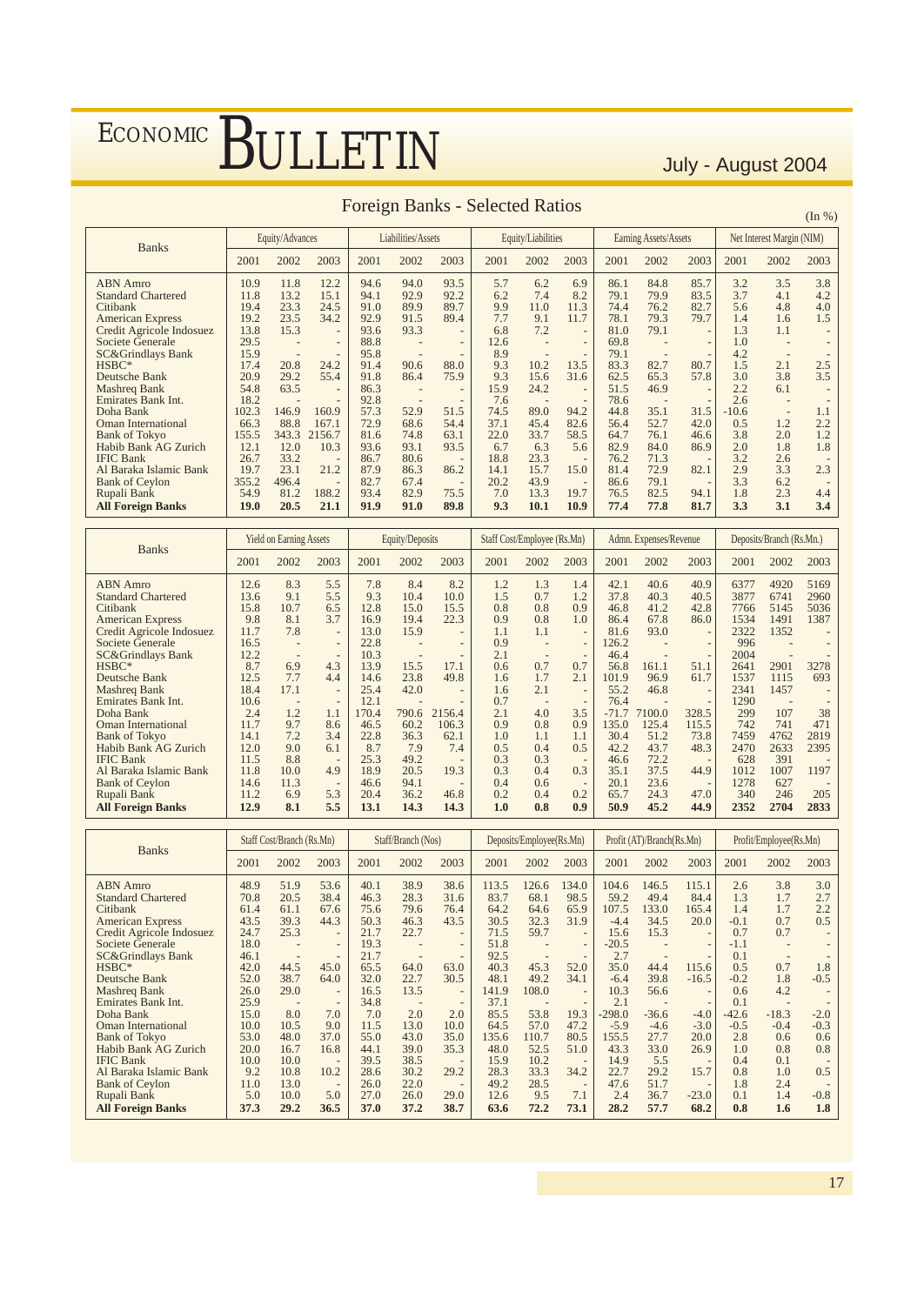### **Banking Sector Earnings**

-

-

Source: SBP

The banking sector has become very competitive over the last three years, yet despite this, earnings appear to be continually on the rise. So far, 2004 has been a good year for the sector, despite earlier fears that earnings would fall due to lower capital gains. Banks have managed to offset falling spreads with increased lending. Current deposit rates of 1.5-2% for the larger banks are well below the rate of inflation. Total advances of scheduled banks rose 13.2% to Rs.1324 billion at end June 2004, compared to the beginning of the year, outpacing deposit growth of 11.8% (deposits of Rs.1992 bn by June `04) in the same period. There was thus an improvement in the overall advance to deposit ratio for scheduled banks from 65.7% as of Dec. `03 to 66.5% by June `04.

The main highlights for the sector are as follows:-

§ Increased lending activity has offset the drop in lending rates and overall interest earnings have risen. The weighted average lending rate for scheduled banks fell from 9.95% in Jan'03 to as low as 4.69% in Mar`04 before rising again to 5.05% by Jun`04 (SBP data).

Interest earnings rise

Banks' lending increases

> § Deposit rates have continued to decline too, but may have now bottomed out and should remain flat for the foreseeable short term. Weighted average deposit rates as of Jun`03 were 1.21% compared to 3.2% in Jan 03.

> > Weighted Average Lending and Deposit Rates



§ Further pressure on spreads could still come as a result of competition between banks but overall interest rates are on the rise, and the worst is over for banks in terms of the narrowing of spreads.



- § Rising interest rates means last year's windfall of capital gains income from repriced investments will not be repeated, much of this is being offset by higher net interest income however.
- § The advance to deposit ratio has increased, easing the liquidity pressure on banks.



§ There is increasing focus on consumer finance, and a rise in agricultural loans is the likely next trend as the government is trying to encourage lending to the underserved rural market.

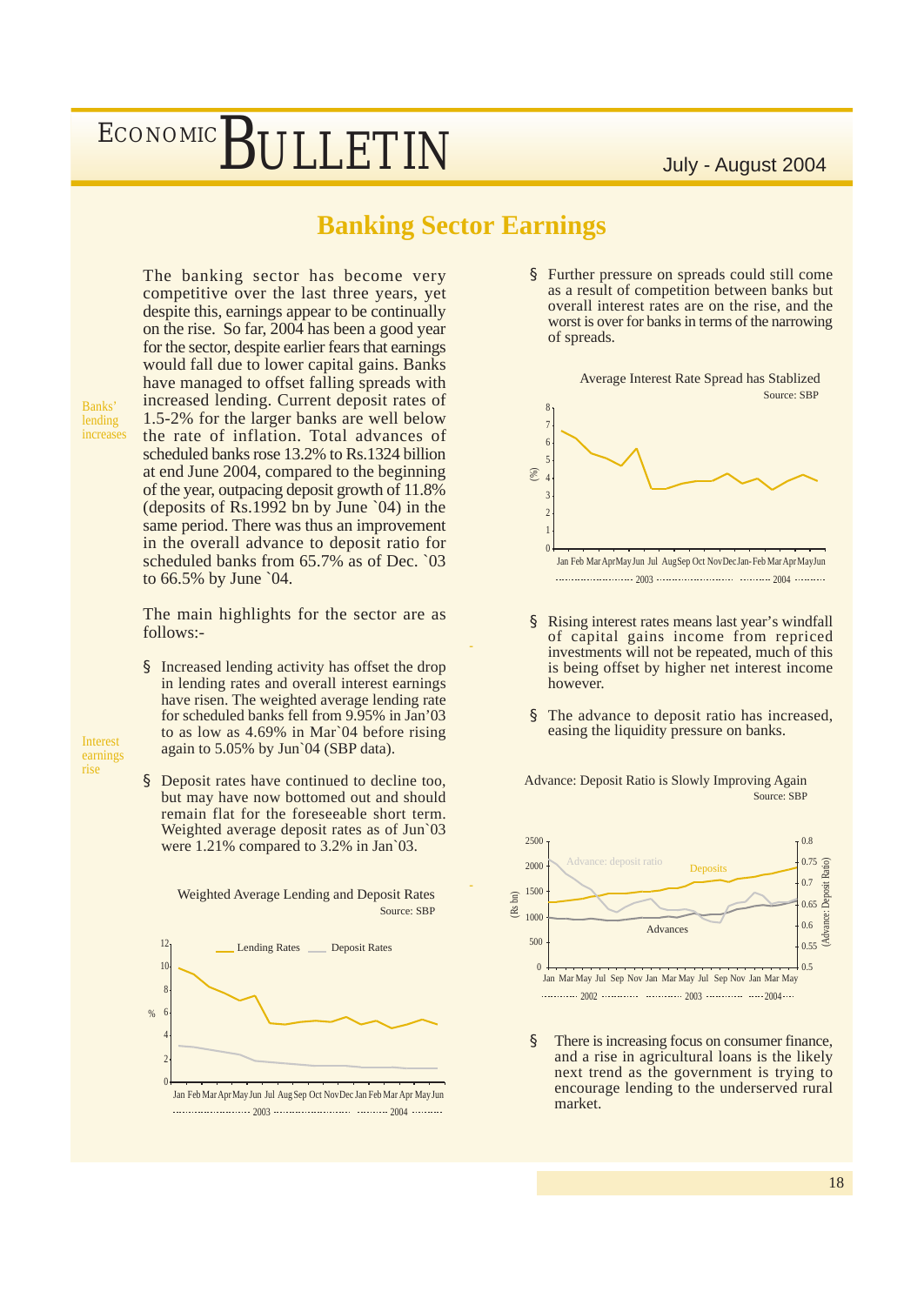$(P_s$ . Mn)

Half yearly earnings show

outlook is sunny

Earnings reported for the half-year show that many banks have been able to maintain or grow net interest income. Some, including Askari Bank, Faysal Bank and Metropolitan promise Bank also managed to grow non-interest income and report net profit growth in excess of 20% (Askari Bank's earnings were up 124% because of the sale of its NIT units). Highlights for banks which had reported earnings by August 24, 2004 are shown in the table.

| <b>Banks</b>       | Net Interest Income |      | Non-Interest Income |      | <b>PAT</b> | <b>PAT</b><br>Growth |         |  |  |  |  |  |
|--------------------|---------------------|------|---------------------|------|------------|----------------------|---------|--|--|--|--|--|
|                    | HY04                | HY03 | HY04                | HY03 | HY04       | <b>HY03</b>          | $(\% )$ |  |  |  |  |  |
| Askari Bank        | 1412                | 1147 | 1025                | 419  | 1179       | 526                  | 124     |  |  |  |  |  |
| Bank Al-Habib      | 676                 | 584  | 453                 | 544  | 247        | 364                  | $-32$   |  |  |  |  |  |
| <b>Faysal Bank</b> | 707                 | 169  | 1250                | 1219 | 1140       | 943                  | 21      |  |  |  |  |  |
| <b>KASB Bank</b>   | 154                 | 87   | 51                  | 80   | 67         | 19                   | 244     |  |  |  |  |  |
| Meezan Bank        | 106                 | 113  | 180                 | 96   | 111        | 92                   | 20      |  |  |  |  |  |
| Metropolitan Bank  | 682                 | 568  | 368                 | 271  | 379        | 270                  | 40      |  |  |  |  |  |
| Prime Bank         | 458                 | 374  | 238                 | 202  | 172        | 150                  | 15      |  |  |  |  |  |
| Soneri Bank        | 571                 | 411  | 233                 | 255  | 295        | 206                  | 43      |  |  |  |  |  |
| <b>Union Bank</b>  | 1047                | 682  | 767                 | 851  | 358        | 239                  | 50      |  |  |  |  |  |
| Growth             | 40.6%               |      | 16.0%               |      | 40.5%      |                      |         |  |  |  |  |  |

*Sample of HY04 earnings announced till August 24, 2004.*

Banks should continue to grow. Credit demand is increasing, and this is coinciding with a gradual increase in interest rates so that sector Long term earnings should strengthen. Deposit growth remains strong too. Banks are also beginning to tap a more diversified base of customers. This is exemplified by the growth in consumer financing seen over the last 3 years. There is also renewed focus towards the SME sector

and rural markets. This means less reliance on corporate lending where margins are razor thin due to competition. Such diversification comes with higher credit risk however, and though more stringent regulation by the SBP means past mistakes are less likely to be repeated, banks will have to ensure tight discipline to keep NPLs low. Too conservative an approach, however, will retard economic growth.

*(Contributed by Taurus Securities Ltd., a subsidiary of National Bank of Pakistan)*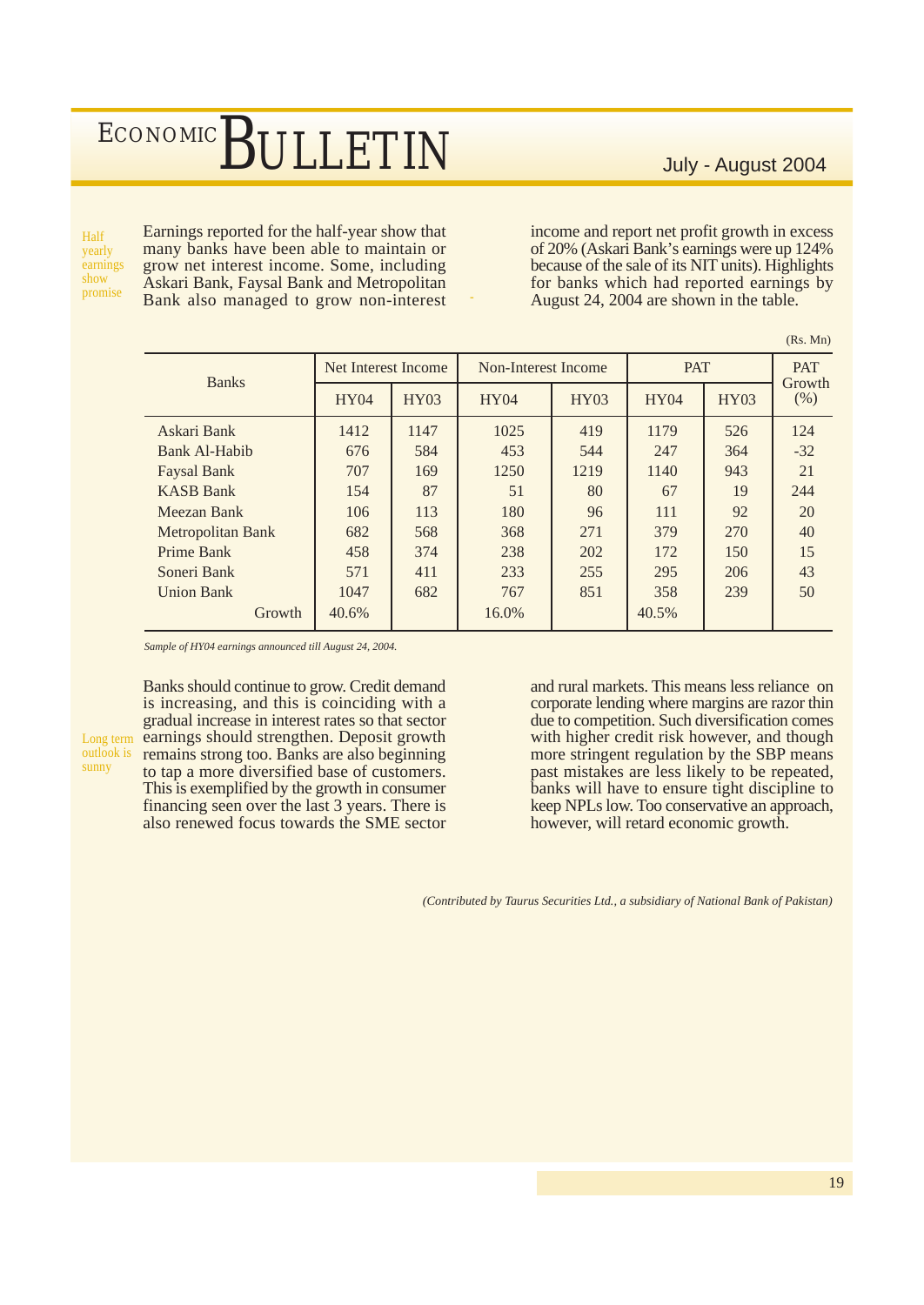## **Major Banks - NPLs Profile**

Non performing loans (NPLs) were one of the major factors that undermined the performance of the financial sector during the 1990s. NPLs create problems for the banking sector's balance sheet as they have a negative impact on the income statement as a result of provisioning for loans losses. A multipronged strategy has been adopted in Pakistan to reduce the outstanding stock of NPLs. The strategy includes, pursuing banks and development financial institutions to accelerate recovery process, establishment of the Corporate & Industrial Restructuring Corporation (CIRC), referring the cases of wilful defaulters to National Accountability Bureau, and authorisation of the Banks' Board of Directors to write off loans in a transparent manner.

Focus on banks' NPLs

SBP issues new guideliness

In pursuance of the new guidelines by the State Bank of Pakistan, banks' have undertaken restructuring of problem loans. Loan classification has been tightened and provisioning standards increased. Banks are waiving some of the accrued mark up and/or by writing off a portion of the principal amount

and by loan recovery. These stringent provisioning standards have prompted greater efforts at risk management and led to decreases in the NPL ratios.

Prudential Regulations tightened The Prudential Regulations in Pakistan require banks' to classify their non-performing loans under four categories, other assets especially mentioned, substandard, doubtful and loss. A breakdown of major banks' (NBP, HBL, UBL and MCB) non-performing loans by categories shows that a major portion of NPLs falls in the loss category i.e. those loans are not performing for at least two years and that full provisioning has been made against these loans. Details for the last three years of the major banks operating in Pakistan are given in Table 2.

> Table 1 shows the written off loans and other financial relief provided by the four banks during the last three years. In 2002, these banks gave substantial financial relief/waiver. While NBP wrote off Rs.1.4 billion of the principal amount, HBL wrote off Rs.2.1 billion of interest/mark up.

#### Written off loans or any other financial relief (Rs. 500,000 or above)

National Bank<br>2001 2001 906.9 1107.6 9.3 2023.8 37.7 67.9 762.6 868.2 2002 2222.7 2186.0 498.5 4907.1 1418.7 230.0 2206.0 3854.6 2003 837.6 752.3 1664.0 3253.9 282.0 104.3 2194.7 2581.0 Habib Bank Ltd. 2001 | - | - | - | 537.9 | 93.8 | 379.7 | 114.0 | 587.5 2002 | - | - | 2356.9 | 848.6 | 2080.7 | 554.2 | 3483.5 2003 - - - 1497.0 305.0 905.0 406.0 1616.1 United Bank Ltd.<br>2001 2001 | 84.7 | 113.9 | 141.3 | 340.0 | 30.9 | 105.6 | 141.9 | 278.4 2002 960.6 593.9 1.2 1555.7 319.8 120.4 1416.1 1856.4 2003 968.1 302.4 1.2 1271.7 363.4 154.4 837.1 1354.9 Muslim Comm. Bank 2001 1227.4 678.7 0.8 1906.9 475.0 7.8 526.0 1008.9 2002 1942.8 882.2 16.3 2841.4 719.2 247.5 559.0 1525.7 2003 2030.8 847.4 505 2883.7 316.9 43.9 729.5 1090.3  $(Rs$  Mn) Outstanding Liabilities at beginning of year Principal (1) Interest Mark-up (2) **Others** (3) Total (4) Principal **Written** off (5) Interest Mark-up **Written** off (6) **Other** Financial Relief/ Waiver Provided (7) Total  $(5+6+7)$ (8) Banks

*Source: Annual Reports of the Banks*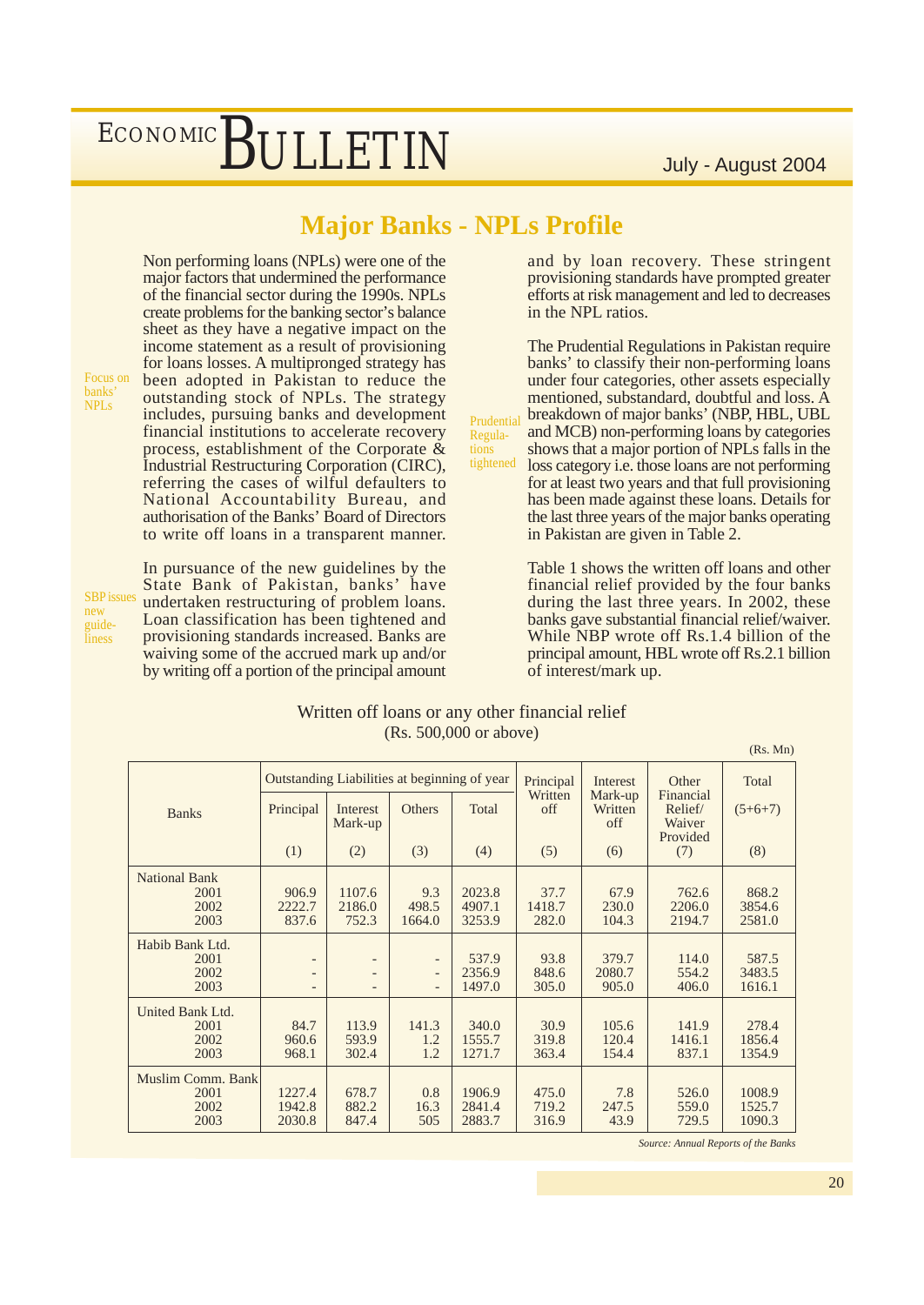#### Classification of Non-Performing Loans

(Rs. Mn)

|                                                                                 |                               | 2001           |         |          | 2002           |         | 2003     |          |         |  |
|---------------------------------------------------------------------------------|-------------------------------|----------------|---------|----------|----------------|---------|----------|----------|---------|--|
| National Bank of Pakistan<br>Advances placed under<br>non-performing status     | 44259.0                       |                |         |          | 43706.1        |         | 39771.6  |          |         |  |
|                                                                                 | Domestic<br>Overseas<br>Total |                |         | Domestic | Overseas       | Total   | Domestic | Overseas | Total   |  |
| <b>OAEM</b>                                                                     | 1088.7<br>8.7                 |                | 1097.4  | 438.2    | 6.3            | 444.5   | 592.6    | 13.6     | 606.2   |  |
| Substandard                                                                     | 2479.0                        | 66.8           | 2545.8  | 1381.5   | 265.1          | 1646.6  | 762.4    | 25.1     | 787.5   |  |
| Doubtful                                                                        | 5960.2                        |                | 5960.2  | 3999.1   | 951.3          | 4950.4  | 1594.2   | 153.8    | 1748.1  |  |
| Loss                                                                            | 34171.6                       | 483.7          | 34655.6 | 36385.9  | 278.6          | 36664.6 | 36343.4  | 286.4    | 36629.8 |  |
|                                                                                 | 43699.5                       | 559.2          | 44259.0 | 42204.8  | 1501.3         | 43706.1 | 39292.6  | 478.9    | 39771.6 |  |
| Habib Bank Ltd.<br>Advances placed under<br>non-performing status               | 56220.5                       |                |         | 53012.6  |                |         | 47726.5  |          |         |  |
| <b>OAEM</b>                                                                     | 2217.3                        |                | 2217.3  | 1664.5   |                | 1664.5  | 1169.3   |          | 1169.3  |  |
| Substandard                                                                     | 2846.2                        |                | 2846.2  | 2277.9   |                | 2277.9  | 3089.6   |          | 3089.6  |  |
| Doubtful                                                                        | 896.6                         |                | 896.6   | 864.5    |                | 864.5   | 2081.1   |          | 2081.1  |  |
| Loss                                                                            | 35068.4                       |                | 35068.4 | 33813.1  |                | 33813.1 | 27266.6  |          | 27266.6 |  |
| <b>Subsidiaries</b>                                                             |                               | 15192.0        | 15192.0 |          | 14392.5        | 14392.5 |          | 14119.8  | 14119.8 |  |
|                                                                                 | 41028.5                       | 15192.0        | 56220.5 | 38620.1  | 14392.5        | 53012.6 | 33606.7  | 14119.8  | 47726.5 |  |
| United Bank Ltd.<br>Advances placed under<br>non-performing status              | 37584.2                       |                |         |          | 29161.1        |         |          | 19337.4  |         |  |
| <b>OAEM</b>                                                                     | 412.8                         | 651.8          | 1064.6  | 187.7    | 950.0          | 1137.8  | 129.4    | 298.4    | 427.8   |  |
| Substandard                                                                     | 981.0                         | 97.7           | 1078.7  | 345.8    | 59.5           | 405.3   | 45.5     | 8.7      | 54.2    |  |
| Doubtful                                                                        | 352.8                         | 390.9          | 743.7   | 254.1    | 62.3           | 316.4   | 101.4    | 272.2    | 373.3   |  |
| Loss                                                                            | 18665.7                       | 15424.8        | 34090.5 | 16896.1  | 9880.1         | 26776.2 | 11093.7  | 6967.5   | 18061.2 |  |
| Subsidiaries                                                                    | 606.7                         |                | 606.7   |          | 525.4          | 525.4   |          | 420.9    | 420.9   |  |
|                                                                                 | 21018.9                       | 16565.3        | 37584.2 | 17683.7  | 11477.3        | 29161.1 | 11370.0  | 7967.7   | 19337.4 |  |
| <b>Muslim Commercial Bank</b><br>Advances placed under<br>non-performing status | 13436.6                       |                |         | 12033.1  |                |         | 10999.5  |          |         |  |
| <b>OAEM</b>                                                                     | 1345.0                        | $\overline{a}$ | 1345.0  | 204.2    | $\overline{a}$ | 204.2   | 140.9    |          | 140.9   |  |
| Substandard                                                                     | 834.0                         | 1.4            | 835.4   | 252.1    | 7.2            | 259.3   | 178.9    | 3.5      | 182.4   |  |
| Doubtful                                                                        | 1037.2                        | 3.1            | 1040.3  | 1431.2   | 1.9            | 1433.1  | 1187.2   |          | 1187.2  |  |
| Loss                                                                            | 7306.8                        | 2909.1         | 10215.9 | 7313.4   | 2823.1         | 10136.5 | 6670.2   | 2818.7   | 9489.0  |  |
|                                                                                 | 10523.0                       | 2913.6         | 13436.6 | 9200.9   | 2832.2         | 12033.1 | 8177.2   | 2822.2   | 10999.5 |  |

*Source: Annual Reports of the Banks*

OAEM (Other assets

especially mentioned): Where mark-up/interest or principal is overdue (past due) by 90 days from the due date.<br>Substandard: Where mark-up/interest or principal is overdue by 180 days or more from the due date. Where mark-up/interest or principal is overdue by 180 days or more from the due date. Doubtful: Where mark-up/interest or principal is overdue by one year or more from the due date. Loss: Where mark-up/interest or principal is overdue beyond two years or more from the due date.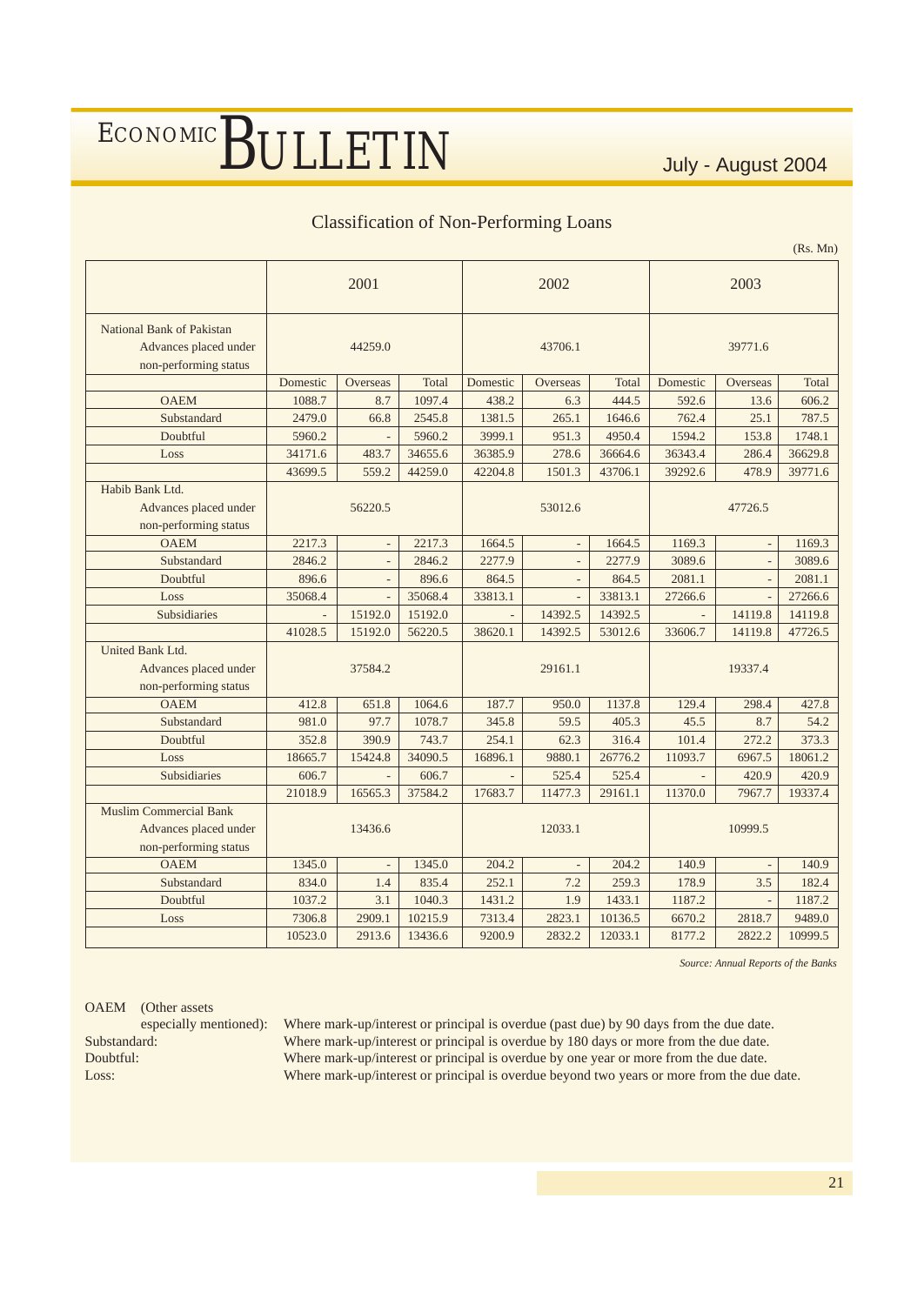### **Rising Interest Rates**

T-bill rates rising

-

A change has occurred in the State Bank of Pakistan's monetary policy stance from easy to gradual tightening. The Pak Rupee has weakened against the US dollar in recent weeks and inflationary pressures have picked up. A fall in external current account surpluses, expectations of higher Government borrowings from the interbank rupee market due to absence of financing from the Saudi Oil Facility, fall in external economic assistance, lower inflows from National Savings Schemes (NSS) are some of the other factors influencing interest rate expectations.

Interest rates rise because of a number of reasons. A major one is expected inflation. This cause was first identified by the great economist Irving Fischer and is often called the Fischer effect. Higher expected inflation tends to raise interest rates because lenders demand compensation for the fact that the future interest and principal they receive will not be worth as much as the money they lend, in terms of goods and services it would purchase.

There has been a rise in global interest rates.

Domestically there has been a strengthening of prices, particularly food, since October 2003, mainly due to supply shortages of wheat. Non-food CPI has been relatively stable. The upturn started in March 2004. In July 2004, CPI rose 9.33% over the corresponding month last year due to an increase in the prices of construction materials and in the prices of palm oil.



A change in interest rates expectations, is evident in the change of T-bill rates. These are on a gradual rising trend. The low interest rate environment had pushed the T-bills to as low as 1.27% in August 2003 but these have nearly doubled over the year to 2.52% by mid August 04.



The Monetary Policy Statement (July-December 2004) states "The rising trend of interest rates is expected to continue for some time to come in view of decelerating foreign capital inflows, modest inflationary expectations, significant credit provision for the private sector (Rs.200 billion) during FY05 and also rising interest rates in the international financial markets. However, SBP will be quite vigilant and will make sure that the process of interest rate hikes is gradual and that it does not adversely impact the on-going growth momentum essential to achieve the growth target of 6.6% set for FY05."

The State Bank of Pakistan will restrain interest rates from rising as it could be quite troublesome: profits get eroded, internal accruals fall and domestic investment stalls. By pursuing a low interest rate policy consumer financing received a boost and private sector credit picked up. Private sector credit off-take reached as high as Rs.301.2 billion towards the end of the last fiscal year ending June 2004. Unchecked rise in interest rates will make credit more expensive, which will have serious repercussions for growth and thereby impact indirectly on tax revenues.

Fischer effect

Gradual tightening of monetary policy

prices rising

Domestic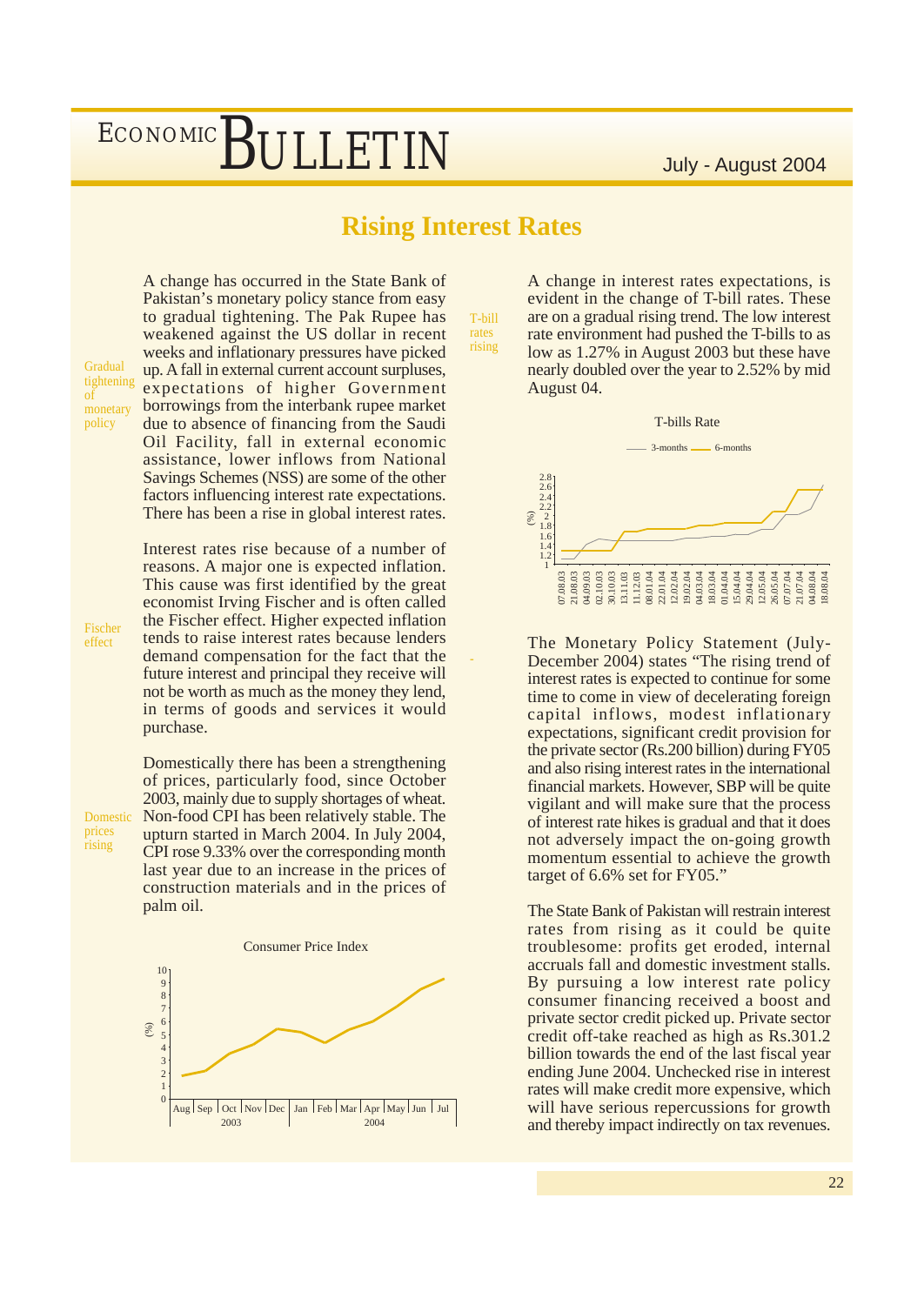# **BULLETIN** July - August 2004

### **Market Analysis**

#### Market Review

**ECONOMIC** 

The market failed to pick up in July and August, and the KSE-100 index trading was range bound between approximately 5200 and 5485 (till August 23, 2004). Average daily volume remained low during this period too at 234m shares.



The failure of the market to pick up is unexpected. What appears to be more important at present is the absence of positive factors to raise market valuations. Certainly macroeconomic factors point towards caution- interest rates are rising, inflation seems to have jumped particularly in the last two months, fuel prices are high, and the rupee has begun to devalue. Recent earnings announcements have been mixed, but generally positive, and what's more, for most sectors the long term outlook is favorable. The poor market performance since mid-April marks a period of consolidation in which investors absorb the

changing economic circumstances and reevaluate their expectations.

#### Top Performers

Out of the most actively traded shares, banks were the top performers in July and August 2004, led by Bank of Punjab, Askari Bank and Union Bank. Banks have fared very well in the half year (HY04) with rising credit demand and interest income offsetting the drop in lending rates. Deposit rates in many cases were lowered further too and this helped increase their net interest income. Bank shares appear to be fully to slightly overvalued now for the short term, but earnings are expected to grow significantly over the next 2-3 years for the sector and the sector is still attractive for long term investment.

Both Fauji Fertilizer Company (FFC)and Fauji Fertilizer Bin Qasim (FFBQ) also ranked amongst the outperformers. FFC announced surprisingly strong earnings for HY04 as a result of high sales growth and improved margins (last year's depreciation and maintenance expenses were high). FFC's interim dividend for the half year of Rs8 per share compares favorably against Rs5.25 in HY03. FFC also announced that it was increasing its authorized capital from Rs3bn to Rs5bn, and this fuelled speculation that the company might be preparing for a merger with FFBQ, leading to the improvement in FFBQ share prices.